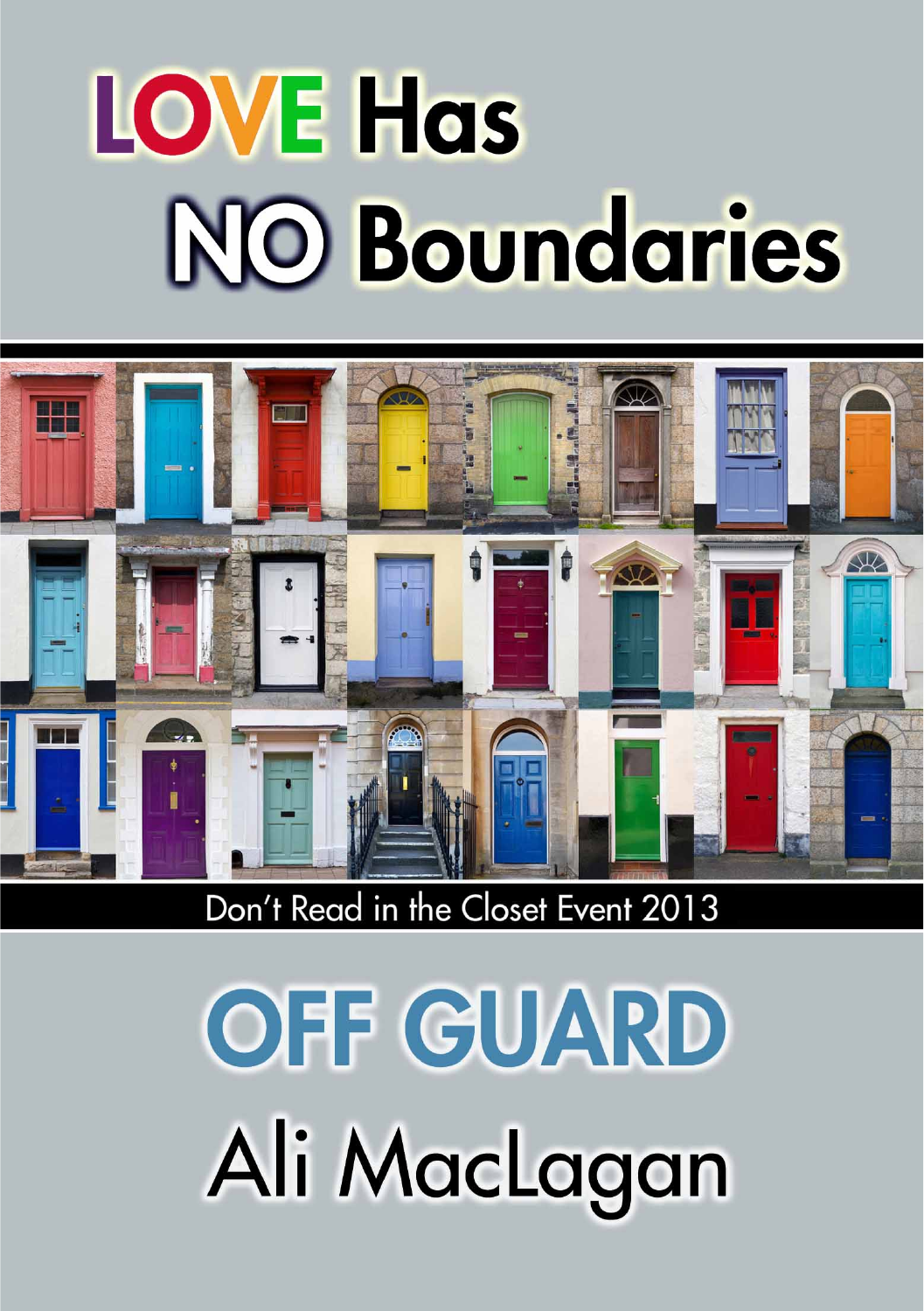# **Love Has No Boundaries**

*An M/M Romance series*

# **OFF GUARD Off Guard**

## **Introduction**

The story you are about to read celebrates love, sex and romance between men. It is a product of the *Love Has No Boundaries* promotion sponsored by the *Goodreads M/M Romance Group* and is published as a free gift to you.

# **What Is Love Has No Boundaries?**

The *Goodreads M/M Romance Group* invited members to choose a photo and pen a letter asking for a short M/M romance story inspired by the image; authors from the group were encouraged to select a letter and write an original tale. The result was an outpouring of creativity that shone a spotlight on the special bond between M/M romance writers and the people who love what they do.

A written description of the image that inspired this story is provided along with the original request letter. If you'd like to view the photo, please feel free to join the [Goodreads M/M Romance Group](http://www.goodreads.com/group/show/20149-m-m-romance) and visit the discussion section: *Love Has No Boundaries*.

Whether you are an avid M/M romance reader or new to the genre, you are in for a delicious treat.

## **Words of Caution**

This story may contain sexually explicit content and is **intended for adult readers.** It may contain content that is disagreeable or distressing to some readers. The *M/M Romance Group* strongly recommends that each reader review the General Information section before each story for story tags as well as for content warnings.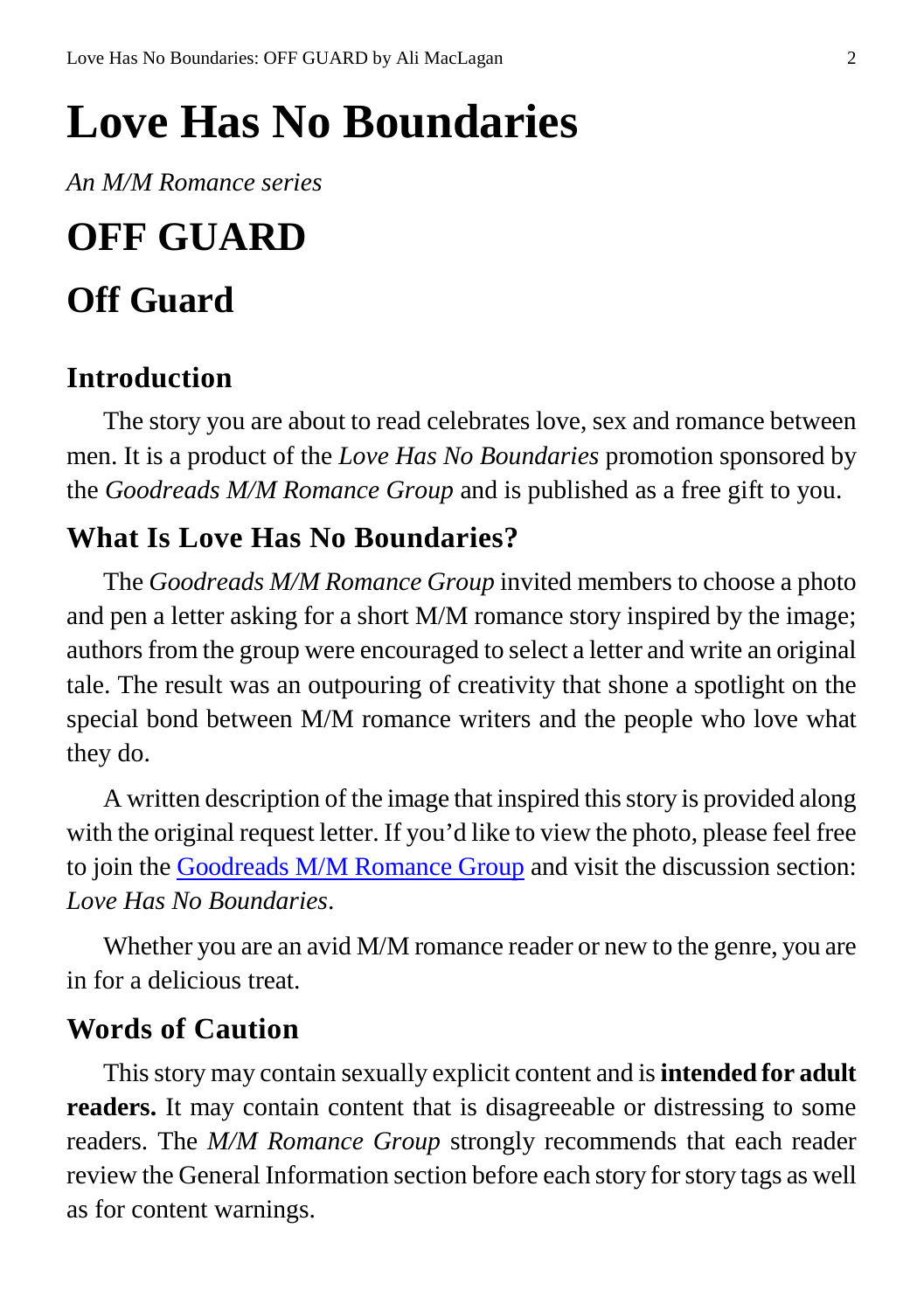This story is a work of fiction. Names, characters, places and incidents are the products of the author's imagination or are used fictitiously. Any resemblance to actual events, locales, or persons, living or dead, is entirely coincidental.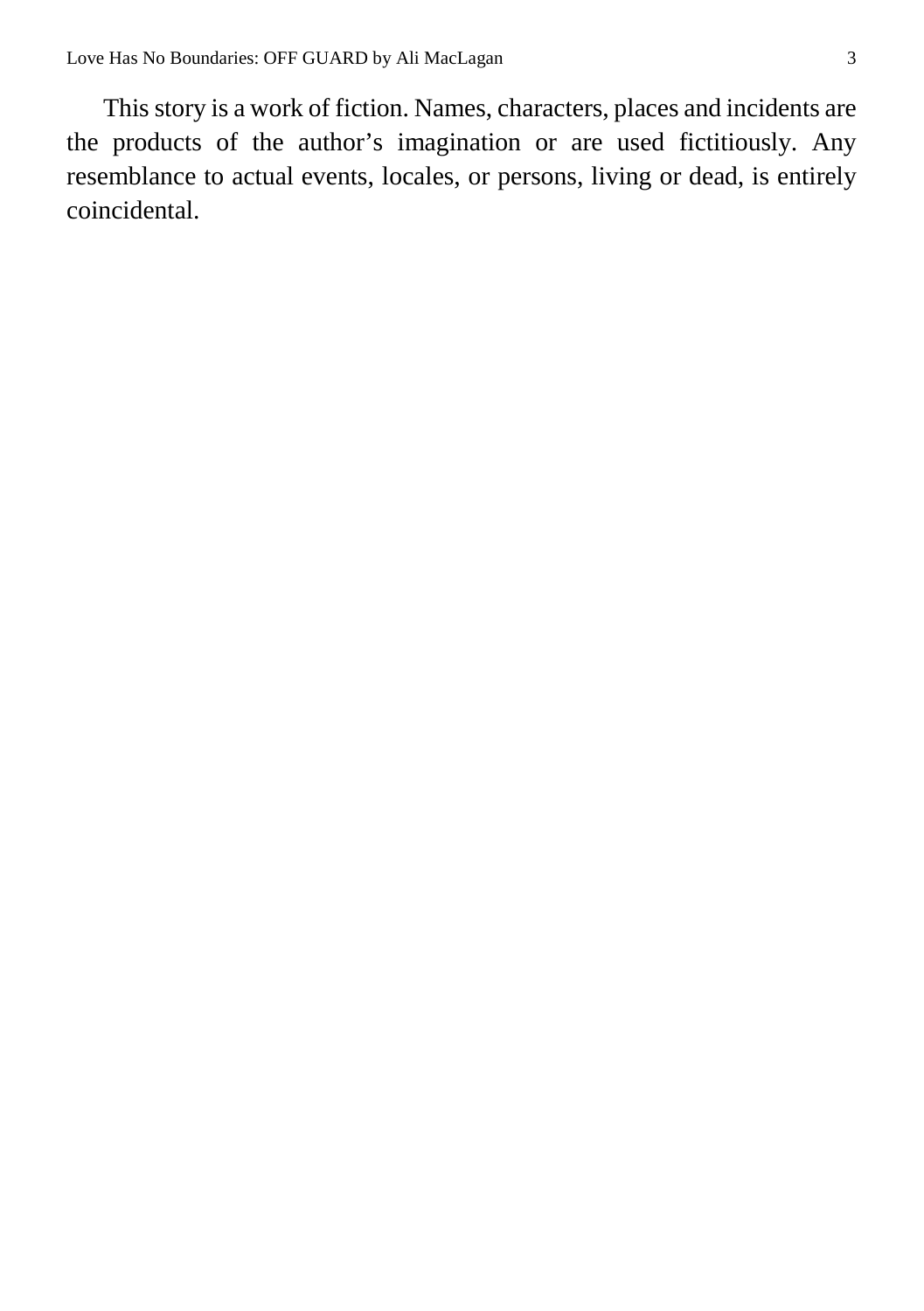All rights reserved worldwide.

This eBook may be distributed freely in its entirety courtesy of the *Goodreads M/M Romance Group*. This eBook may not be sold, manipulated or reproduced in any format without the express written permission of the author.

Off Guard, Copyright © 2013 Ali MacLagan

Cover Design by Goodreads M/M Romance Group

This ebook is published by the *M/M Romance Group* and is not directly endorsed by or affiliated with Goodreads Inc.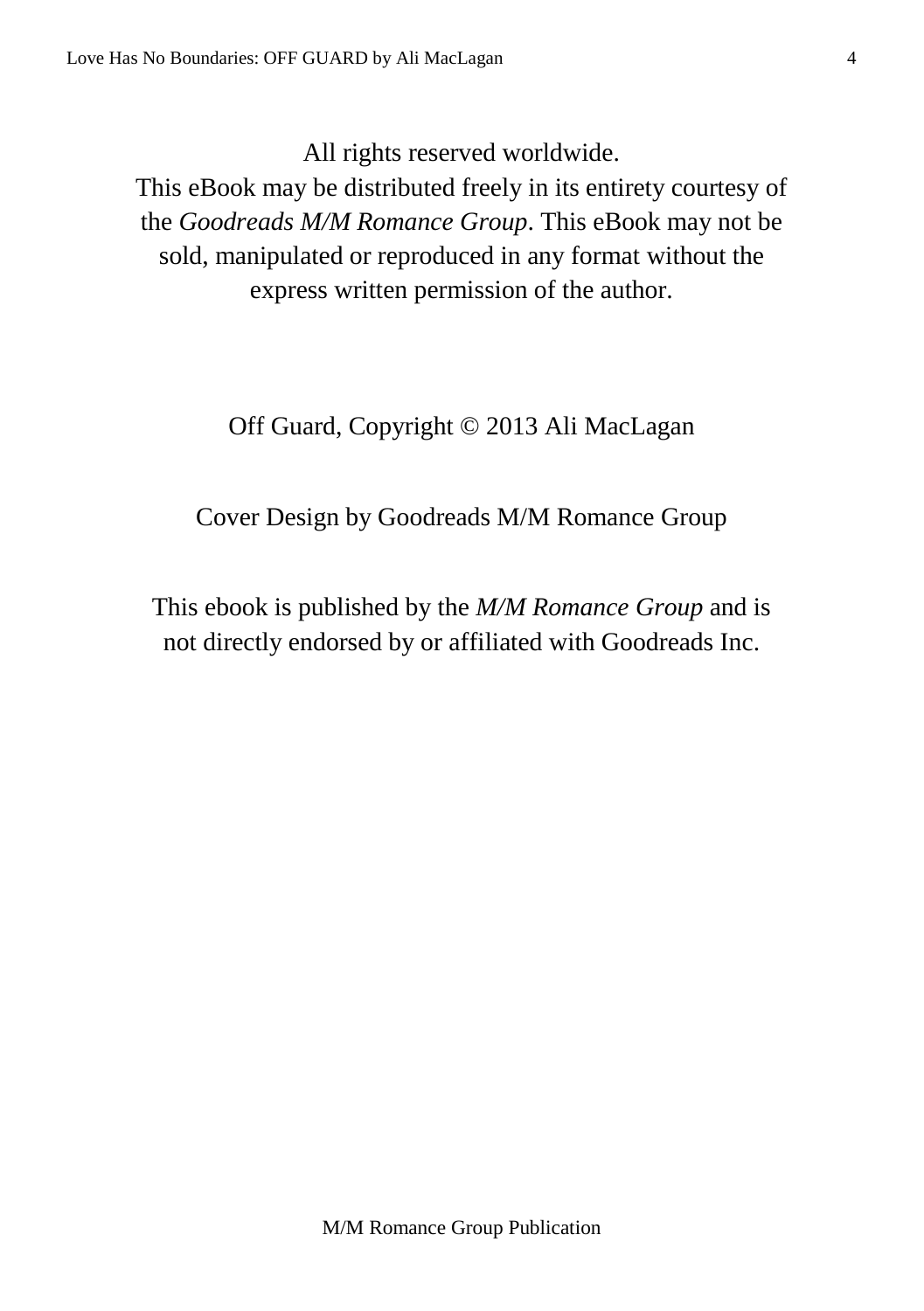# **OFF GUARD By Ali MacLagan**

## **Photo Description**

This prompt included two pictures. The first was a chiseled man with dark blond hair and blue eyes. His mouth is curved up in the smallest of smirks.

The second picture features a young man with dark hair. The only thing he is wearing is a pair of black briefs and he's bending over a sink displaying his ass to the camera.

## **Story Letter**

#### *Dear Author*,

*I am a bodyguard, an ex-marine. I have not had the time or inclination for relationships, preferring the occasional casual meeting with other men like me. Until now… until him… my new assignment.*

*He is utterly shameless. He drives me crazy. How did this happen to me? I'm falling for a twink.*

*Sincerely,*

*Susan A*

## **Story Info**

**Genre:** contemporary

**Tags:** bodyguard, twink, car bombing, kidnapping/abduction, shower masturbation, homophobia, revenge, mild PTSD

**Content warning:** mid-level violence

**Word count:** 24,344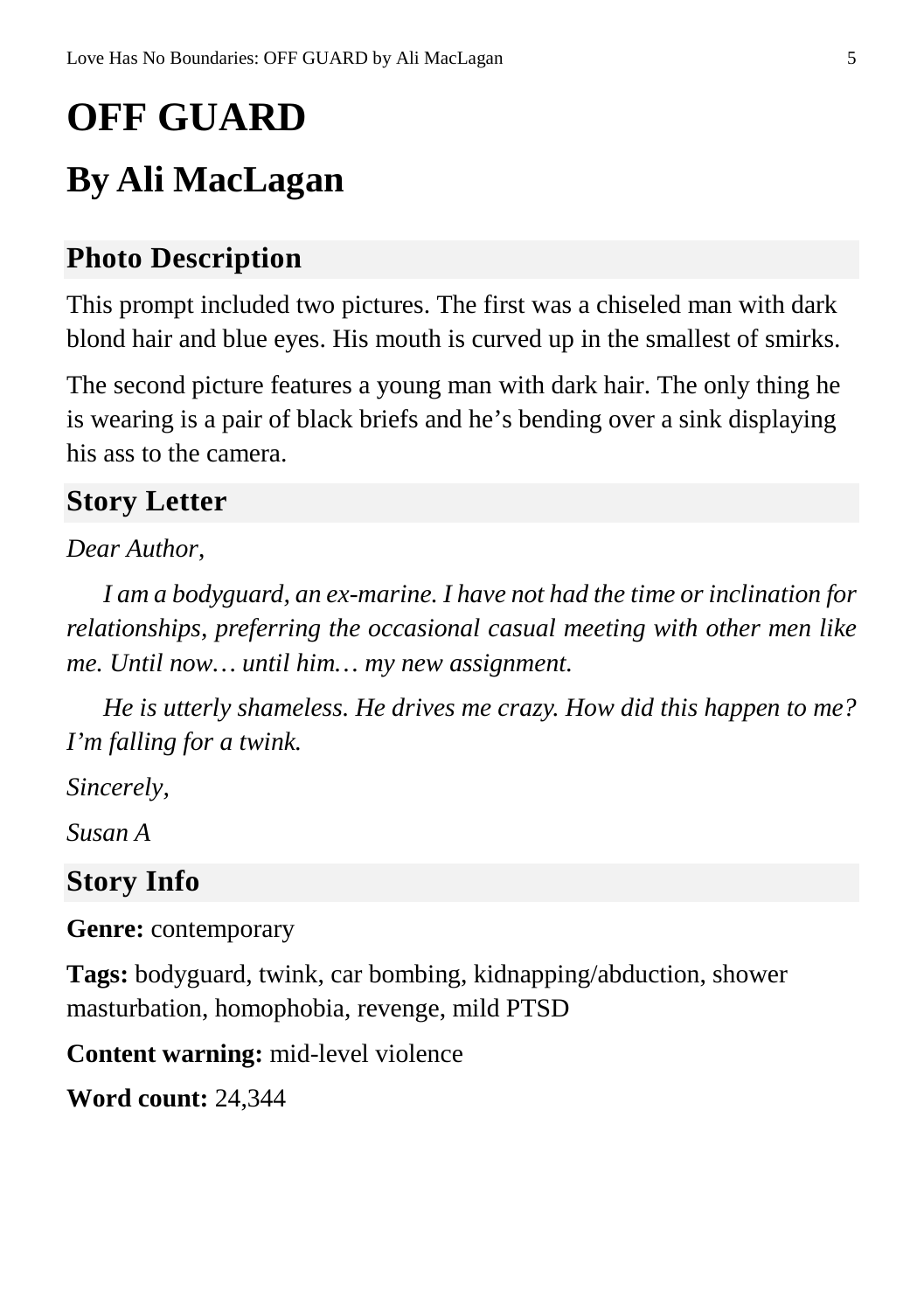# **OFF GUARD By Ali MacLagan**

Joe scanned the crowd looking for his new client. The new client who had texted him saying something came up and he couldn't meet him at the condo, and would be at this address after nine. Joe was going to wring said new client's scrawny, freakin' neck.

Joe thought back to the file he'd received:

Nicholas Daniels. Twenty-three years old. Five foot eleven, brown hair, hazel eyes. Attended Columbia as an undergrad and graduated with honors. He then moved back home to Chicago, where he bought a condo in the Loop and was studying law at Northwestern. His parents were Michael and Dianne Daniels of Kenilworth. Michael was a tenured history professor at University of Chicago. Dianne was a federal judge.

#### *And that's where the trouble started.*

Judge Daniels had held her position for fourteen years. She was respected by most of her colleagues and had the well-earned reputation of being a hardass. She rarely showed leniency to those who were found guilty in her courtroom. Over the years, she had received her fair share of "fan mail". Letters that would threaten her safety in one way or another. All the letters had been investigated, and dealt with by the authorities. Then last month, a new fan had made himself known. Four letters, one a week, each describing in exacting detail what this fan would do to her when she was least expecting it. All and all, the letters were pretty standard, as far as hate mail went. Blah, blah, tie you up, blah, blah, kill you bitch, etc, etc. The content wasn't what had the judge worried. It was the fact that these letters had arrived at her home, not her office where letters from other fans had been sent. Security had been heightened around the judge. Alarm codes changed, armed escort to and from work, and cops making drive-bys throughout the night. All standard protocol. Then another envelope arrived. The contents of this one had shaken the judge. Four words were printed: *Your son for Mine.* With the brief note were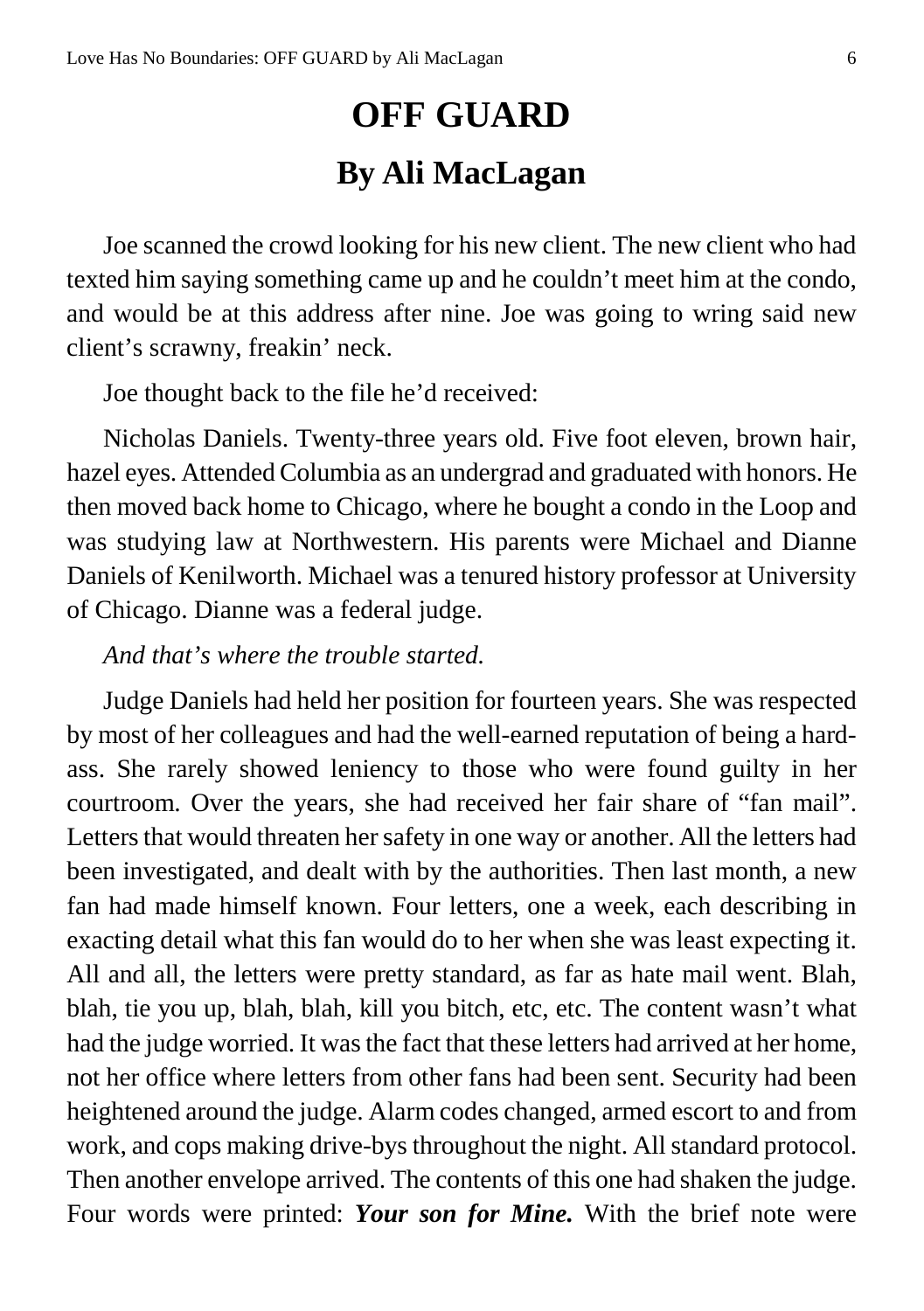pictures of Nicholas in various places in the city. In the parking garage by his apartment. Walking into the law school. Picking out an avocado at Whole Foods. In each photo, there was a big red X drawn across Nicholas's face.

The FBI had been called. They took the letters, questioned the judge, her husband, and her son. No one had noticed anything out of the ordinary. The FBI told the judge that the Chicago PD would add her son's address as a scheduled drive-by, but neither the agency nor the police department could offer round-the-clock protection. No one had actually been harmed, and Nicholas was not a federal employee, therefore he was not eligible for protection unless an attempt to harm himwas actually made. They were told to lay low, remain vigilant, and call if anything seemed amiss. When Judge Daniels protested the lack of protection—vehemently—one of the agents gave her a card and referred her to Joe's agency.

She'd made the call immediately. And Joe went out to meet the woman and her husband at their home in Kenilworth. Nicholas wasn't there for the meeting. His parents were apologetic. Joe was irritated, though he did his best not to show it. *How was he supposed to protect a man who couldn't be bothered to show up to meet him*? Professor Daniels explained Nicholas had something pressing at the law school that he was unable to get out of. The three of them went over the details, everything that was known. The judge had more than her fair share of people who might want to harm her, so the suspect list was still rather long, though the FBI was chipping away at it and had given assurances that it would remain a priority. After they exchanged information about how to reach one another, the judge assured Joe that she would call Nicholas and tell him to expect a call and to be home by seven so Joe could meet him at the condo. They shook hands and Joe left. Once he reached his car, he exhaled loudly and let his shoulders slump. Extreme wealth made him nervous, his skin itch. He could probably fit four of his small Naperville home into the Daniels' large Kenilworth one. He'd gotten in his beat-up SUV and headed back to the city.

Joe figured that Nicholas was going to be a challenge. The picture in the file had shown a handsome young man in a well-cut grey suit, white shirt and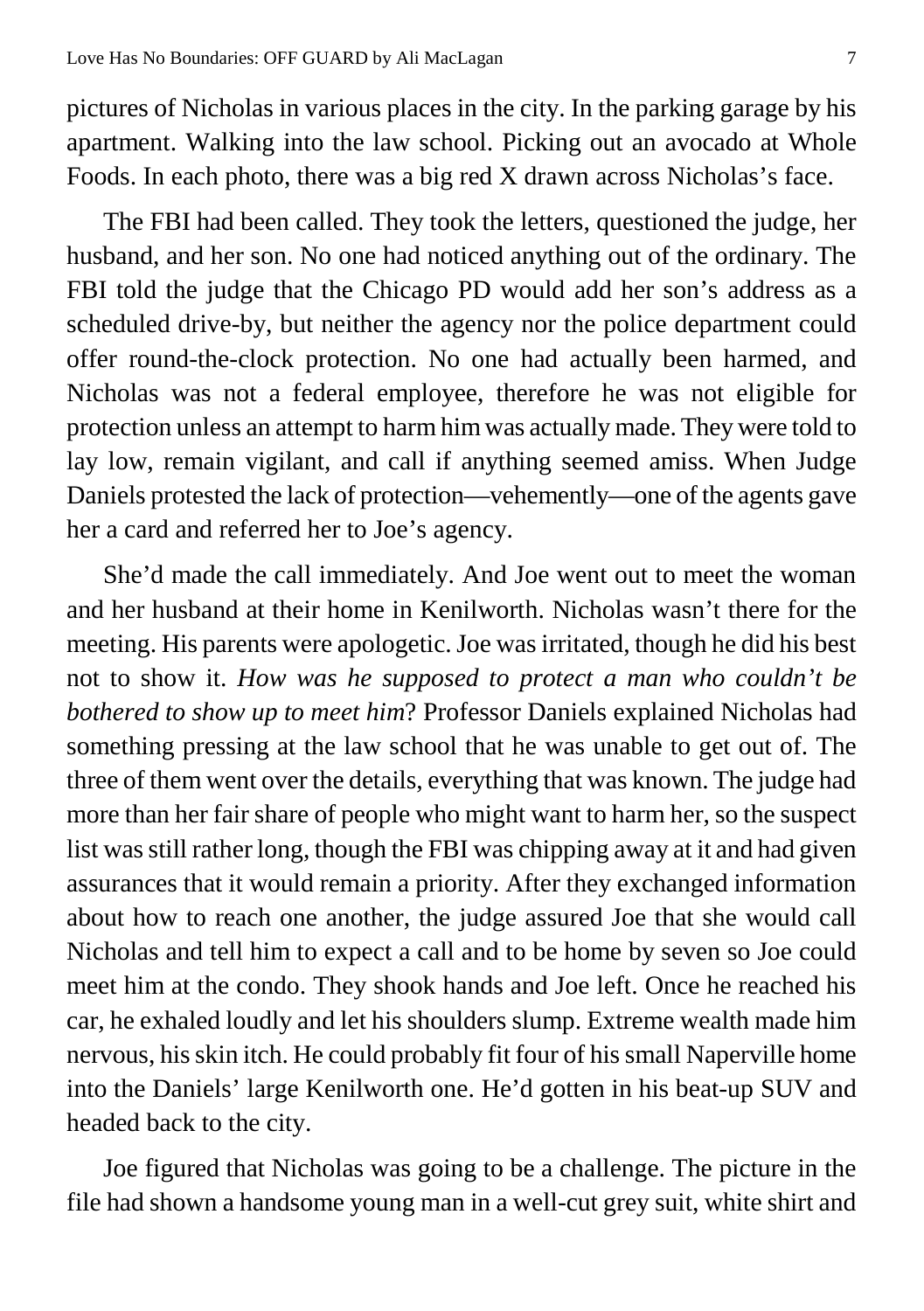purple tie, standing in front of a late model silver Audi. Like the car, the man in the photo was sleek, lithe, and exuded confidence. He was attractive and knew it. He also had little concern or respect in regard to the threats against him, demonstrated by his reluctance to wait at the condo for Joe, and not bothering to show up as his mother had originally requested.

There was one other thing that Joe knew that hadn't been included in the file. Nicholas was gay.

Joe knew immediately what he'd find when he saw the address in the text. A former lover had liked dancing and the nightlife, and Joe had found himself in this same club more than once before. And like before, the bodies were hot and crowded. Sweating and gyrating on the dance floor to the ever-present thumping bass that pounded out of the speakers. Finding Nicholas here, having never met him, would be a feat in and of itself. But when Joe found him, *and he would find him*, he was going to strangle him, and then he would have a long, detailed, and professional conversation with the boy about the definition of "laying low".

The lights on the ceiling swung around, illuminating various areas of the crowd in their bright colors. Beyond the dance floor, to the left, there were a few cages up on a platform with twinks dressed in leather trying to attract a daddy for the night. Opposite the cages was a runway-like platform with three steel poles running to the ceiling. One of the spotlights had zeroed in on the center one. Bodies on the dance floor slowly migrated right and turned to watch whoever was currently putting on the show. Joe started to move through the crowd, ignoring the grabbing hands and slurred come-ons thrown his way. He should have left his leather jacket in the car. He felt the sweat beading on his neck and dampening the back of his navy button-down.

He made his way to the bathrooms in the back, but the only thing he found was one of the leather-clad twinks on his knees enthusiastically lapping the uncircumcised cock of a big man who had his hand tangled in the boy's blond hair. Joe's eyes drifted from the twink up to the owner of the cock. The man opened his bright blue eyes and looked right at Joe. He was gorgeous. Broad shoulders, thick legs, tight stomach. The man quirked the side of his mouth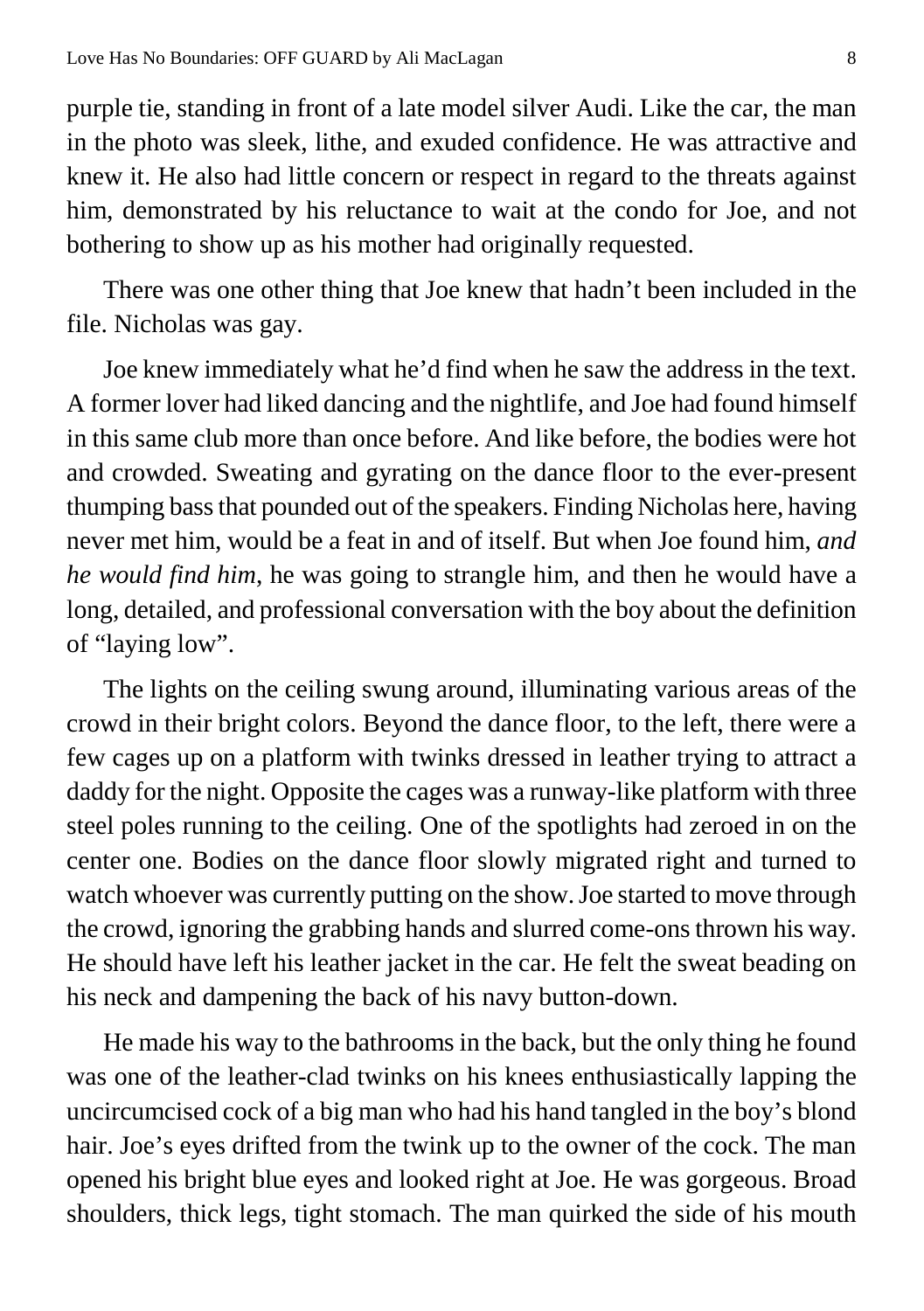and winked; Joe cocked his head and quirked his own mouth in response. He turned and made his exit as the man's head fell back against the stall, and his eyes fell closed again. *Maybe next time*. He headed back to the mass of bodies, intent on finding the one body he was looking for. His pants a bit tighter now than when he'd left.

The crowd around the center pole had grown. Nicholas was nowhere to be seen so Joe made his way across to join the others, thinking that maybe his client was somehow camouflaged in the mass of men. As he pushed his way closer, looking at each face as he passed, he could see the men were captivated by whatever show was being put on. Drool was dripping from more than one mouth. Joe turned his head to look. Leaning against the pole, with his back to his audience, was the man drawing all the attention. The man was wearing skintight black jeans that made Joe wonder how he could even move in them, let alone dance. Sweat had made the purple T-shirt the dancer wore cling to his back; it climbed its way up as he shimmied slowly down the pole, exposing his nicely tanned back and a hint of what appeared to be a thong. The dancer danced his way up, only instead of his back against the pole, it was his ass, and the man bent forward so the pole nestled right between his jean-clad cheeks. The men around Joe started to swoon. Joe rolled his eyes. He didn't get off on the attention seekers. *The guy getting blown in the bathroom however… hmmm*. Joe looked around at the faces again, and not seeing his client, he headed to the bar. He figured eventually the man would want to find himself a drink.

He took a step, and suddenly he couldn't see anything. Cloth covered his face. He reached up to pull it off and realized it was the purple T-shirt the dancer had been wearing. Joe looked back at the dancer. He'd turned around and those jeans were displaying everything to the thirty or so men who had crowded around, each and every one of them ready to lick his toes and anything else he offered them. Joe's eyes continued up the lean-but-muscled torso, and on up further until they reached the long angular face surrounded by sweat soaked, dark brown hair. Hazel eyes smiled directly at him. *Fuck.*

Hello, Nicholas Daniels.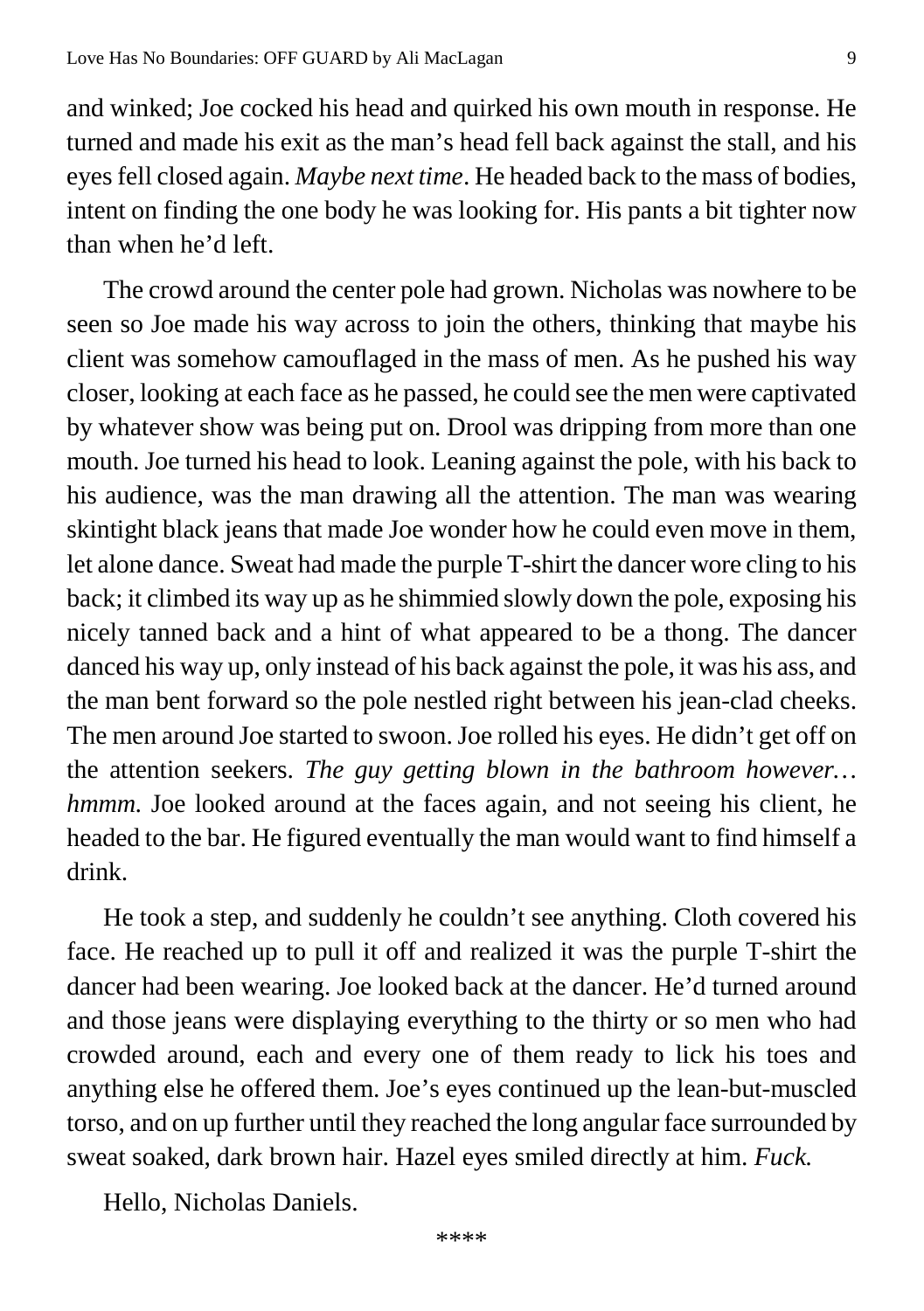Nick wondered how long it would take the hired Neanderthal to find him. His mom had sent him a photo so he'd know who to look for. Nick had seen him as soon as he'd entered the bar. That's when he'd made the decision to put on his little show. The man was attractive. Short blond hair, goatee. Deep-set blue eyes. Maybe Neanderthal was not quite the right term. He looked a bit like a modern day Viking. Beautiful and brutal. But, Jesus, the man was tense, intense. Shoulders pulled back tight, jaw set, furrow between his eyes that were set intently upon the crowd. Nick had ducked every time the man's eyes turned his way. Nick wasn't going down without a fight. From the glare the Neanderthal/Viking was giving him, he could tell, it was going to be one hell of a fight.

Nick brought two fingers to his lips and blew the man a kiss.

Nick didn't think Mr. Viking—Joe, his mom had said—could get any tenser, but he was wrong. The man's face turned bright red. The deep furrow between his brows got deeper, the shoulders tenser. He jerked his head towards the bar, with a force that made Nick wonder if Joe the Viking had given himself a concussion. Joe started that way, obviously expecting Nick to follow.

Nick decided to appease him, at least this once, and squeezed his way through his throng of admirers, pausing along the way to shove his tongue down the throat of a hot brunet who grabbed his ass. The guy started rubbing up and down Nick like he was the pole he'd just abandoned. Forgetting all else, except his own super-hard dick, Nick rubbed back. His tongue intensified its assault and Nick could feel the vibration from the guy's moans, which only made him try to shove his tongue deeper and his erection closer. And that's how Joe found him.

"Excuse me."

Nick looked up to see Joe tapping the brunet's shoulder.

"Back off, buddy." The brunet said to him, releasing Nick's mouth and moving on to devour his throat. Nick leaned back to give him more room and let his hands drift down to the brunet's waistband. Nick let his head fall back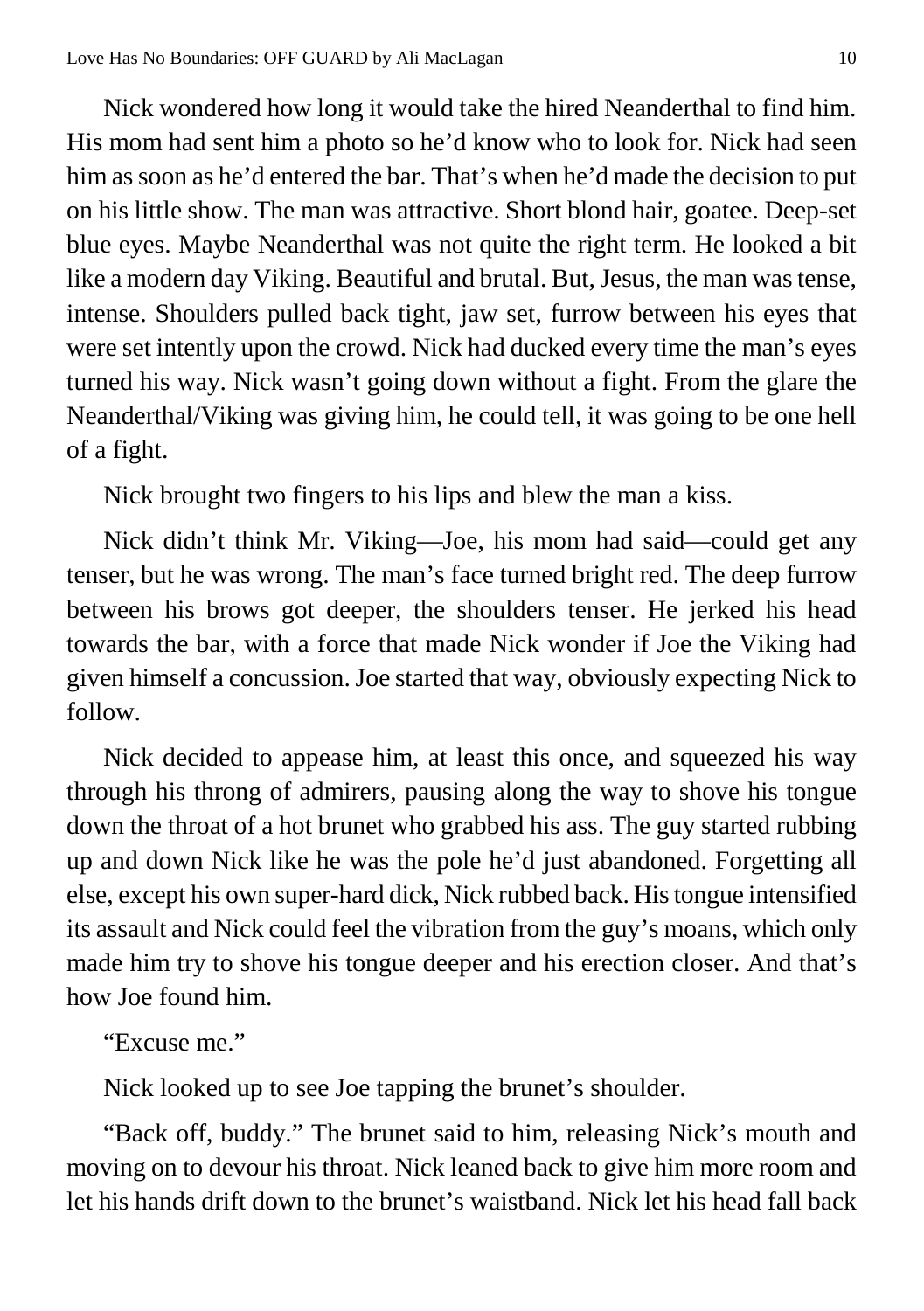and looked up at Joe with a smirk. Man, you could almost see the steam coming out of the Viking's ears. He'd be lucky if he had any teeth left, he was grinding them so hard. Nick thought he should give Joe the number of his dentist. Maybe his massage therapist too.

Looking down at Nick, Joe narrowed those deep-set blue eyes and then quickly looked back up at the brunet who was doing a Hoover impression on Nick's neck. "No, you back off."

#### *Oooh, Mr. Viking was getting testy*.

Joe grabbed the guy's shoulder this time and pried him away from Nick's body.

"Hey!" The guy glared at Joe and squared his shoulders. A tingle went down Nick's spine. There was something oh-so-appealing about two alphas squaring off over him. Of course, it would be better if it was because they both wanted to fuck him. *Sadly, not the case*. One certainly did. The other probably didn't want to fuck him, but Nick was quite positive at this point, Joe wanted to fling him over one of those broad shoulders, carry him off to some cabin in the middle of nowhere and leave him tied up in a corner, while he guarded the door against any boogeymen. And while certain aspects of that scenario sounded appealing, most did not. *Not middle of nowhere, and not Mr. Straight Neanderthal.*

Joe took a step towards the brunet and Nick decided he should probably intervene, so he stepped between the two and put a hand on each man's chest.

"Whoa, fellas. Okay, Joe right? Let's go talk." He turned to the brunet. "Got a phone?"

"Yeah," the guy said, reaching in his back pocket and handing the phone over to Nick, while still determined to win the staring contest with Joe. Nick pointed the camera at himself, puckered his lips in a kiss, and snapped a photo. He proceeded to punch in his number before handing the phone back to the guy, reaching up, grabbing the guy's head and pulling it down for a hot, wet, sloppy kiss and then turned around. The guy's hands were still around him. They ran up his chest and pinched his nipples with a little twist before they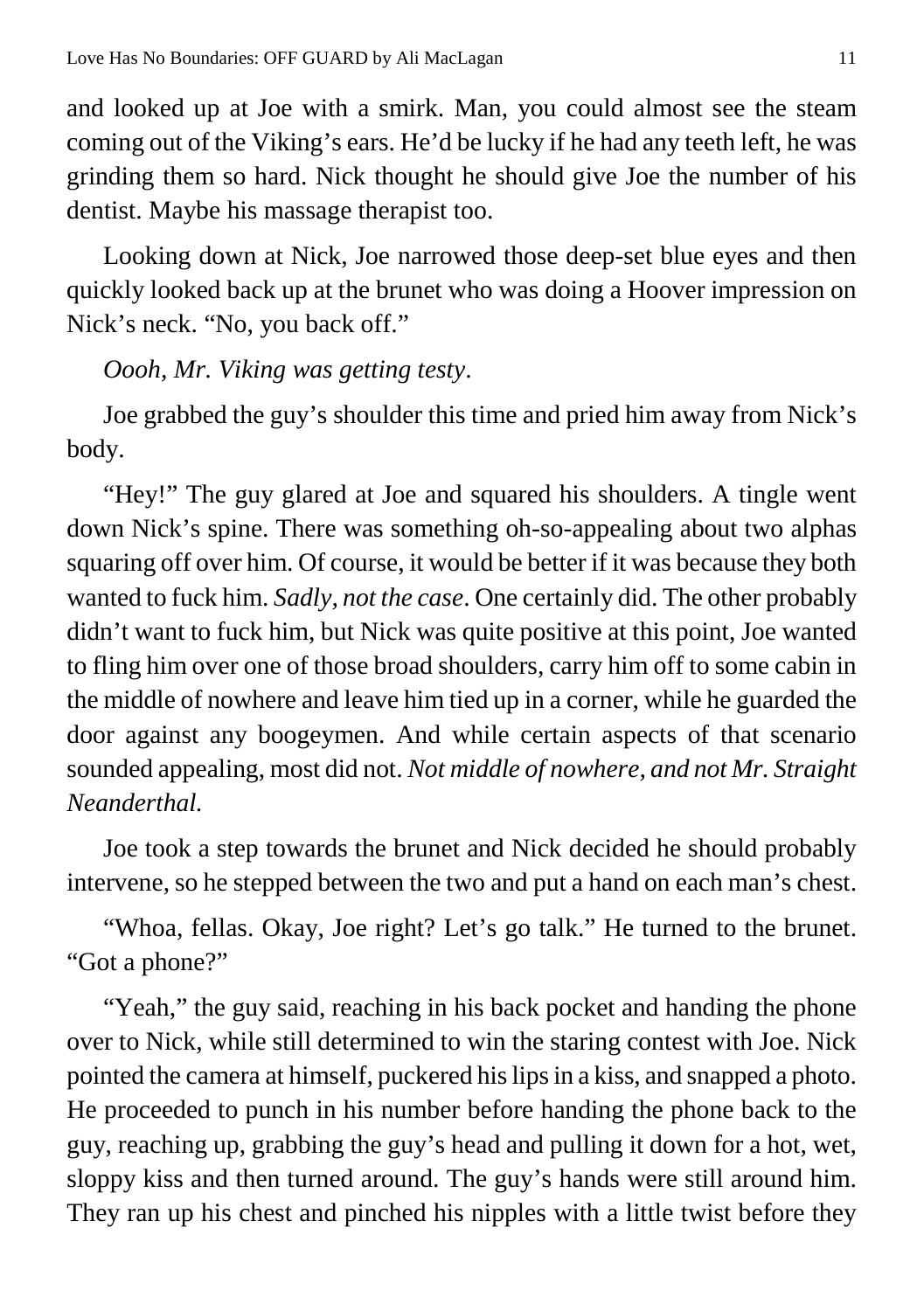started to migrate down towards his straining cock. Nick turned his head into the guy's neck, still writhing against him, and licking the outside of the man's ear.

"Call me, so we can finish what we've started." Nick looked up at the guy who was shooting daggers at Joe over Nick's shoulder. He rubbed one more time against the brunet and felt the guy's erection right against his ass. Nick narrowed his eyes and shot daggers of his own at Joe, before he released his would-be-lover and took a step towards Mr. Neanderthal, who was currently mid eye-roll.

#### *Whatever.*

Looking up at him, Nick raised his hand and pointedly jabbed his two fingers into Joe's solar plexus. He heard the man suck in a rough breath.

"You! Let's go." Nick grabbed his shirt that was still in Joe's hand and walked off with his head high and his back straight. He didn't really give a damn if Joe was following him or not. He pulled his shirt on when he reached the door, gave the doorman a good-bye peck on the cheek, and then headed out into the crisp Chicago night without a single backwards glance.

Nick took a deep breath and tried to calm himself. He was pissed, hot, and horny. He exhaled and heard a throat clear. He turned around to find the Viking looking at him like he wanted to put him over his knee and spank him. *Uh, no thanks.*

"Joe Madsen." The man said as he reached his right hand out and held up an ID with his left hand. Nick face felt pinched as he glanced up at the ID, and then extended his hand to shake Joe's.

"Nick Daniels." Joe's grip was firm. Nick looked him in the eyes and tried to remove his hand only to be pulled in close. He could feel Joe's breath on his face as the man's nostrils flared. *Whoa, he was pissed.*

"Nice to meet you, Nick. Now let's go have ourselves a chat, shall we?"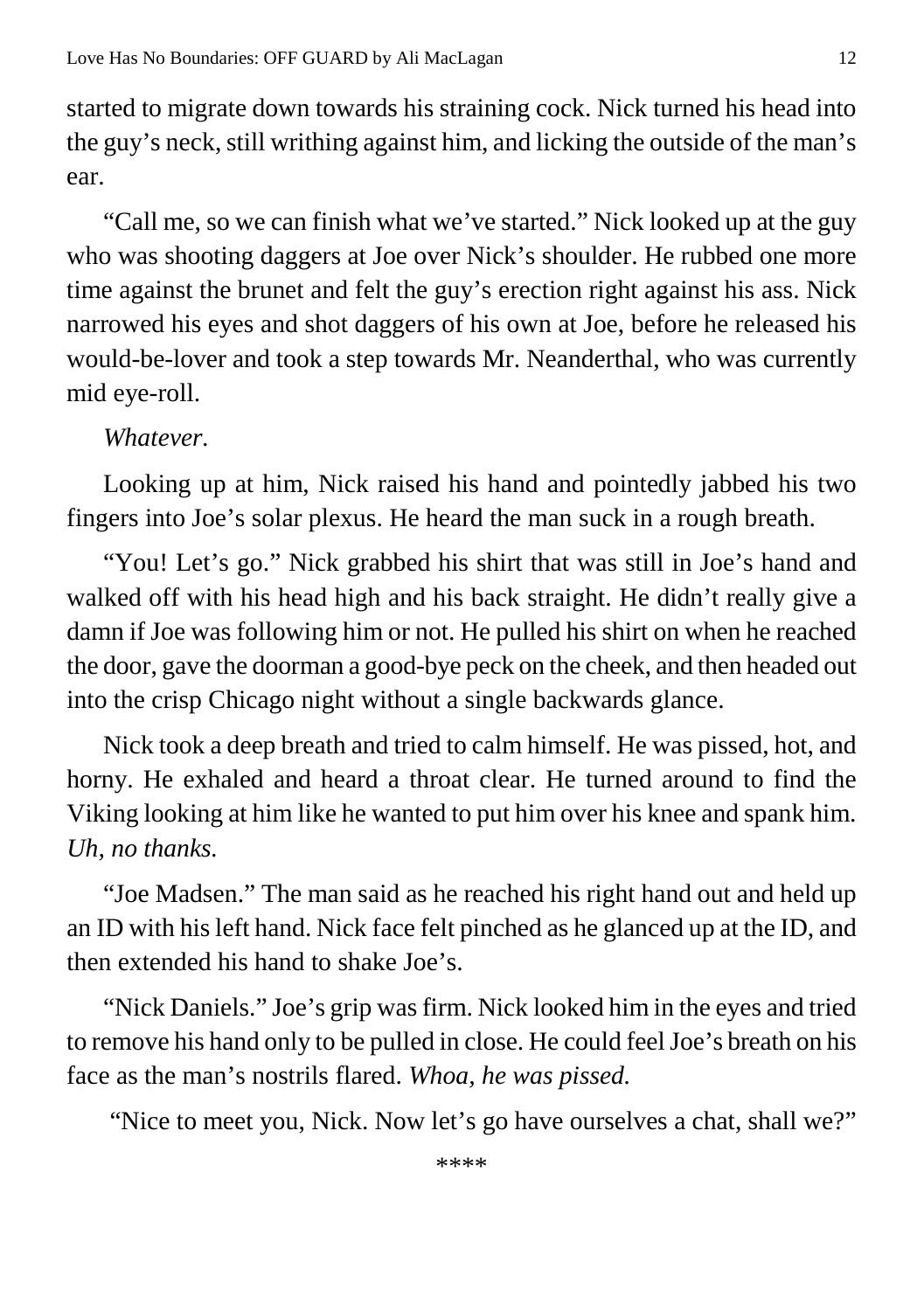*Well, that went well*. Joe thought to himself. He ran a hand through his hair and rubbed the back of his neck. They'd made the ride down to the Loop in total silence. His passenger had sat ramrod straight in his seat, looking directly ahead the whole time; occasionally he would let out a dramatic breath and turn to throw a glare at Joe. *Great. Just what I need, a melodramatic, freakin' twink. The FBI better catch this perp quick. There are only so many episodes of Glee I can stand*.

Joe sat on a bar stool at the island in Nick's kitchen. His elbows rested on the counter as he scrubbed his face with his hands. Nick flitted, *fucking flitted*, around the kitchen. He grabbed a glass and poured himself some red wine before moving over to flip through the pages of a cookbook. Pointedly ignoring Joe.

"Listen," Joe started. "I know this isn't the most ideal situation, but someone out there wants to hurt you. And it's my job to stop them. I won't purposefully try to cramp your style or impede your freedom, but unfortunately, until they stop this whacko, that is probably what is going to happen. The more unnecessary risks you take, the more opportunities you give him to be successful in his mission. The FBI is working leads. The Chicago PD is backing them up as necessary. With any luck this will be over before too long, and you can go back to your life in the clubs or wherever else it is that you want to be."

Nick looked up from the cookbook and took a sip of his wine. "You're not telling me anything I don't already know."

Joe kept his voice calm and his body relaxed. Losing his temper would probably get him nowhere. "Look, can we just go over your daily routine and figure out how, at least for now, things are going to have to change?"

Nick looked at him like he was a principal who had just called him into his office for chewing gum. Then he turned and walked out of the kitchen and down the hall. Joe sat and sighed. Nick came out a minute later. He'd changed into dark blue jeans and a button down purple shirt that he'd left untucked. He came over to the counter, grabbed his keys, and without a word, headed to the door.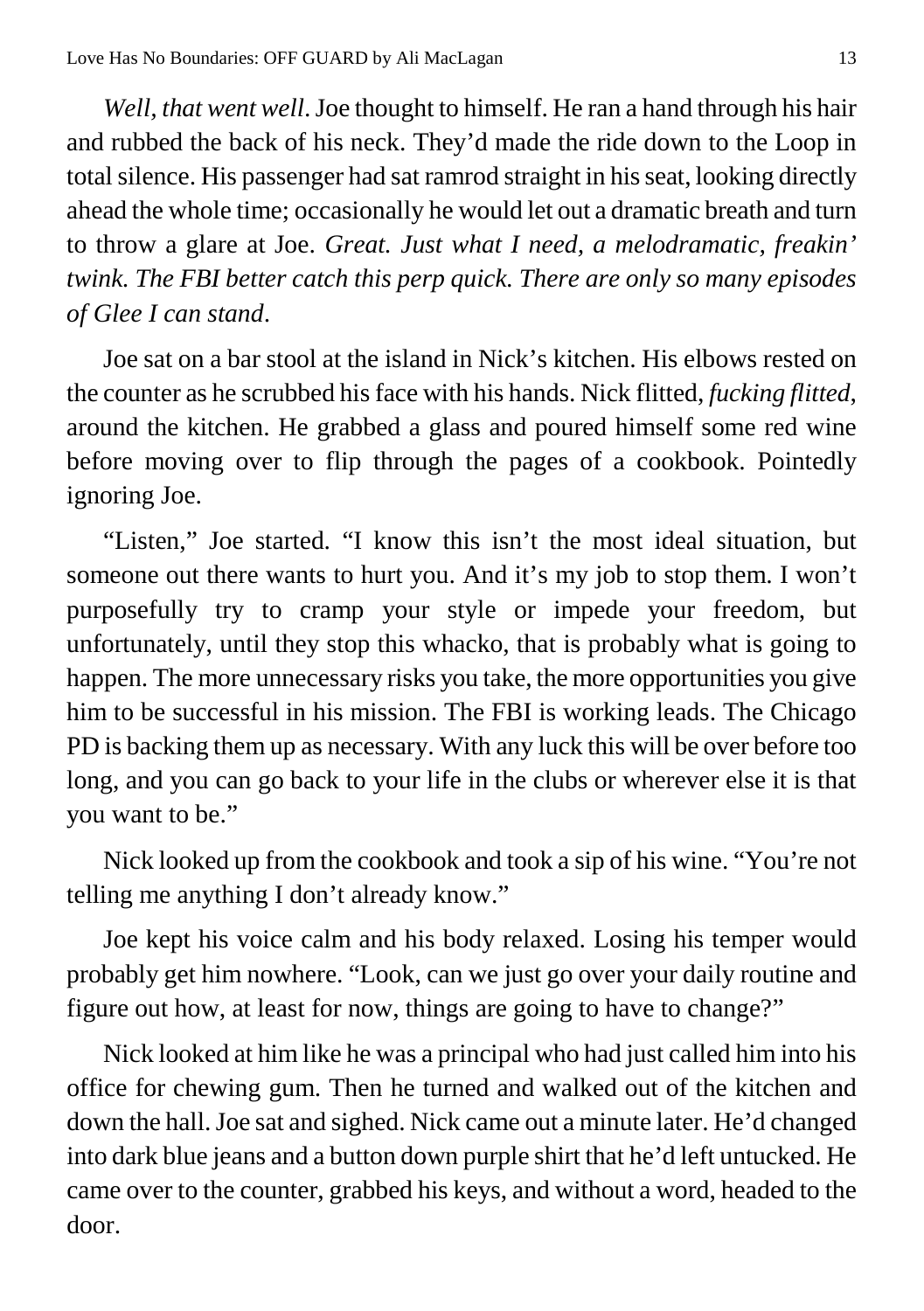"Hey, where do you think you're going?" Joe stood up quickly and grabbed Nick's arm. "Nick, stop."

Nick blew his bangs up and out of his eyes. "I have plans. Stuff to do."

Joe stood back and crossed his arms over his chest. "Oh, like the pressing matter you had this afternoon. The pressing matter that caused you to miss the meeting with your parents?"

"Ha!" Nick threw his head back and sniggered. "Mom has such a way of putting things. Though I suppose she did tell the truth even if she didn't know it. There was a *pressing* matter. It was my face. It was pressed into the desk while my professor plowed into me from behind." He held his hand out, looked down at his nails and deadpanned, "I'm getting an A in that class."

*Was this kid for real?* Joe opened his mouth and shut it. He had no idea what to say. He shook his head and looked down at the floor. *How the fuck do I get through to the brat?* Joe took a deep breath and lifted his head. Nick was gone. The door left wide open. *Fuck.*

Joe raced out the door, slamming it behind him. He rounded the corner and caught a glimpse of Nick's foot as he stepped into the elevator. Adrenaline pumping, he took off like a shot and reached the elevator only to watch the doors seal shut. He let out a loud curse and banged on the elevator doors before he turned and headed down the stairwell.

Seven flights later, he banged open the door into the parking structure. Nick was strutting down the middle of the ramp. Joe could see the Audi at the end. He sprinted off, his breath labored until he finally was able to put himself between Nick and the Audi that was still thirty feet away.

"Stop!" He held up a hand to emphasize. "Where do you think you're going?" His breathing was still strained, but he didn't have time to catch it. He'd rest when he got Nick back up to the apartment. He'd carry the brat if he had to.

"I have plans. I'm heading up to the North Shore to meet some friends." He rolled his eyes and waved his hand in the air, in some exasperated motion. His voice seemed to reach soprano and there was that singsong quality to it,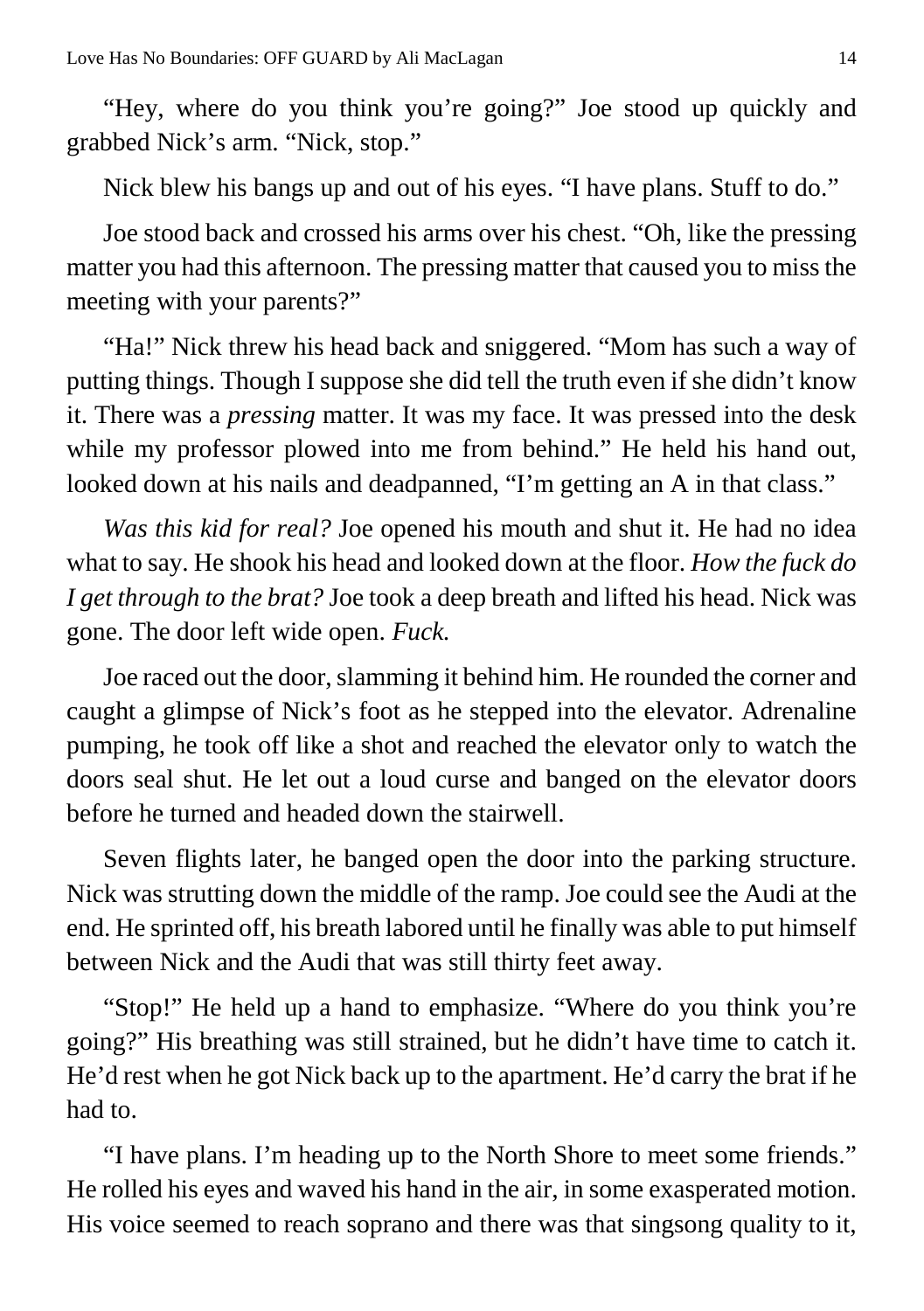which wore on Joe's nerves like nails on a chalkboard. "Just a small gettogether at a friend's apartment. Let's call it a study session, shall we?"

"No, we shall not. What we *shall* do is go back upstairs and have a little heart-to-heart about what it means to have your life threatened by some unknown psycho." Joe's face felt hot. He had better things to do than stand in the middle of a parking garage arguing with some twink. Especially since said twink was the one he was supposed to be protecting, and the parking garage was not exactly the most secure of locations.

Nick let out a long sigh, looking down at the key fob he was holding in his hand. "If I can't live my life, if I can't do what I want to do when I want to do it, unknown psycho guy wins." Thankfully, Nick's voice had come down a few octaves. He looked back up at Joe, cocked his head, and wrinkled his forehead. His eyes looked as if he were begging Joe to understand. Joe didn't buy it.

Joe stared at him, his muscles tense. He'd heard this rationale before. "No, unknown psycho guy wins when you're dead. I am getting paid to make sure that doesn't happen. I am here to keep your ass safe. Keep you safe from whoever it is threatening you, and if necessary keep you safe from yourself."

Nick took a step towards Joe, his head tilted down, still looking at the keys. Slowly, he looked up through his dark bangs. Joe saw the greens and browns swirling in those hazel eyes. He held Nick's gaze and wondered what he was thinking. Nick reached out with his right hand, and his fingers slowly walked up the buttons of Joe's shirt. Joe's breath caught.

"Aw, sugar. That's sweet, but who's going to keep my ass safe from you?" To punctuate the statement, Nick stretched his neck and pressed his lips so very softly against Joe's own. Then he took the tip of his tongue and ran it over Joe's upper lip.

*Holy fuck. Who is going to protect me from Nick might be a better question.*

Nick pulled away and smirked at Joe, who was standing there dumbfounded, trying to get his voice to work. Nick took a step to the side and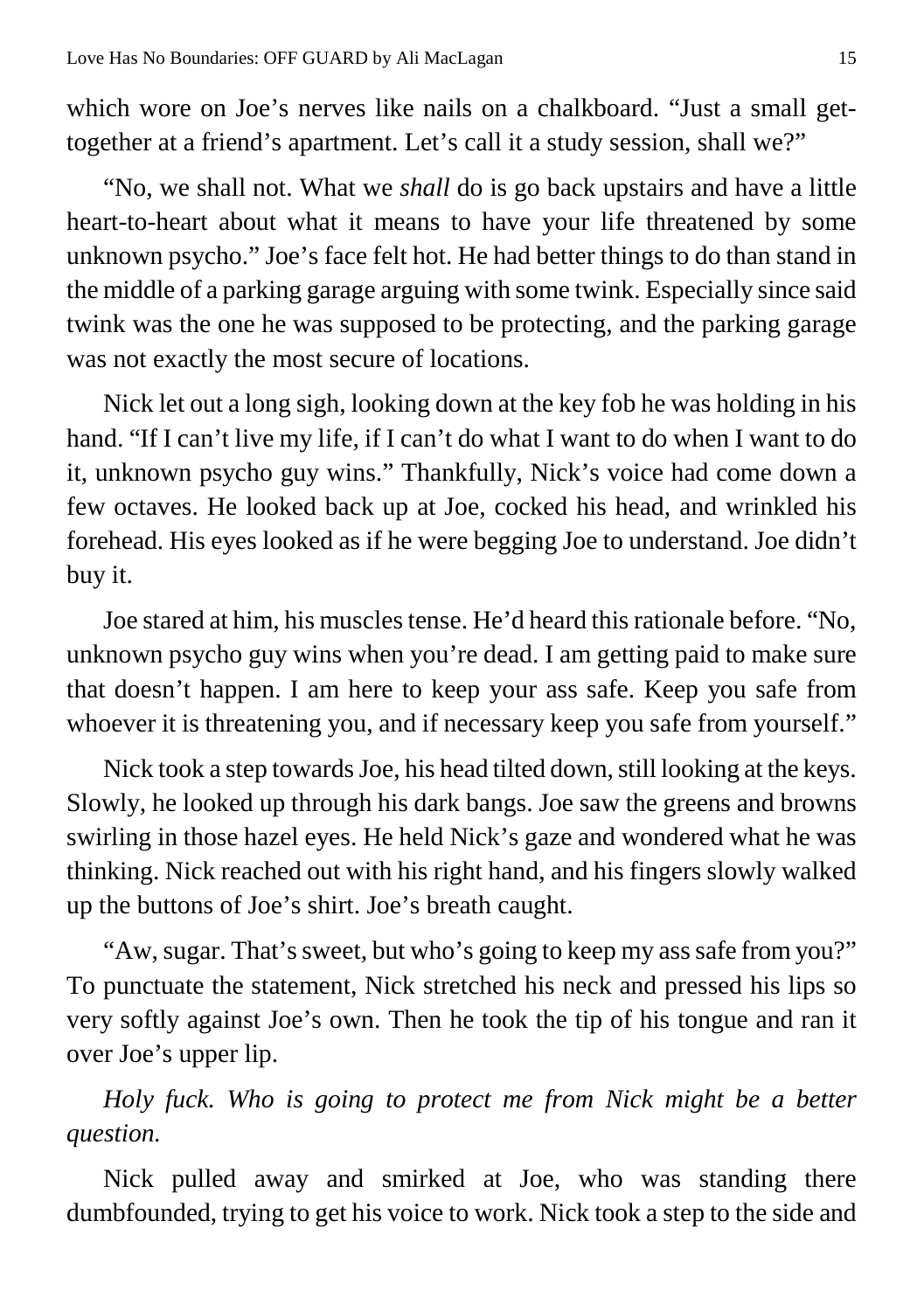pressed the button on the key fob. Joe was thrown forward into Nick, the breath knocked out of him completely for the second time. His back felt hot; a painful prickle hit the back of his legs.

*Shit. The car just blew up.*

\*\*\*\*

*What the fuck?* Joe tried to open his eyes; they felt heavy. He was hot, and the smells of a mechanic's garage on a hot summer's day reached his nose. Only it was more than that. Everything sounded muffled. He couldn't hear any traffic. What the fuck had just happened? Why was he lying on the ground? He felt the rough concrete under his hands, but his head was on something more cushioned. He finally managed to pry his eyelids open, but all he could see was purple. *Purple?*

"Oh fuck! Nick!" Joe's voice sounded too loud. He propped himself up and looked down. Nick's eyes were shut. His head lolled off to the side. Blood ran from a cut on his forehead and down the length of his thigh where his jeans had shredded. "Nick!" He moved up and put his ear next to Nick's mouth while watching his chest. He saw the slow rise and fall and felt Nick's breath on his face. *Thank God.* Joe's eyes drifted over to where Nick's car had been. Twisted metal and melted tires were all that was left.

"Shit, we need to get out of here. Nick, hey Nicky, can you hear me?" He tapped Nick's cheek with his hand a couple times. No response. "Shit." Gently, he took his hands and felt down the sides of Nick's neck. Everything felt like it should. It was risky, but he'd have to take the chance. He didn't know whether or not anyone was watching, waiting to finish the job.

Joe shook his head, trying to get rid of the cobwebs that the blast had put there. He looked around. Nick's car was a skeleton and the cars next to it didn't look much better. He moved into a crouch, ignoring the pain shooting from his back and down through his legs. He felt the adrenaline rush as he scooped Nick up as gently as he could, one arm under his knees and the other supporting his shoulders. Another look around and Joe took off towards his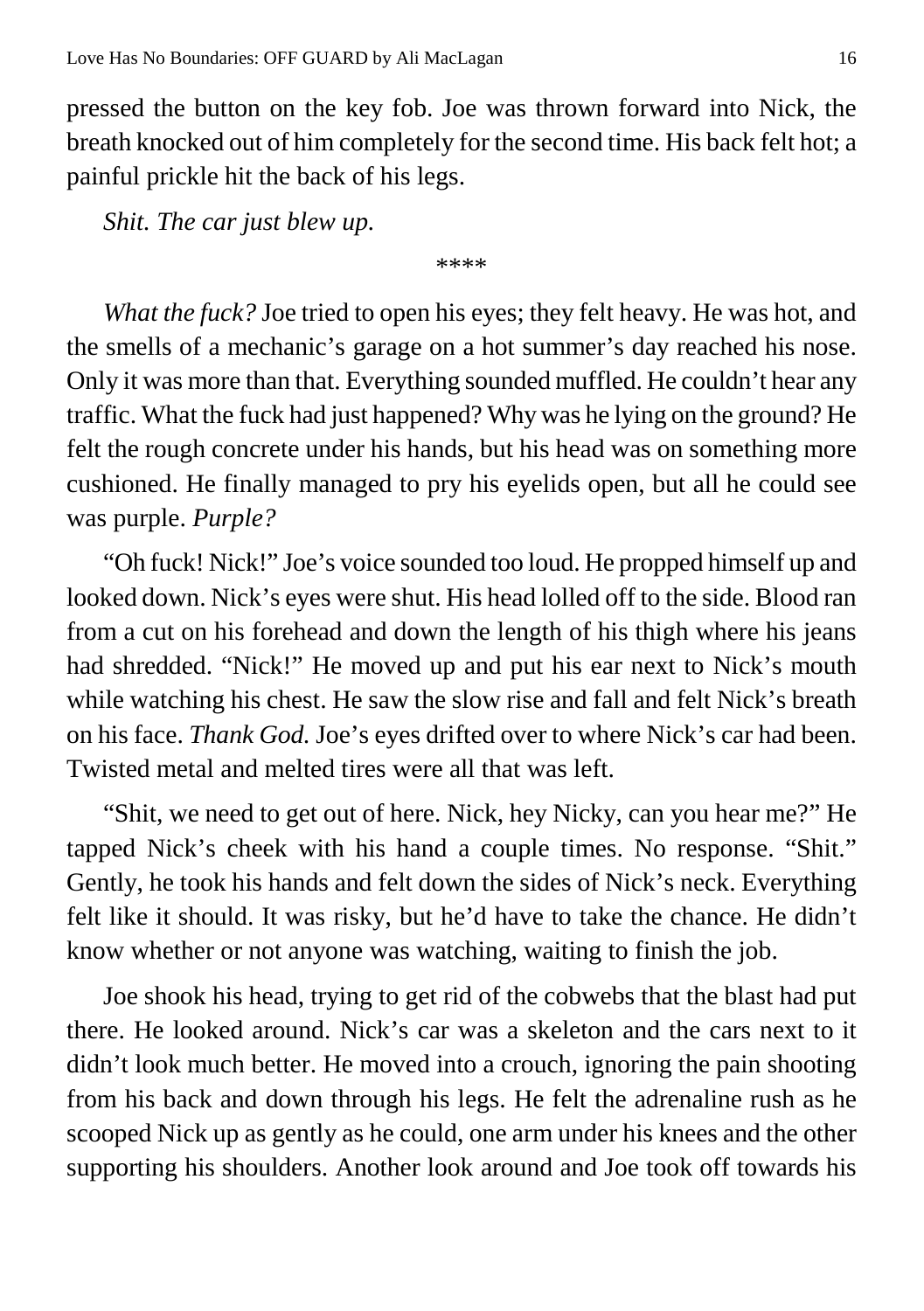car, suddenly thankful to have decided to park in the structure instead of the street. *Get Nick to the car. Get somewhere safe.*

The SUV sat parked just as Joe had left it. "Nick. I need you to wake up, man. I gotta get you in the car." He tried to reach into his pocket to get his keys. *FUCK! Gimme a fuckin' break already.* Joe knelt down and gently placed Nick on the floor of the garage while he got the back door open. He picked Nick up and laid him down across the back seat.

His whole body winced as he maneuvered himself into the driver's seat. *Gotta get somewhere safe.* Joe started the car and headed to the exit. He shoved the ticket and a credit card into the machine and then turned out onto street.

*Where do I go now? Where can I take him? Not his parents' house.* "Fuck it."

Joe took the ramp onto the Kennedy Expressway and headed towards Naperville.

\*\*\*\*

Nick's head fucking hurt. Had Joe knocked him out because he'd tried to leave? God, he felt like shit. His leg felt like a thousand needles had been jammed in all at once. Jesus. He remembered Joe's lecture. He remembered kissing him, and then… *Aw, fuck. My car. My car blew up*.

He tried to sit up.

"Easy there, Nicky. It's okay, you're okay. You're safe now." Joe's voice reached through the layers of cotton that seemed to be surrounding his brain. Nick opened his eyes. Everything was spinning. Nick saw Joe's face kaleidescoping around his vision. He closed his eyes again.

"Take it easy there. Let's lay you back down." Nick felt the pressure of a hand on his shoulder gently pushing him back. He had no strength to resist. Fingers moved over his face, then one of his eyelids was opened and a bright light shone in. Before he could react, the same happened to the other.

"Stop. My head hurts, asshole."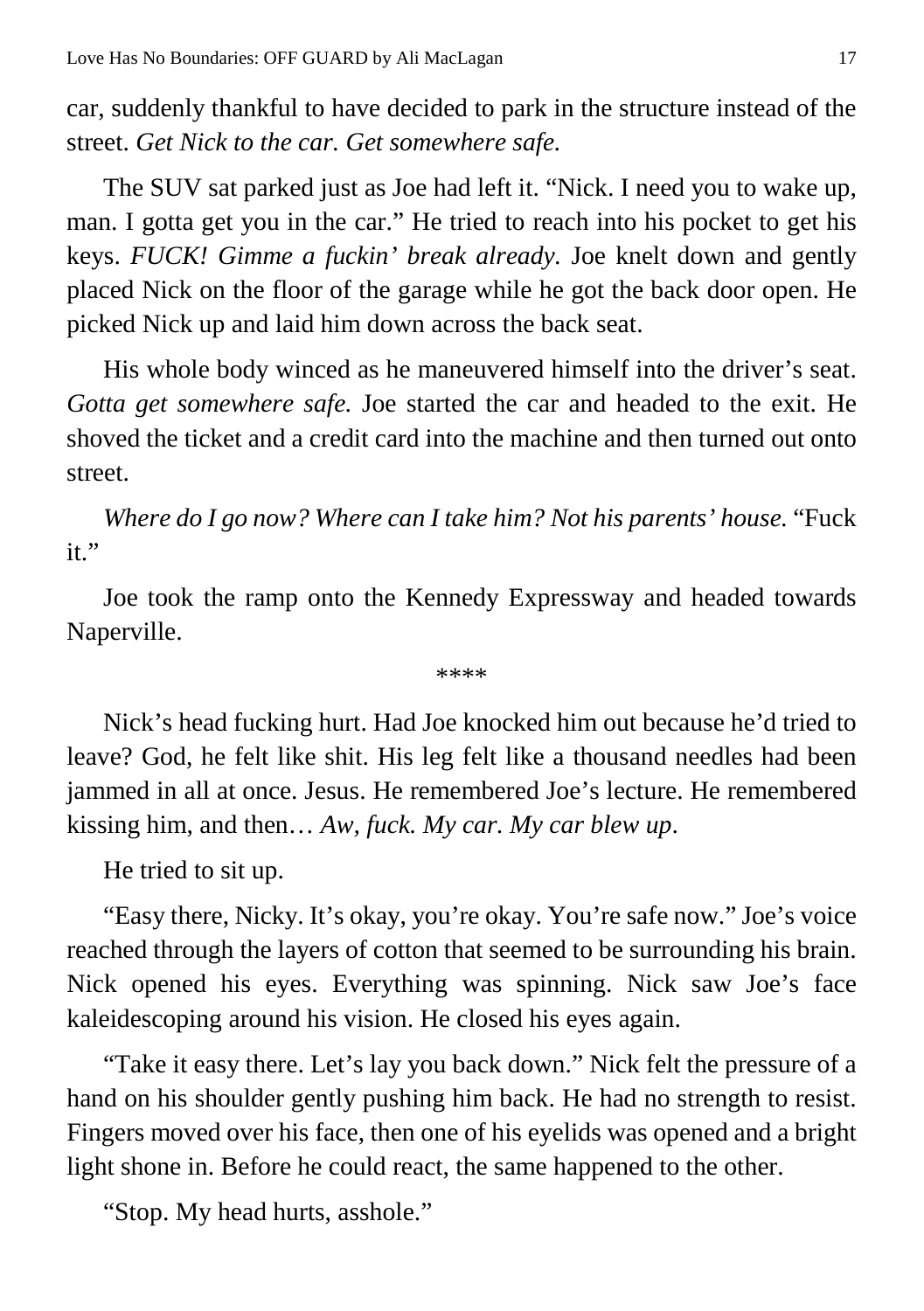"Sorry." Joe sounded both apologetic and amused. "You hit your head pretty hard when you went down. Pretty sure you have a concussion. You also got nicked on the forehead by some debris and you got a pretty ugly gash on your thigh. Nothing looks like it needs stitches, though. I called my office and they were getting in touch with your parents to let them know you're okay."

Nick opened his eyes again and the world seemed to have settled down. He was lying on a bed in a bedroom. Not his. The walls were grey and there were a couple of pictures he couldn't make out hanging next to a small flat screen mounted there. The bed was big, the bedding black.

"Where am I?"

"You're at my house."

Nick closed his eyes, counted to five and opened them again. *Nope, still black and grey.* "Are you colorblind?"

"What?" Nick could hear the concern in Joe's voice.

"The room, there's no color anywhere. Just boring grey. I'll have my decorator call you. She can introduce you to the color wheel."

Joe chuckled. It was a nice sound. "This coming from the man who only wears purple. I appreciate the offer, but really, I'm all set."

Nick turned to look at Joe. Thankfully, there was only one of him now. One with no shirt on. One that was only wearing a pair of running shorts. One that had—*Holy hell, are there really that many muscles in an abdomen?* 

"You're beautiful." Nick put his hand to his mouth. He looked over at Joe and the man's skin pinking up from his lightly-furred chest all the way up to his cheeks. "Oh God, did I just say that out loud?"

"Um yes, and ah, thank you, I guess." Joe raised an eyebrow and then turned to walk away, revealing his back to Nick. There was a bandage across the man's neck and both thighs had been wrapped in gauze. Nick took in a harsh breath.

"Are you okay?" Nick couldn't name whatever feeling lodged itself in his chest at that moment.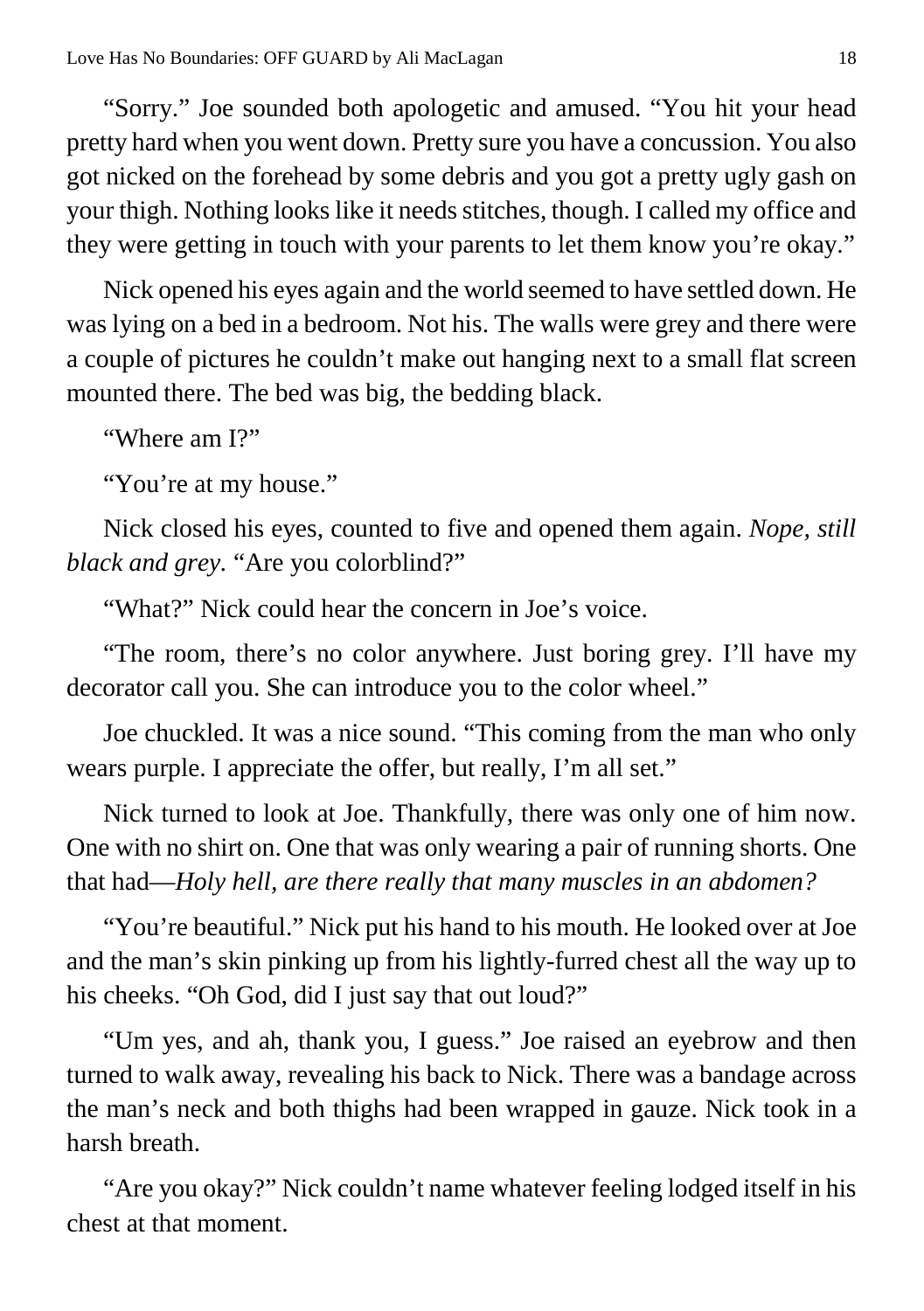Joe turned back to him. "Huh?"

"Your neck and legs. Are you okay? What's underneath the bandages?" Nick's voice was soft as he spoke; the reality of what had happened was starting to sink in.

"I'm fine, Nick. Really. My jacket shielded most of my back, the jeans slowed whatever was flying at me enough that nothing cut too deep. What's most important is that you are okay." Joe took a step closer to Nick and crouched down next to the bed, grimacing slightly in the process. "You should sleep." Joe's voice was low and soothing as he reached his hand out and patted Nick's arm. "I'll wake you in a couple of hours. Right now, I've got to make some more phone calls."

Nick looked down again at the man's legs. He wanted to say something but the words just seemed scrambled in his brain. Unable to string anything together, he looked back up at Joe's deep-set blue eyes. The man's eyebrows were knit together in concern. He patted Nick's arm again, and then moved his hand up and stroked Nick's cheek like he would a child. "Go to sleep, Nick." Nick didn't want to think more about the ugliness that might lurk under those bandages, so he closed his eyes and went to sleep.

\*\*\*\*

Joe ran his hand through his hair and winced when it hit his neck. He'd forgotten about that cut. He was lucky it wasn't worse. He took a deep breath and rubbed his temples.

Joe ached. His head, his legs. Sleeping on the couch hadn't helped much either. He headed to the bathroom to take care of business and grab some more ibuprofen. He pushed the door open and took a step in. His breath caught in his throat. Nick was there, leaning in close to the mirror, inspecting the cut on his forehead. And all he was wearing was that little black thong.

Joe couldn't move. His eyes wouldn't look away. When his breath finally caught up with him it was audible. Nick turned his head and looked right at him.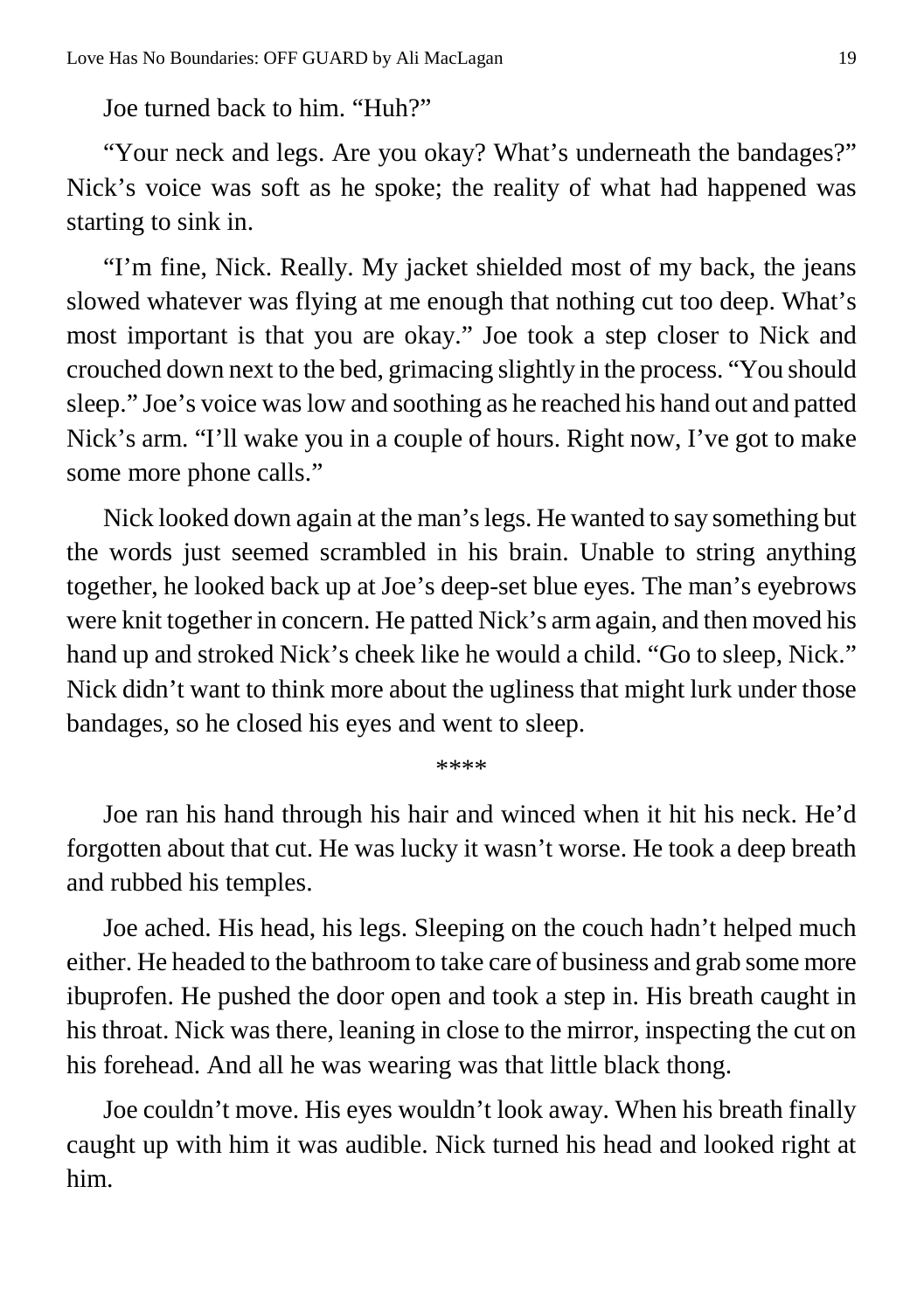Joe knew his mouth was open. He could only hope he wasn't drooling. *How could I have not noticed that ass before? Fuuuck. No. Not fuck. Client. Young client. Twink client. No fucking. But man, that ass…*

"Where are my clothes?" Nick's words made their way through to his distracted brain. Joe felt the heat rush to his face.

"Um… I had to cut them off you. Your shirt was ruined, and the jeans were ripped when you got that gash. Hold on, I probably have something that will fit you." Joe quickly turned around before Nick noticed another problem that had just popped up, i.e. Joe's half-hard cock. *Shit.*

Joe rummaged through the dresser and came back with a T-shirt and some old sweats that still had a drawstring. Nick was way too thin for Joe's clothes to fit without a little help.

"You cut off my clothes? What the fuck man? Those were my favorite jeans." Nick sounded put out as he pouted.

Joe let out something caught between a sigh and a chuckle. "Well, obviously you don't have any brain damage, since your priorities are still in order. When they catch whoever's behind this, you can sue him for a new pair of jeans, oh—and a new Audi too." Joe handed the clothes to Nick. "Here, these should fit. At least until we can get something else. Why don't you take a shower? Everything you need is in the bathroom, and those towels are clean. I can put new bandages on you when you're done. Then we can find something to eat."

\*\*\*\*

Nick walked out of the bathroom freshly changed and bandaged. He'd found the first aid kit under the sink, and figured he didn't need Joe to do that for him too. It was bad enough Joe had had to bandage him up the first time. Bad enough he was right to begin with. Someone *had* tried to kill him. Both he and Joe had the soon-to-be scars to prove it. The warmth that had been with him since the shower left him; he felt ice cold. His stomach churned. He made his way to the bedroom and sat down on the edge of the bed, too afraid he would fall down if he remained standing for much longer.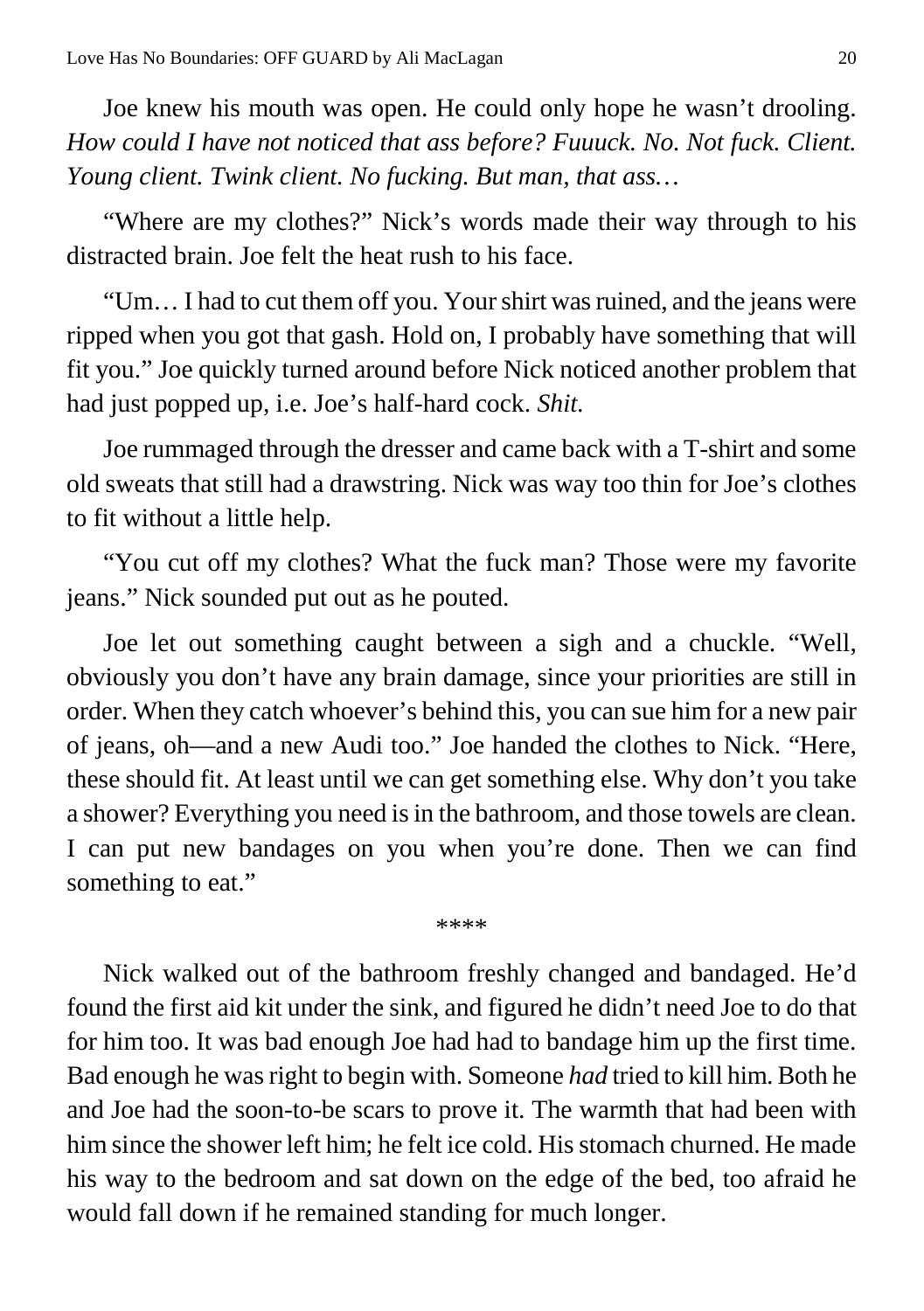#### *Someone tried to kill me.*

He bent his body in half, resting his elbows on his knees and hanging his head down low between them. He shut his eyes and forced himself to take a deep breath. *In through the nose, out through the mouth*. *Find my inner chi or whatever the fuck my yoga instructor called it*. He knew the word, it was lurking somewhere in his scrambled brain, but the only words that found their way into Nick's consciousness were words like *explosion*, *psycho, hurt* and *dead*.

#### *Someone tried to kill me.*

*Fuck. In through the nose, out through the mouth*. The words went on repeat in his head. He forced his body to comply and, breath after breath, his mind began to clear. When he felt like he wasn't going to pass out, he lifted his head and looked up at the wall at the end of the bed. There were two photos hanging next to the screen.

Nick stared at them a moment before his curiosity got the better of him, and he got up to take a closer look. The larger of the photos showed a group of five men, barely men, they all looked younger than Nick was now. All of the men wore camouflage pants, two of them had tank tops on, but the others were shirtless. They each had their arms slung around the shoulders of the man next to them, smiles wide on their faces, their eyes showing the gleam of invincibility. And comradery, friendship. Joe was easy to pick out. His hair was cropped short. It looked almost white, but whether that was just a reflection of the bright sun, or whether the sun itself had bleached it, Nick couldn't tell.

The smaller photo showed Joe with just one other man. The man had dark hair cut short, and the brightest green eyes that Nick had ever seen. Joe and his friend were sitting in deck chairs hunched forward, each with an elbow on their knee and a Budweiser in their hand, leaning towards one another. Joe had sunglasses on. Something had made him laugh and turn his head to look at his friend just when the photographer clicked the shutter button. He looked so relaxed. So happy. There was no furrow in his brow, his shoulders were relaxed. *Was this really the same man who was in the other room?* It made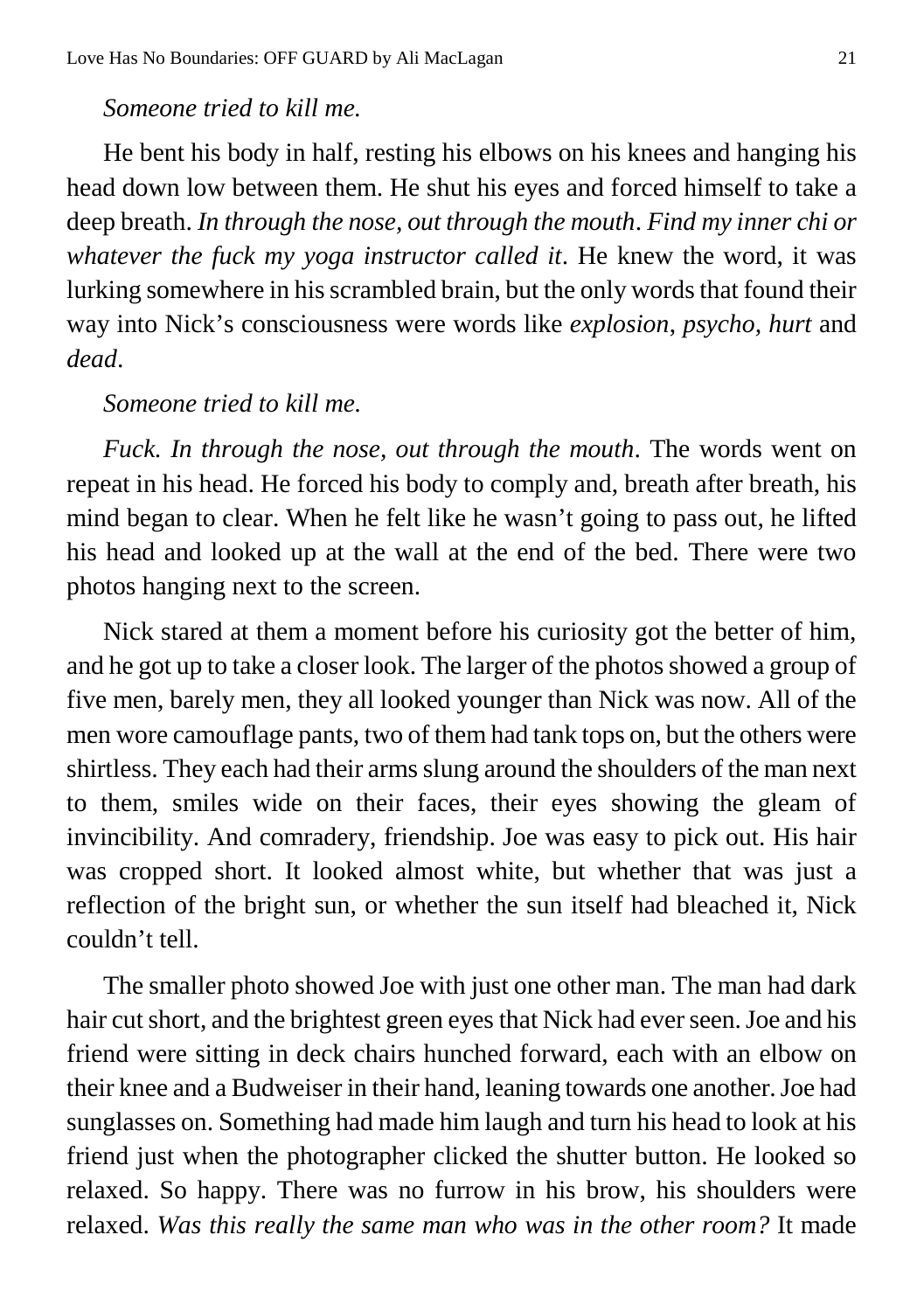Nick sad. The Joe that was here with him had nothing in common with the Joe smiling in the picture. Nick lifted his hand and lightly ran it across the glass of the frame. The green eyes of Joe's friend smiled at him, and Nick felt the corners of his own lips turn up. Whoever this man was, he could make people smile without even having met them.

"Hey." Joe's voice broke whatever spell Nick was under, and he took a step back from the wall. "Are you ready for new bandages?"

"I found the first aid kit under your sink and did it myself. Thanks though."

"Did you use the antibiotic cream? Did…"

Nick rolled his eyes and waved his hand, effectively cutting Joe off. "Yes, Mother. I used the antibiotic cream. I even made sure none of the adhesive stuck to the wounds," His voice rose up high and held an entitled air as he spoke. He knew he was acting more uppity than was warranted, but damn it, he was not a child. He might, begrudgingly, need a bodyguard, but he'd be damned if he needed a nursemaid too. He was tired of talking about how he was hurt.

"Nick, we've got to go. I got a call, and the FBI wants to talk to you. Not to mention your parents. I talked with them last night and told them all the pertinent stuff, but they still want to talk to you in person. Your parents aren't very happy with me right now."

"Huh, why? I'm fine. There's nothing you could have done to stop anything. I was the one who left the apartment. You stopped me in time. You got me out of there and kept me safe." The cold feeling in Nick's spine returned. He looked down at the floor and then back up at Joe. His stomach felt like it was on a rollercoaster.

"Well, that's not exactly how they see it. They think you should have gone to the hospital." Joe sighed. "We've got to head downtown for a meeting with the powers that be. They've got a theory about who's behind all this. Your parents will be there too."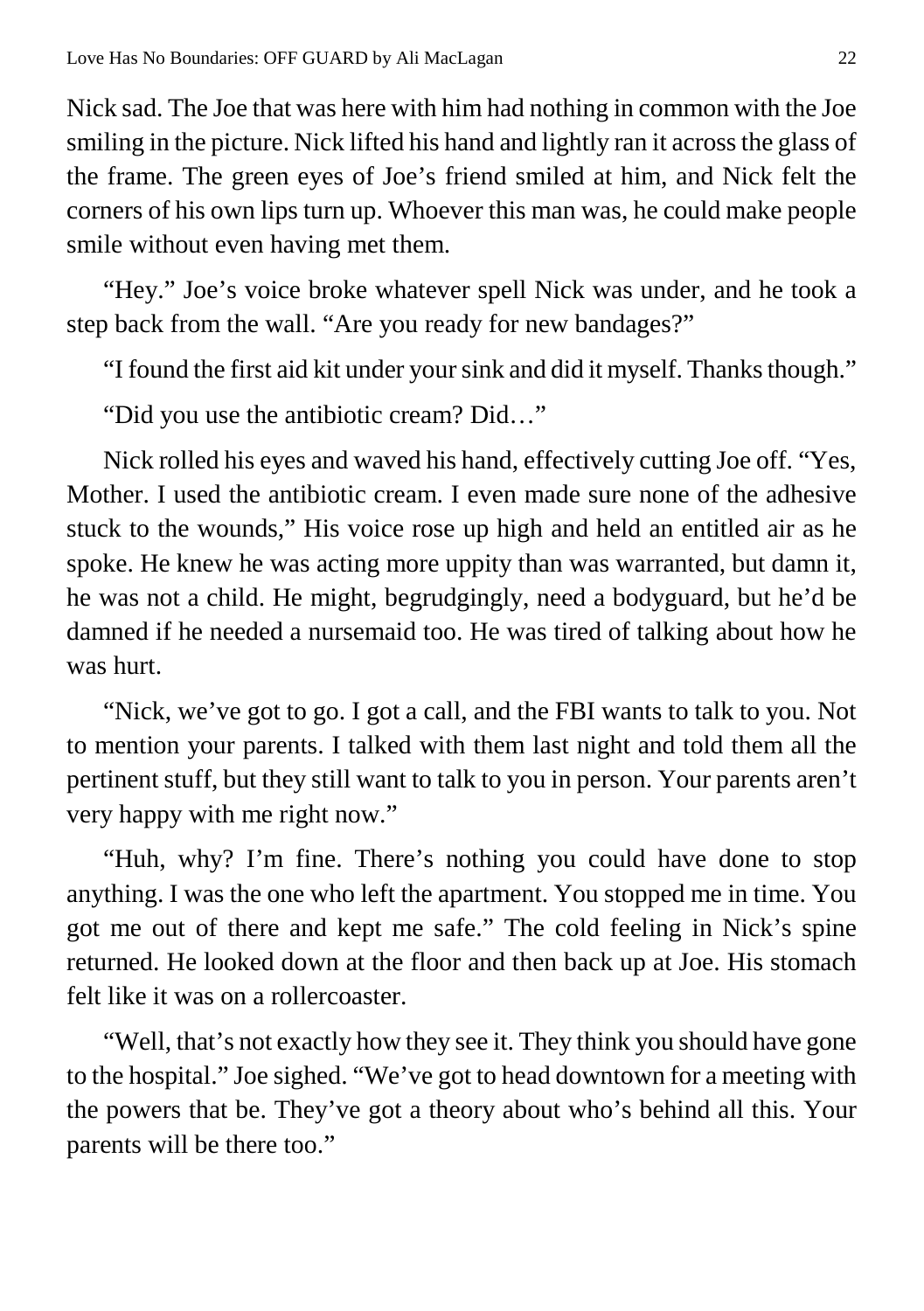Nick didn't want to leave. He felt safe here in this house, even with its black-and-white-movie color scheme. He shifted his weight from one foot to the other.

"So, you were in the military." He lifted his hand and gestured towards the picture on the wall.

"Yeah. Marines." Joe's hands were in his pockets, and his shoulders hunched a bit forward.

"Oooh… my own personal G.I. Joe. I never had one as a kid. But I think I could appreciate *you* as my action figure. Though, between you or Channing? I'd have to pick Channing. No offense." Nick knew he was being a brat. It happened when he got nervous, and the idea of leaving was definitely making him nervous.

"No offense." Joe rolled his eyes at him. Nick thought he could still see the hint of a smile trying to curl its way into the corner of Joe's mouth. Nick liked it.

"I'm only teasing." Nick smirked at him and then looked back at the photo of Joe and the other man. "I am, however, totally serious when I ask, who's the hottie in the picture and when do I get to meet him?" Nick looked back at Joe and waggled his eyebrows.

The almost amused look in Joe's face slid away, replaced with one of pure ice. "You can't. Aaron's dead." Joe turned on his heel and left the room.

*Shit.* Nick had just wanted to see Joe smile. Instead, he'd hit a mark he hadn't intended to hit. Nick looked at the picture of Joe and Aaron. Aaron had been beautiful and obviously he'd meant a lot to Joe. Nick had just brought that loss front and center. He'd caused more trouble than he'd meant to. Hell, they'd both nearly gotten blown up because of Nick's antics. Nick knew it, felt badly about it. But here at Joe's home, Joe was supposed to feel safe, and Nick had just inadvertently hurt him. Now they had to leave and head back out into the world where cars blew up and people wanted him dead. Nick looked over at the happy Joe and let that tiny bit of warmth flow through him before heading out of the room.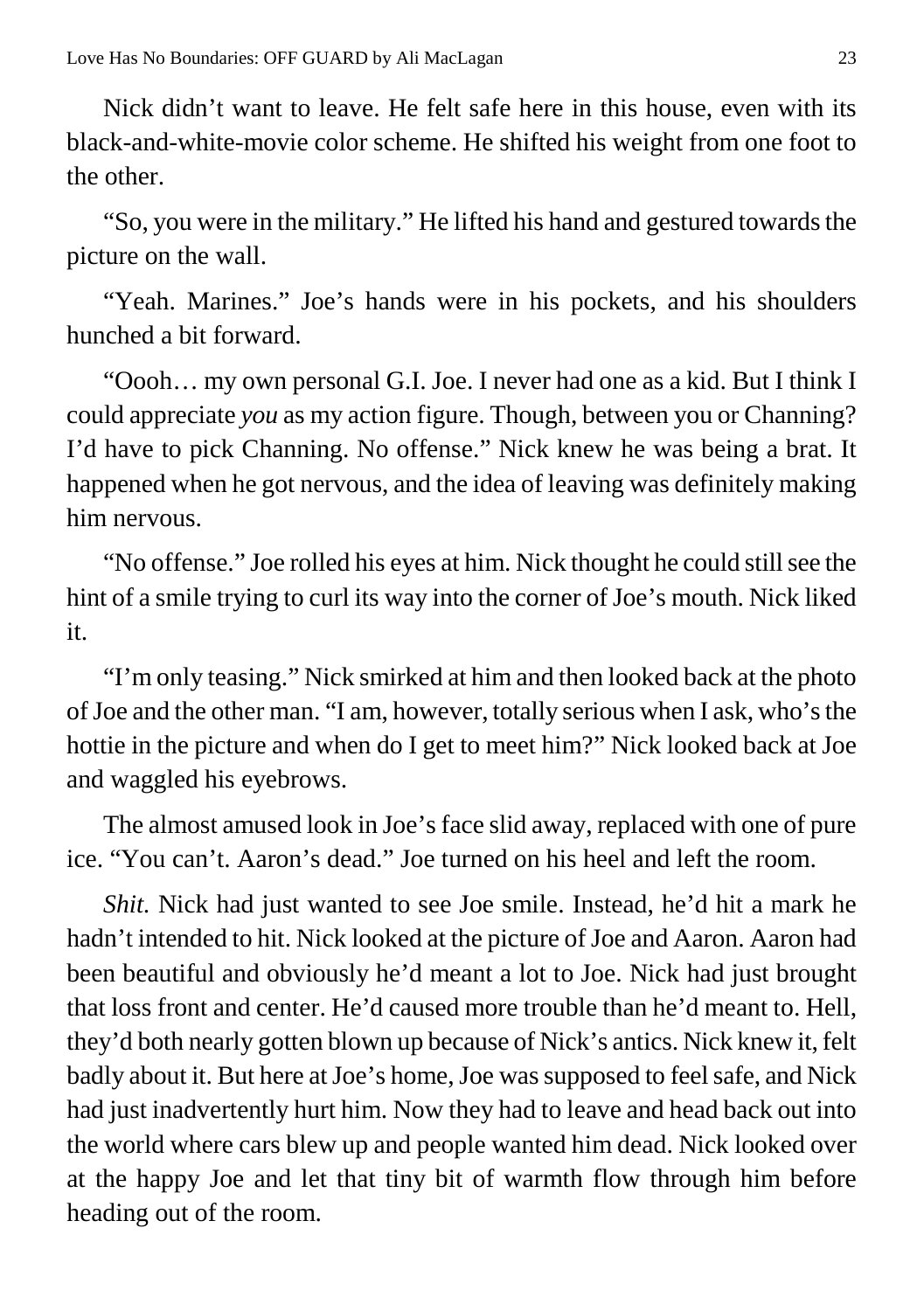#### \*\*\*\*

Joe sank down onto the sofa and reached up to rub his neck. *Fuck.* Yet again, he'd forgotten about that stupid cut. *Damn it*. He'd overreacted. Nick hadn't deserved the hostility Joe'd given him. It had been a while since anyone had asked about Aaron, and he'd been unprepared to respond.

"Joe?" Nick stepped into the room. His hands were in his pockets, his voice, soft.

"Hey, Nick." Joe replied, looking up at him. "I'm sorry about that. I shouldn't have been so harsh."

Nick took a few quick steps and sat down next to Joe. Joe leaned back and rested his head on the back of the couch.

"You don't have anything to apologize for, I was being a bit too… well, a bit too me."

Joe turned his body to face the other man. "Nick, you couldn't have known. And don't ever apologize for being yourself. Aaron's been gone a long time now."

Nick looked up at him, his hazel eyes soft with concern. "Did you serve with him?"

"Yeah, we met in boot camp. We were in different companies and ended up with different assignments until both companies got sent to Afghanistan a couple years later. It's like we'd never been apart." Joe gave into the small smile that thinking about Aaron always brought out. "That picture was taken while we were on leave four years ago. He was killed three months later. I got out two months after that."

"I'm so sorry, Joe. He meant a lot to you. I didn't mean to make light of that."

"I know that. Nick, really, please don't feel bad. You had no way of knowing." Another deep breath. Joe looked at Nick again. He cocked his head, and the corner of his lip turned up. "It was Aaron's idea to start the agency.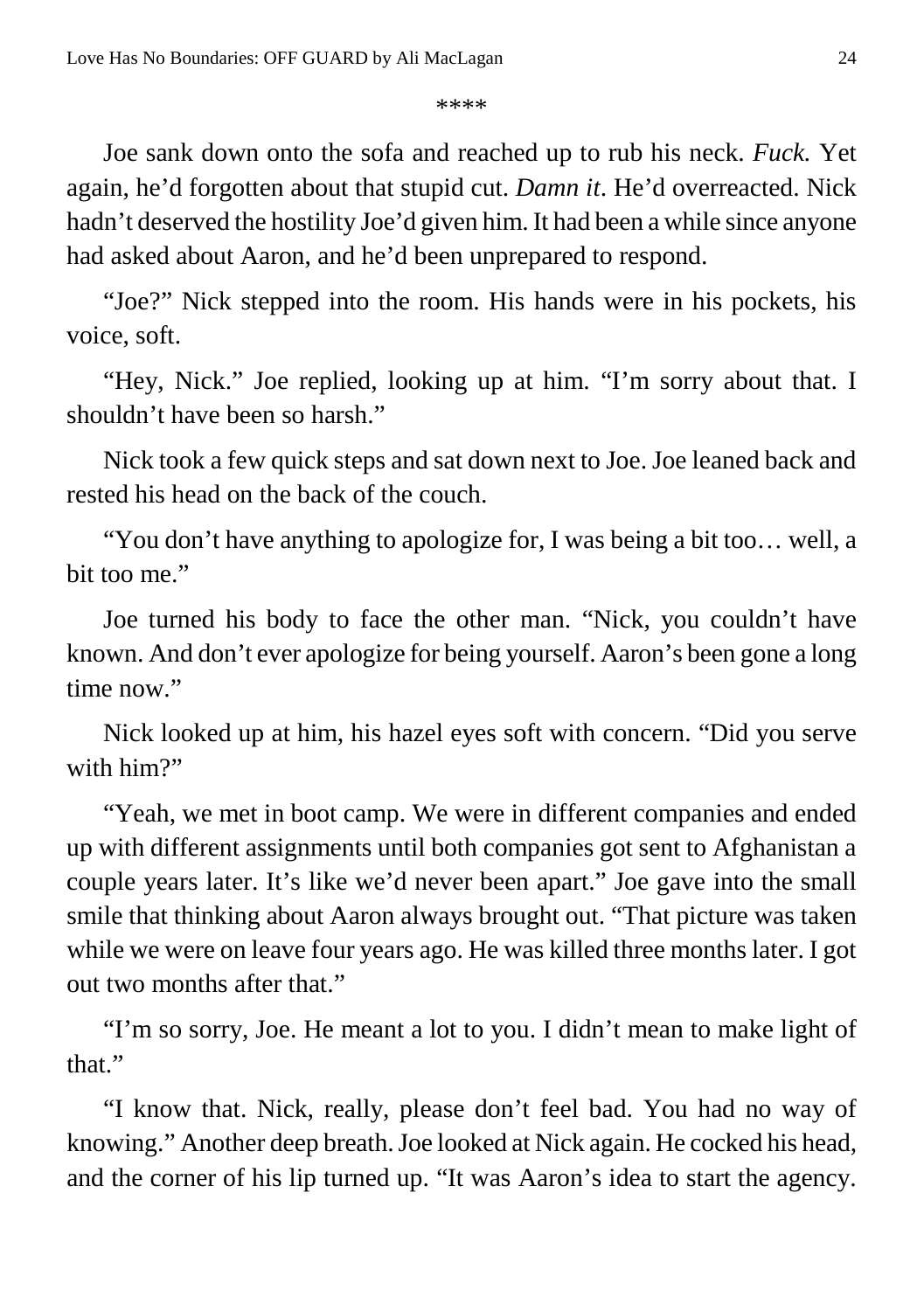We were going to be partners. In every way." Joe's voice had drifted off to barely more than a whisper.

Nick narrowed his eyes and looked at Joe. "You mean you guys worked together. Like paired up on assignments and stuff?"

Joe shook his head and let out a soft laugh. "No, Nick, we were partners. I think you know what I mean. Last night, that was not the first time I've been to that club."

Nick's eyes went from slits to saucers as the realization hit him. "You're gay? Like *gay* gay, not happy gay?"

This time Joe let out a full-fledged chuckle. "Yes, Nick, I'm gay, like *gay* gay. Like, I have sex with men gay. Gay."

"Holy fuck! How did I not know this? Shit. Are you sure?" Nick was still shaking his head, his brow furrowed a bit as if he were working out a geometry problem and trying to figure out the different angles.

"You sound like my sister did when I came out to her when I was sixteen. I'll tell you what I told her. Yes, I'm sure, I've been sure since I was twelve when all the boys in my class were turning to look at Lucy Wilson's new boobs, and I was stepping back to look at their asses." Joe's smile widened.

"Wow. Like, wow!" Nick sat back and looked right at Joe. His mouth hung open. He shook his head again. "I think I need my gaydar checked. Jesus. Seriously, I can usually smell a hot gay man from across the state, but I was completely oblivious to you." Nick took in a quick breath and brought his hand to his mouth. His eyes got even bigger. His face suddenly an adorable shade of pink. "Oh shit! I kissed you. Man, I'm so sorry."

"So you wouldn't have been sorry if I was straight?" Joe snickered. "It's not a big deal, Nick. Really. Though if I'd been straight, your car might not have blown up, because I probably would have decked you. Instead, I was just a bit dumbfounded."

"I'm just sorry. Gay, straight, either way, I shouldn't have kissed you. I was in my shock'em mode. Take'em off guard and then do what I want to. It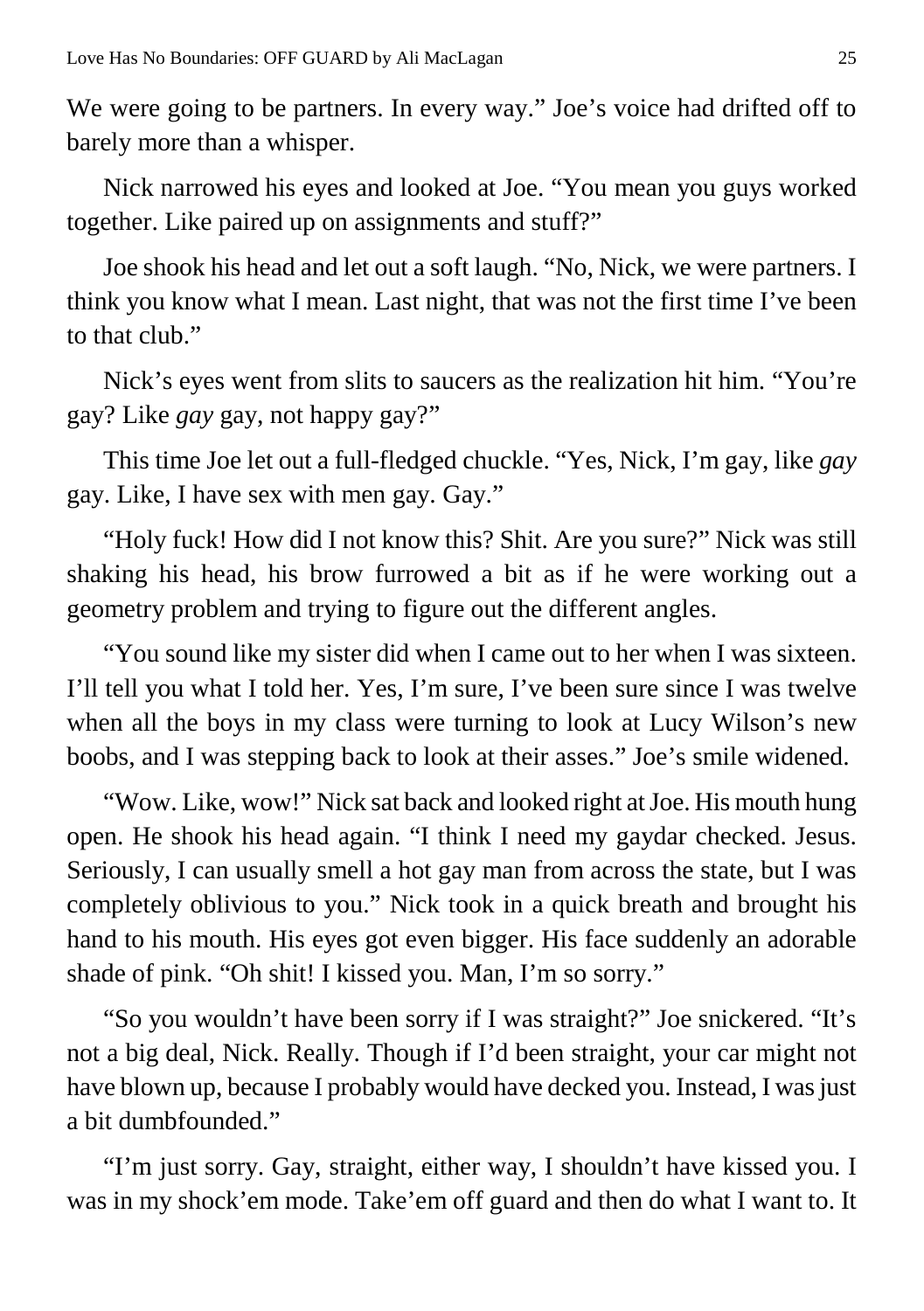tends to work most of the time. Except for you. Haven't managed to get rid of you yet."

"Nope, and you won't be getting rid of me. Until they catch this bad guy, you're stuck with me."

Joe smiled at Nick and watched the light in his eyes dim a bit. Joe hoisted himself up, reached over and placed a friendly pat on his leg. "Come on man, up and at 'em. We gotta head out before we have the FBI after *us*."

Nick looked down at himself. "Um… No offense, Joe, but I'm not exactly comfortable going out in public looking like this. Got anything else I can wear?"

"Sorry. Any jeans I have would end up hanging down past your ass, and somehow I think *that* look would work for you less than this one does."

Nick looked up at him with his head cocked and waggled his eyebrows. "Maybe, but at least *you'd* get a great view."

"Knock it off. I'll find you a hoodie. You can wear my sunglasses. We'll call the ensemble: Nick Incognito." Joe waved his hand in front of him and put some singsong in his voice. "It'll be the next big thing on the Paris runways. I just know it." Joe scrunched up his nose and quickly cocked his head and raised one shoulder.

Nick giggled. Joe felt that giggle down in his own belly and shook his head. He couldn't hold back a smile as he held out his hand. Nick grabbed it and let Joe pull him up off the couch. A warm comforting feeling spread from Nick's hand and continued all the way down through Joe to his toes. Nick bounced up and then they headed to find the Incognito Ensemble.

\*\*\*\*

"Anthony Harris. Recognize him?"

Nick sat in an aluminum chair, his back straight. He concentrated on keeping his leg still when all it wanted to do was bounce. He felt ice cold and wished they'd turn down the air conditioning. Maybe they did it on purpose so suspects would confess before they froze to death. The way the chubby agent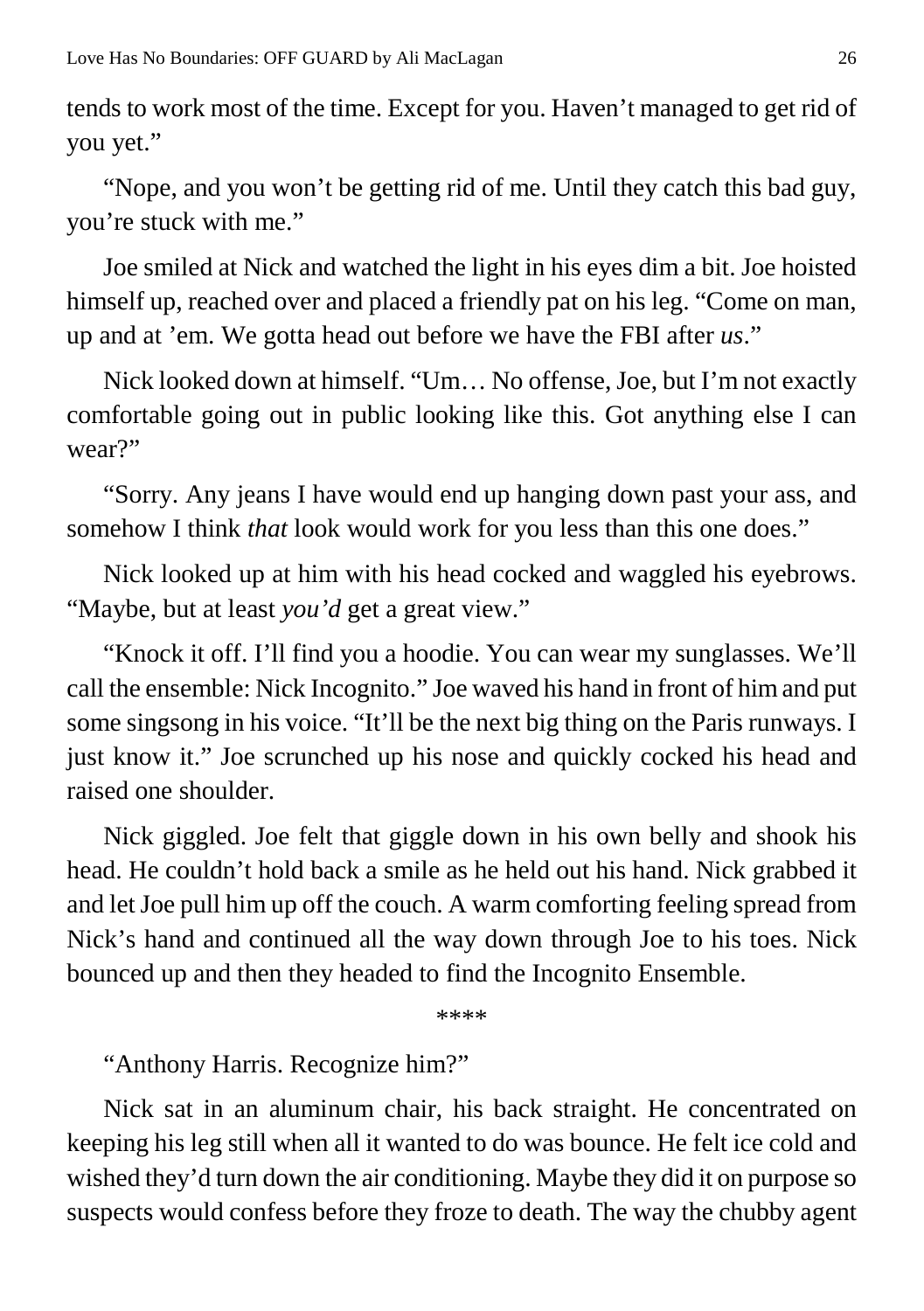across the table was staring him down, he was starting to feel like one. His partner, a shorter, bald man just sat there looking bored.

Nick felt all boxed in. The room was small, way too small to be holding the six people that were currently in it. His mother was on one side of him, his dad beside her. Joe sat on his left, quiet and steady, watching the agents with narrowed eyes. Nick wanted to know what he was thinking. He wanted to take the hand his mother had a death grip on and put it in Joe's hand instead.

"Nick, do you recognize him?" the chubby agent asked again. Nick flicked his eyes down at the photo. He'd never seen the man before and said as much to Chubby.

"Judge, Professor Daniels?"

"The man looks vaguely familiar. The name definitely rings a bell." Nick's mother looked at the photo and back to the agent. His father just shook his head.

"How about his son, Jared Harris." Another photo, another blond man, similar features to the first picture. This photo obviously a mug shot with the telltale measurement lines behind him. Nick repeated his answer from the first photo.

The judge picked the photo up. Her eyes widened. "I had his case. He was found guilty of drug trafficking."

Chubby nodded. "Yes, and you gave him the maximum sentence."

"Yes," Nick's mother replied. She let go of Nick's hand and Nick stifled a thankful sigh. His mother was using the "judge voice." The voice was cool, controlled. Nick had heard it many times before, mostly when he was about fifteen-years-old and caught sneaking in after a late night study session with his lab partner. At least that's what he told his mom at the time; most of the time he was studying sex ed, and only some of those times were actually with his lab partner. He felt a small smile trying to grow. The cool voice broke through his memories and the almost-smile vanished.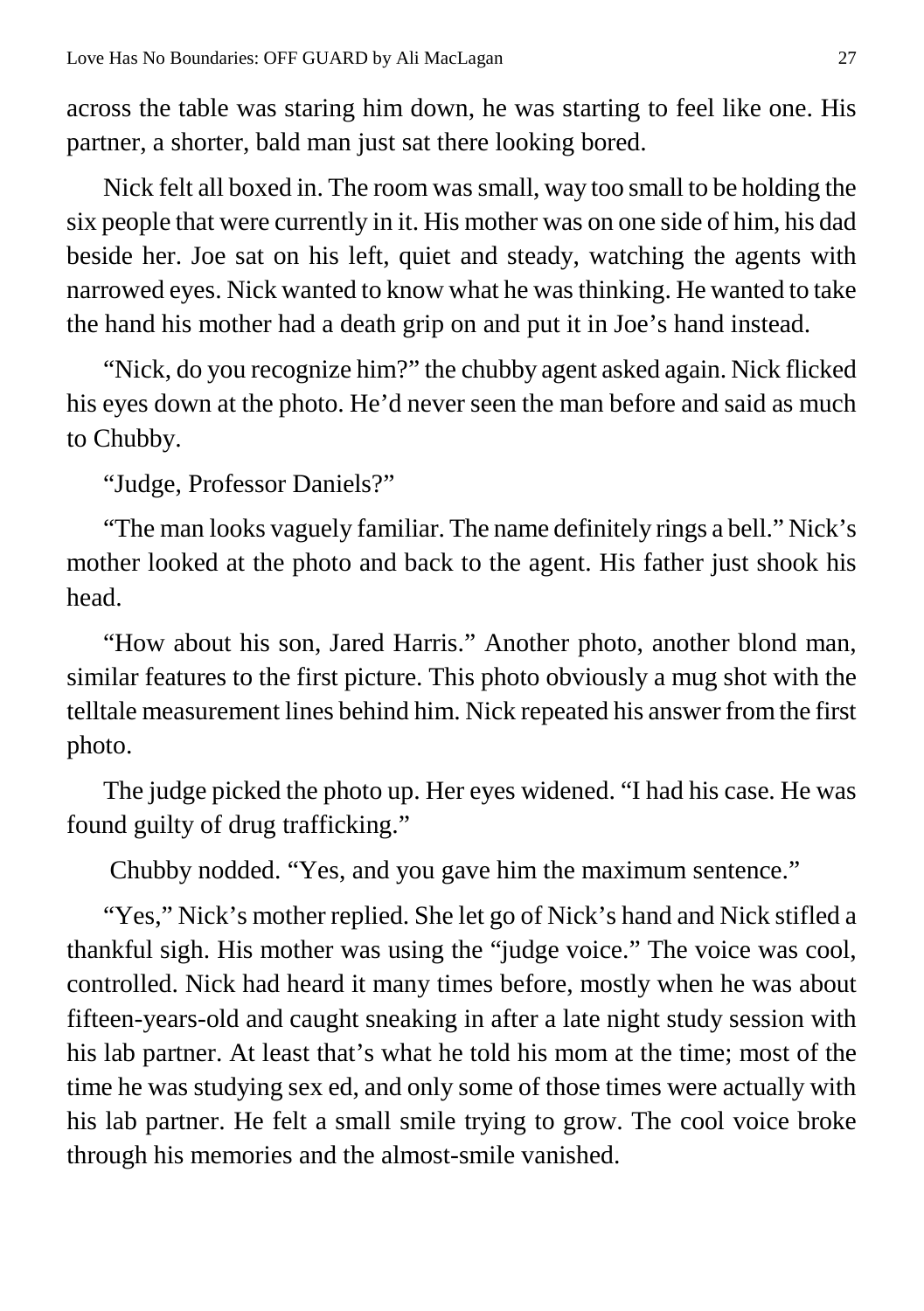"It was not his first offense. The sentence was fair. Is this the man that is trying to kill my son?"

"Anthony is, yes…" Baldy leaned forward, finally deciding to speak. "Last week, Jared Harris was found dead in his cell. He'd hung himself with his bed sheet." The agent's voice was flat. He looked over briefly, dismissively at Joe, and then he leveled his gaze on Nick and his parents. Nick's leg started bouncing; he didn't try to stop it.

"What does that have to do with my family? The letters started over a month ago. The timing doesn't match up." Nick's dad had taken his mother's hand and looked across the table at the agents with concern on his face.

"It didn't seem to at first, no. But we delved into things a bit more." Baldy reached his hand out and pointed at the picture of Jared. "Six weeks ago, Jared Harris was taken to the infirmary. He had extensive injuries. Among them, facial fractures and anal trauma. I think you can deduce what happened to him."

The judge brought her hand to her chest. Her husband shook his head and looked down at the table. Nick sucked in a quick breath and tensed up even more. A warm hand came and rested on his left knee, stopping the bouncing. Nick focused on Joe's hand, trying to let the calm that it was lending spread through him.

"Jared was raped." Joe said, keeping his voice even.

Chubby looked over at Joe. "Yes, Jared was raped." The agent gave Joe another dismissive look and turned his gaze back to the judge. "We believe that Anthony was made aware of the attack and became enraged and focused all that rage on you." Chubby nodded at Nick's mother before continuing. "You were the one who sentenced his son, and thus put him in the place where the rape occurred. Then, when his son killed himself, his target switched from you to Nicholas. *Your son for mine.* An eye for an eye, it would seem."

"That's ridiculous." The judge's voice had taken a higher pitch as she spoke.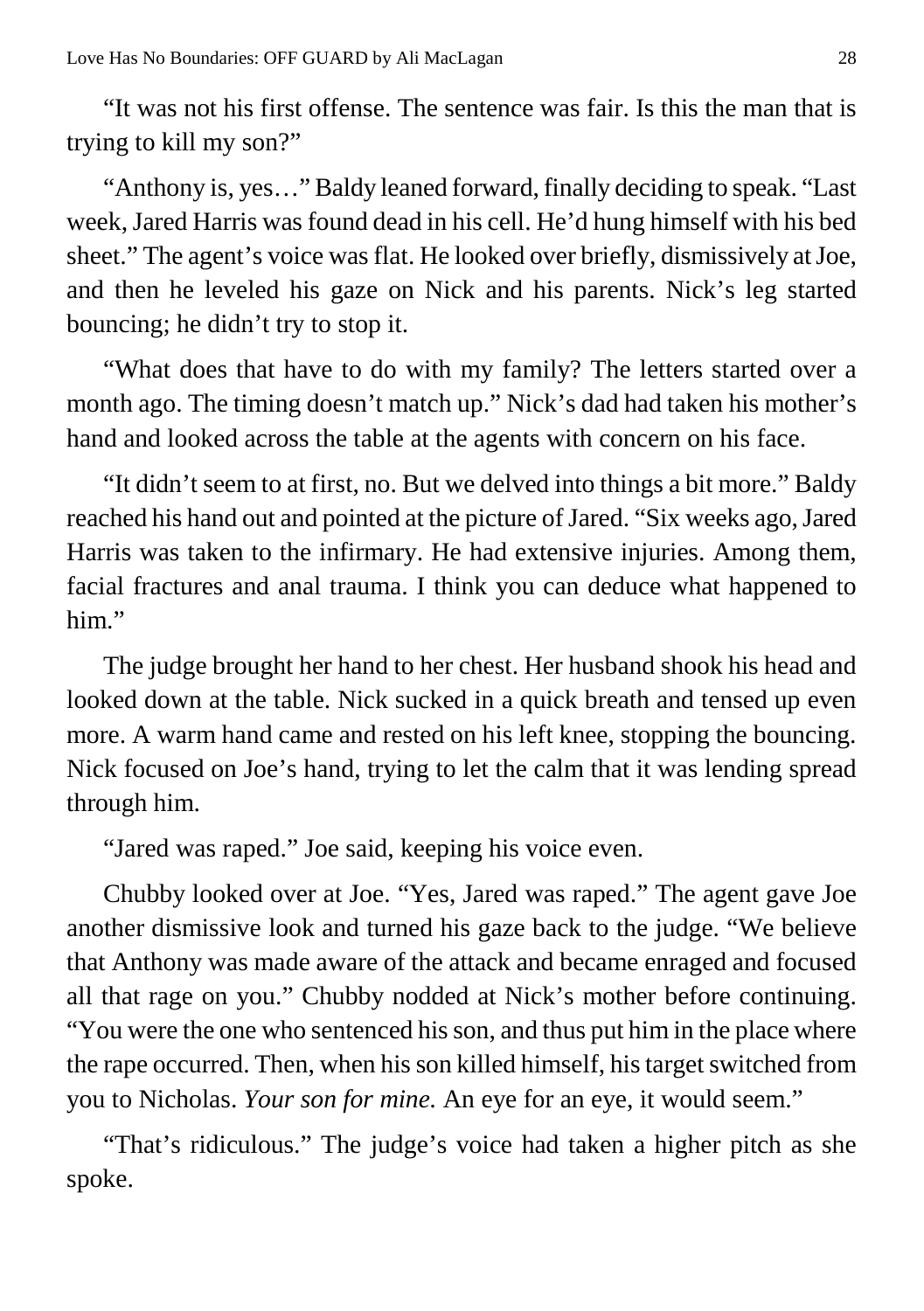"Maybe to you and me, but not to Mr. Harris. The evidence we collected from the scene of the car explosion has a signature similar to other incidents that were tied to a militant group. We believe Anthony Harris to be a member of this group. These men are not known for being rational."

Nick's mother straightened her head and stared at the agent. "So, what do we do now?"

Nick didn't want to hear what the agent was going to say. Somehow it had gotten colder. The only warmth came from Joe's hand that was still on his knee. Nick wanted to take his hand and hold it. He wanted to run out the door before Chubby could answer his mother. He didn't think he was going to like what Chubby would say. Joe took his hand away, and Nick looked over to see the man run it through his hair, only to flinch when it hit his neck. *He needs to stop doing that.*

"We get the guy. Until then, you and your husband will go back to your home. We have agents assigned to you twenty-four-seven. Nicholas will go into protective custody starting immediately. We'll take him to a safe house where he will remain until Anthony Harris is apprehended."

Nick's stomach dropped to his toes.

"Okay."

"No!" Nick and his mother spoke at the same time. Nick's eyes were wide; his jaw dropped open and then shut with such force, his entire skull vibrated. His leg was moving like he was running a marathon. The judge looked over at him and placed her hand on his arm gently.

"Nicholas, darling. We need to keep you safe. The FBI will do that." She tilted her head. "I know you're worried. I know you don't like being told what to do, but surely you understand that we all have to make sacrifices here." She'd busted out the mom-voice, the one he hadn't heard since he was seven and he'd broken his foot.

Nick turned from Chubby to look at his mother. "I understand I am in danger, yes. I understand this man is a lunatic and blames you for his son being raped and killing himself, and that has somehow mutated into a desire to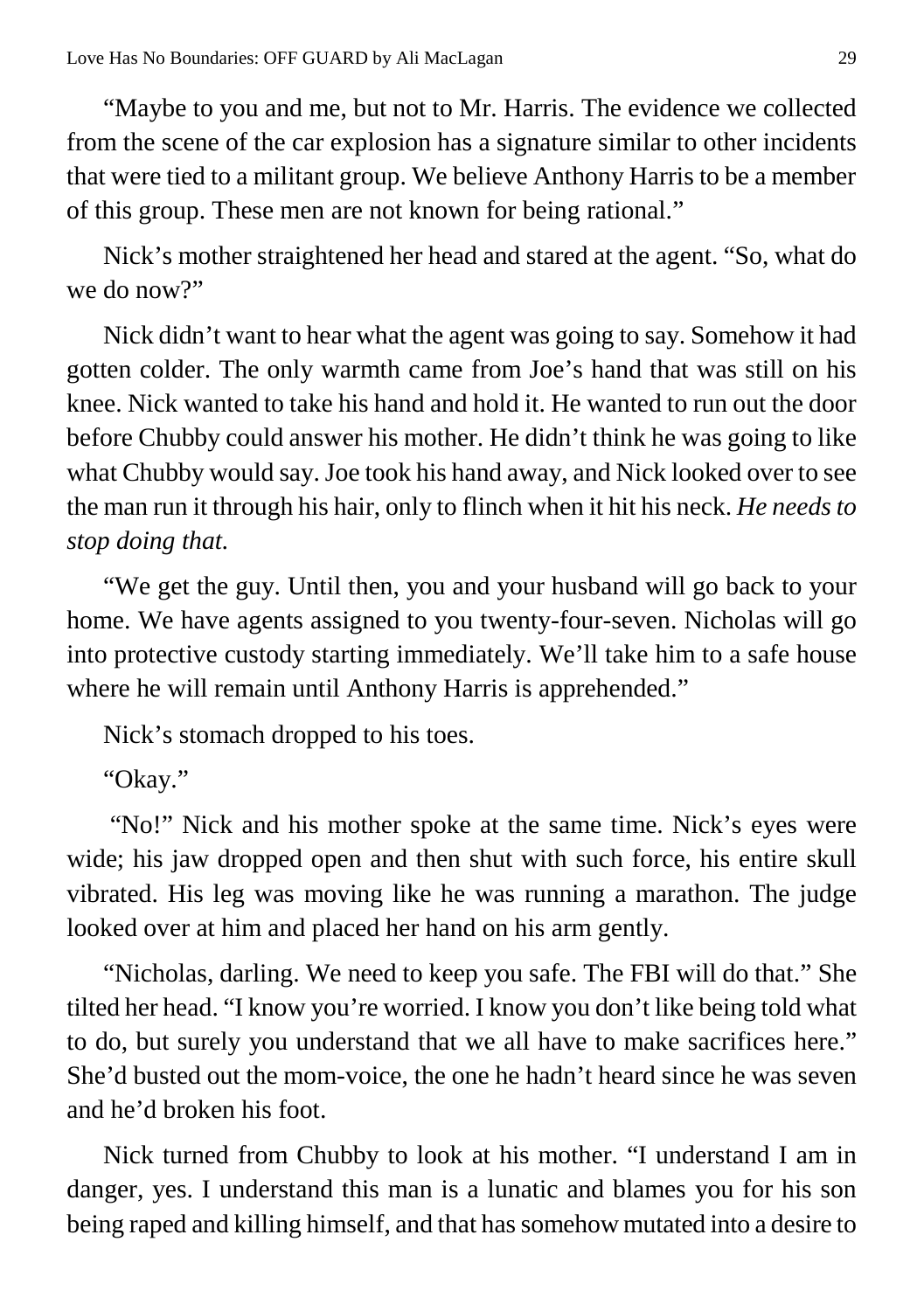see me dead and you suffering. Yes, I get it. I know it. I understand it. What none of you seem to understand is, that while you may be the one receiving the letters, mother, it is my life that is being threatened. And while it may be true that hurting me will indeed hurt you, I am the one who will be in pain. I am the one who will be dead." He spoke the words with conviction. His voice stayed deep and even. His mother's face seemed to pale as fast as his face was warming. He didn't know if he'd ever spoken to her in such a manner, but he wasn't about to back down. Standing from the table he continued, "That being said, I will assume that you can all understand why I choose not to place my trust in an organization that, as of two days ago, couldn't be bothered with me." He snapped his jaw shut and turned his narrowed eyes on the agents. Taking a deep breath, he grabbed the back of Joe's shirt and hoisted him to his feet with a force that left the man teetering. Nick couldn't quite read Joe's face as the man stumbled slightly before righting himself.

"Let's go, Joe." Nick took a step behind Joe and headed around the table towards the door, only to find it blocked by Chubby's wide body when he got there.

"Sit down, Nicholas." Baldy stood up next to him.

"No, if you'll excuse me, *please*, we are leaving." Nick took a step forward and Chubby mirrored his movements. They stood chest-to-chest. Nick glared down at the man. "You need to move."

"I am not moving," the man replied. "You are going into protective custody. This is not something you can refuse."

Nick's nostrils flared, his heart hammered. He bent down the two inches so his gaze was direct. "Let. Me. Pass." Nick felt Joe come up behind him. The hair on his neck stood up, whether it was caused by the adrenaline or Joe's hot breath, Nick couldn't tell. He would think about it later. Right then, the only thing he could focus on was the portly man in front of him and his bald little partner.

"No."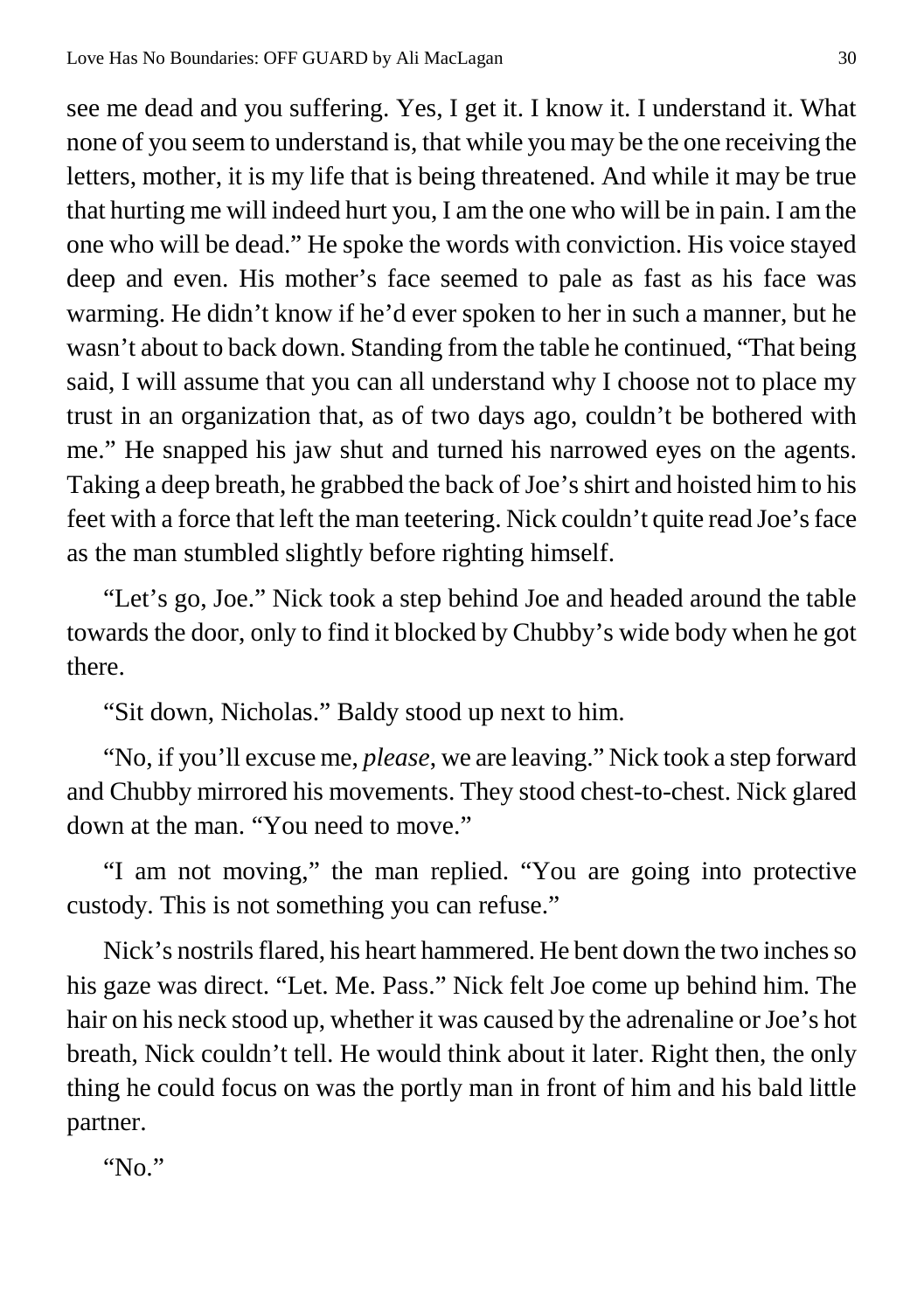Nick stepped to the side. If the man wouldn't move, Nick would simply go around him, but Chubby brought his arms up and latched onto Nick's biceps. Nick felt himself being shoved towards the table.

"Hey!" Suddenly Chubby was on the floor. Nick looked up to see Joe standing between them; his feet planted wide, his hands in fists hanging rigidly at his sides. "Hands off, asshole!"

Joe's hand reached back, grasping for Nick's hoodie. "You all right, Nick?"

*Was he all right? Shit.* "Um, yeah. I'm okay." His voice was shakier than he'd wanted it to be. Nick pushed off the table, took a step to the side, and walked around Joe to the door. He turned around and looked at the scene he was leaving. His father sat there, gaze steady. He understood and was okay. His mother's eyes bounced between the agent on the floor and Nick. Her mouth hung open, for once it appeared she really didn't know what to think.

"We'll be in touch." Joe's voice had an ice to it that Nick never wanted to hear directed at him. "Professor, Judge Daniels." Joe gave a curt nod and, stepping over Chubby on the floor, made his way to stand behind Nick. Nick got the door open and took a step when Chubby found his voice.

"Listen, you stupid fa—Nick. You cannot leave. We can, and will, hold you as a material witness if you refuse to cooperate."

Nick stopped so fast, Joe bumped into him and bounced off. He turned back towards the room. Joe looked him square in the eye, and Nick knew he was silently asking, *"You okay? Got this?"* Nick gave him an imperceptible nod and he knew Joe understood. Joe reached up and gave his forearm a light squeeze and stepped to the side, allowing Nick to go back into the tiny room.

Nick's parents were on their feet, looking at both agents with their jaws set. Chubby had made his way upright. His face was beet red. If the man breathed any harder, Nick thought he might have a heart attack. Nick felt like helping him get there.

"First of all, *sir*, I may not be studying criminal law, but I know for a fact that putting your hands on me and pushing me are both grounds for an assault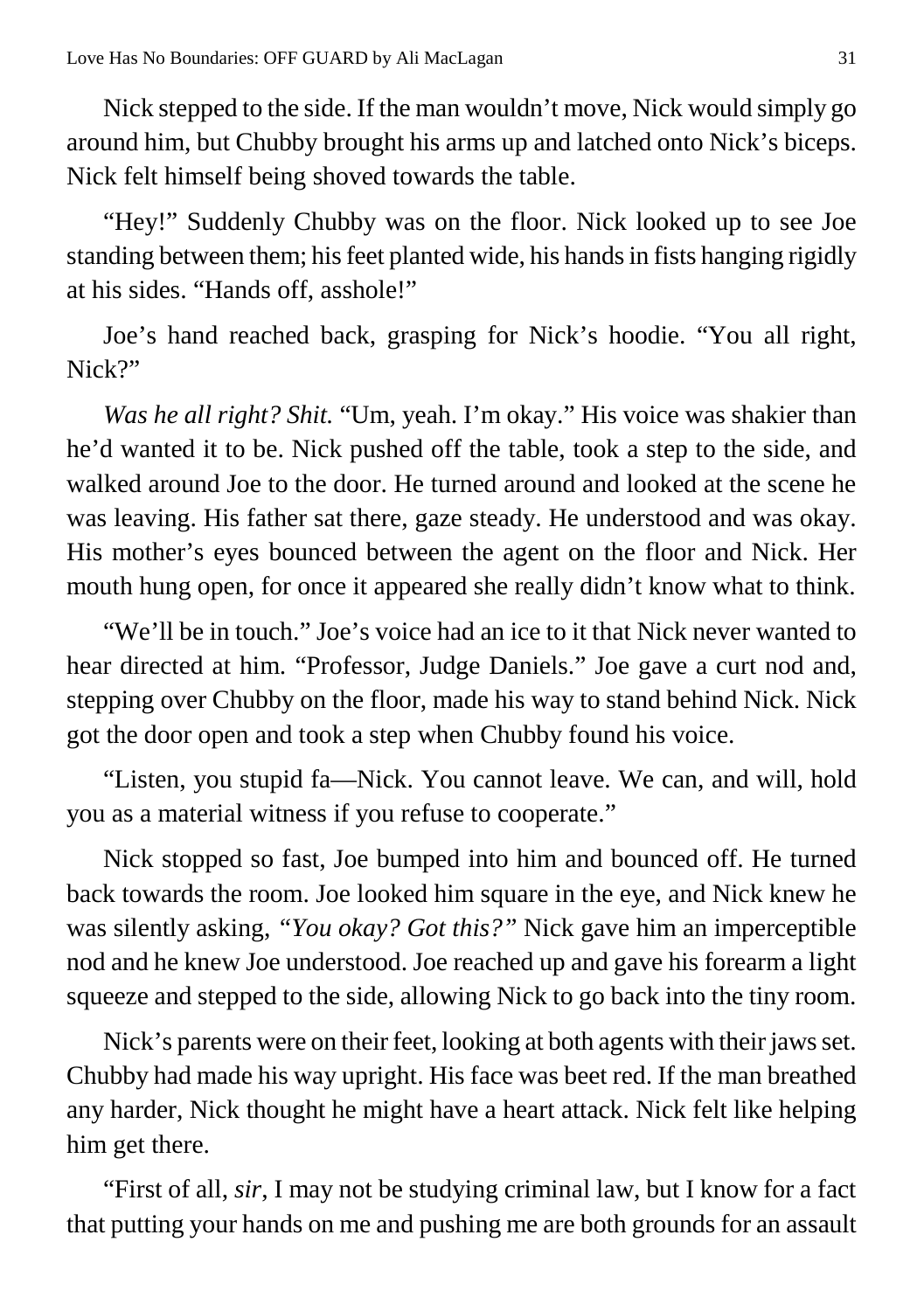charge, federal officer or not." The man opened his mouth to speak, but Nick raised his finger and put it in the man's face, effectively silencing him. Holding the man's gaze, Nick continued, his voice steady. "Secondly, I *am*, however, studying civil rights law. And trying to detain me would be a violation of my rights as an American citizen. I am not a material witness; I am a target, a victim. I have no knowledge of the perpetrator beyond what I've just been told by you, nor do I have any information pertaining to the bombing of my car, beyond the fact that my Audi is now scrap metal. So if you even think about holding me as a material witness I can guarantee a lawsuit so big, this room will seem like a lovely Hawaiian timeshare compared to the cubicle you will be stuck in. And lastly…" Nick paused a moment, stood up straight before lifting his chin and jutting out a hip and placing a hand on it. He leaned over the man who seemed to be shrinking in front of him. He let his voice go high as he channeled his inner RuPaul. *Fuck that inner goddess crap from fifty-whatever-it-was*.

"Lastly, I have been called every name in the book. Twink, fairy, poof, pansy, sword-swallower, pickle-chugger, shit-stabber, butt boy, and *fag*. Among others. Sticks and stones, sweetheart, sticks and stones. If you are going to insult me, be fucking original, you bigoted fat cow cunt." For emphasis, Nick added two snaps up, turned on his heel and sashayed to the door. "Let's go darling." He put his hand on Joe's arm and looked up at him with a smirk and batting eyelashes. Joe's face was red, obviously trying to hold back the laughter, his blue eyes were smiling down and Nick could see the tears threatened to spill over.

"But of course, darling." Joe placed his hand over Nick's on his arm and led them out of the building.

\*\*\*\*

Joe's head was stretched back against the headrest of the SUV. He couldn't hold back the laughter anymore. He and Nick had practically run to the car. He wiped the tears from his eyes and looked over at Nick.

"Oh shit man, that was brilliant! You were amazing in there." Joe smiled down at the man. Nick was curled up on the seat, part of his face covered up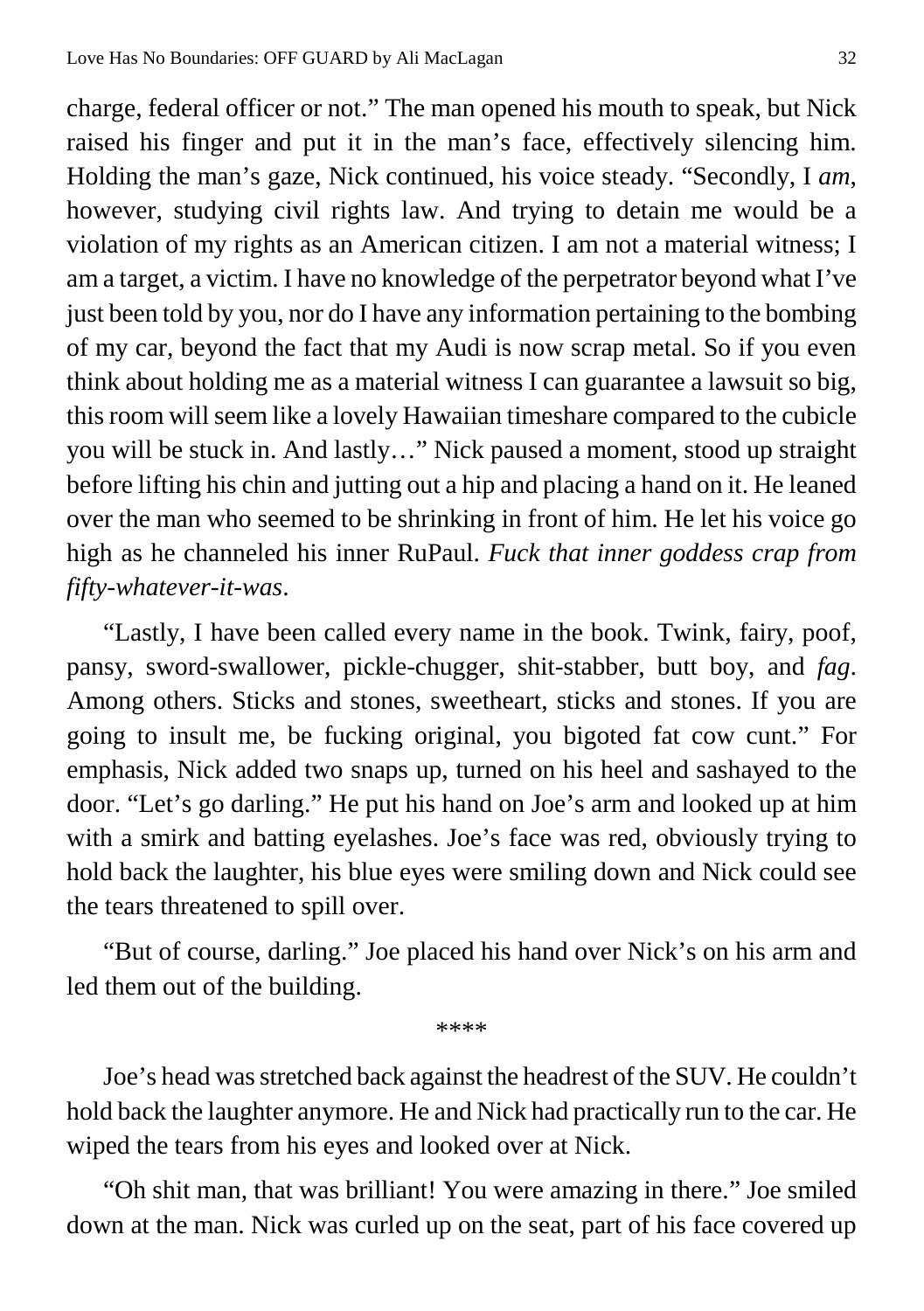with his hood. "Hey Nicky, you can't tell me you don't realize how perfect that was?"

Nick pulled the hood away from his eyes and peeked out. His face was bright red. Joe could see the corners of his lips turned up. "I shouldn't have called him fat."

Joe chuckled and shook his head. "You called the man a cow cunt, but you're more embarrassed because you called him fat?"

"Well, it was rude. And unoriginal. And…"

"And true." Joe cut him off. He reached over and pulled the hood all the way back so he could see Nick's face. "You dressed him up and down, and he deserved every bit of it."

"But I'm not like that. I know I act like I'm all into appearances and things, but I've never been one to look down on someone because they've got some extra weight on them. It's as bad as making fun of someone 'cause of their ethnicity or they have a big nose. It's part of who they are, not how they act."

"Okay. I hear what you're saying. But that doesn't change the fact that the guy had it coming. He had you all labeled in a box as soon as you walked in there. And as soon as you stepped over his predetermined line, he let his ugliness out. And you took that ugliness and just threw it back at him. You were just a mirror. Only a mirror that was a lot smarter than he was." Joe smiled. "Remind me not to piss you off by the way."

"I was going to say the same thing to you." Nick sat up a little straighter, though he was still hunched down a bit. Nick's smile had grown. It was a nervous smile, but it was real. "Damn, what did you do to him?"

"Well, he pushed you, so I pushed him back. He was out of line. I put him back in it." Joe looked over at Nick. "That's what I do, Nick. It's my job."

Joe wasn't sure, but he thought Nick's smile dimmed a bit. Then Nick looked up at him, his face suddenly serious. Whatever laughter had been lingering was gone. "So, Anthony Harris."

"Yes, Anthony Harris."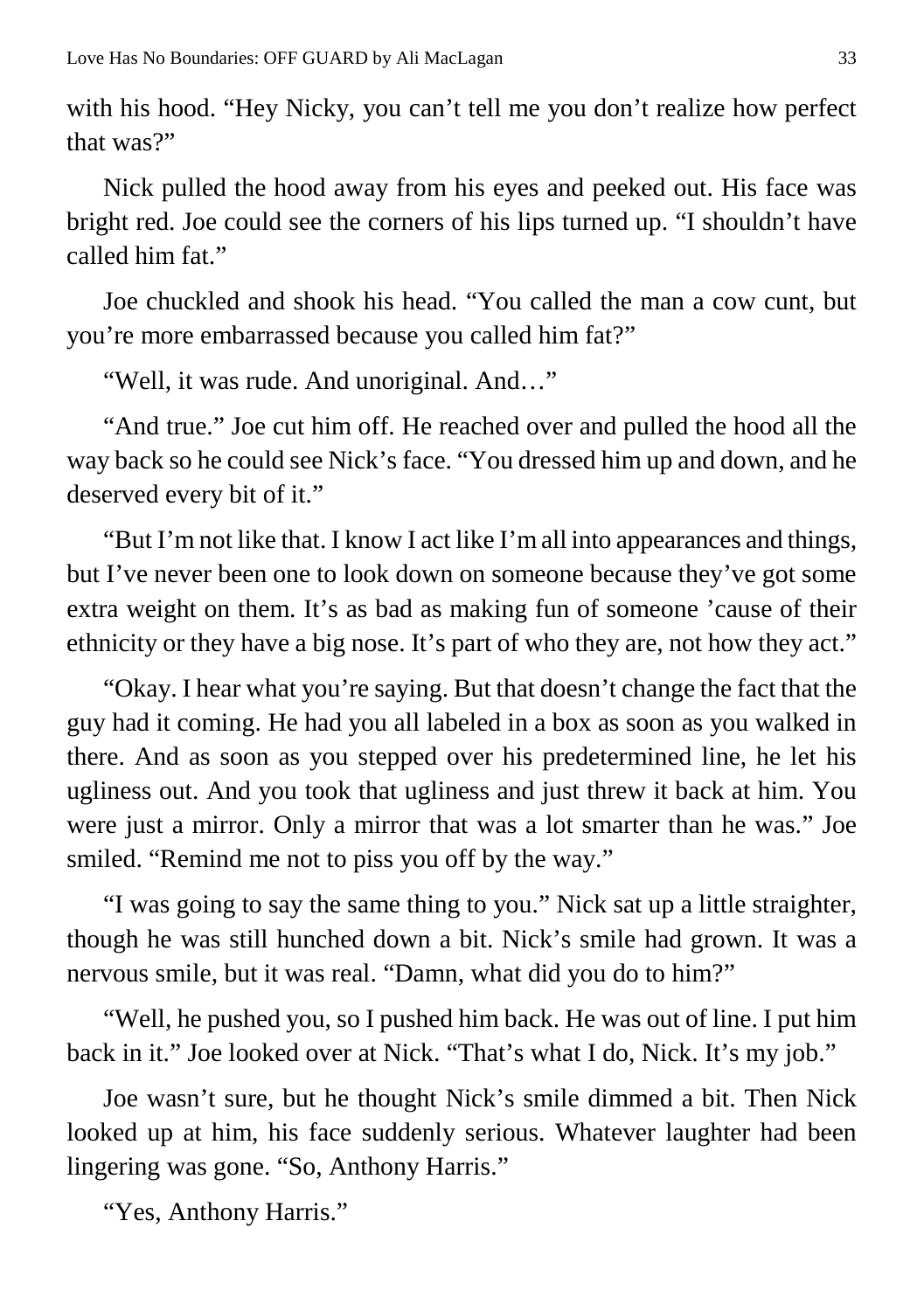"What do we do now, Joe? I pretty much just told the FBI to fuck off, so what happens now?" Nick shoved his hands in the front pocket of the hoodie and looked out the window at the street.

"Now, we do what we have to do to keep you safe. They'll catch Harris. Regardless of what just went down in there. I have a feeling your mother is currently giving the whole Bureau an earful."

"But how is this going to work? Where is safe? This guy could be anywhere. He knows where I live, where I shop. He might know about you by now."

"Yeah, I know that." Joe looked at Nick before reaching into the back seat and grabbing a silver briefcase. "This is my kit. It has all kinds of things that I might need while on the job." Popping the case open, he pulled out a small device. "Here, take this. You probably won't like it, but carry it on you, somewhere that might not be found if something happens and you get searched."

A mischievous grin spread across Nick's face. Joe's face got warmer. "No, Nick, don't shove it up your ass. Try your shoe."

"What is it?" Nick asked, inspecting the flat square.

"It's a tracking device. If anything should happen and we get separated, this will let me know where to find you. Just push that button and it will turn on. Your location will get sent to my phone."

"Where did you get this thing? Do they have like the super spy store here in Chicago?"

Joe rolled his eyes. "Nick, nowadays you can buy a personal tracking device at Best Buy."

Looking in the case, Joe pulled out a cell phone, a credit card, and a set of keys. He left the Glock where it was. "Here, I know it's not as nice as the one you're used to, it's only a burner phone. But just in case. My number is already programmed in. Now, let's go catch a cab."

"Huh? Why do we need a cab?" Nick's brow was wrinkled in confusion.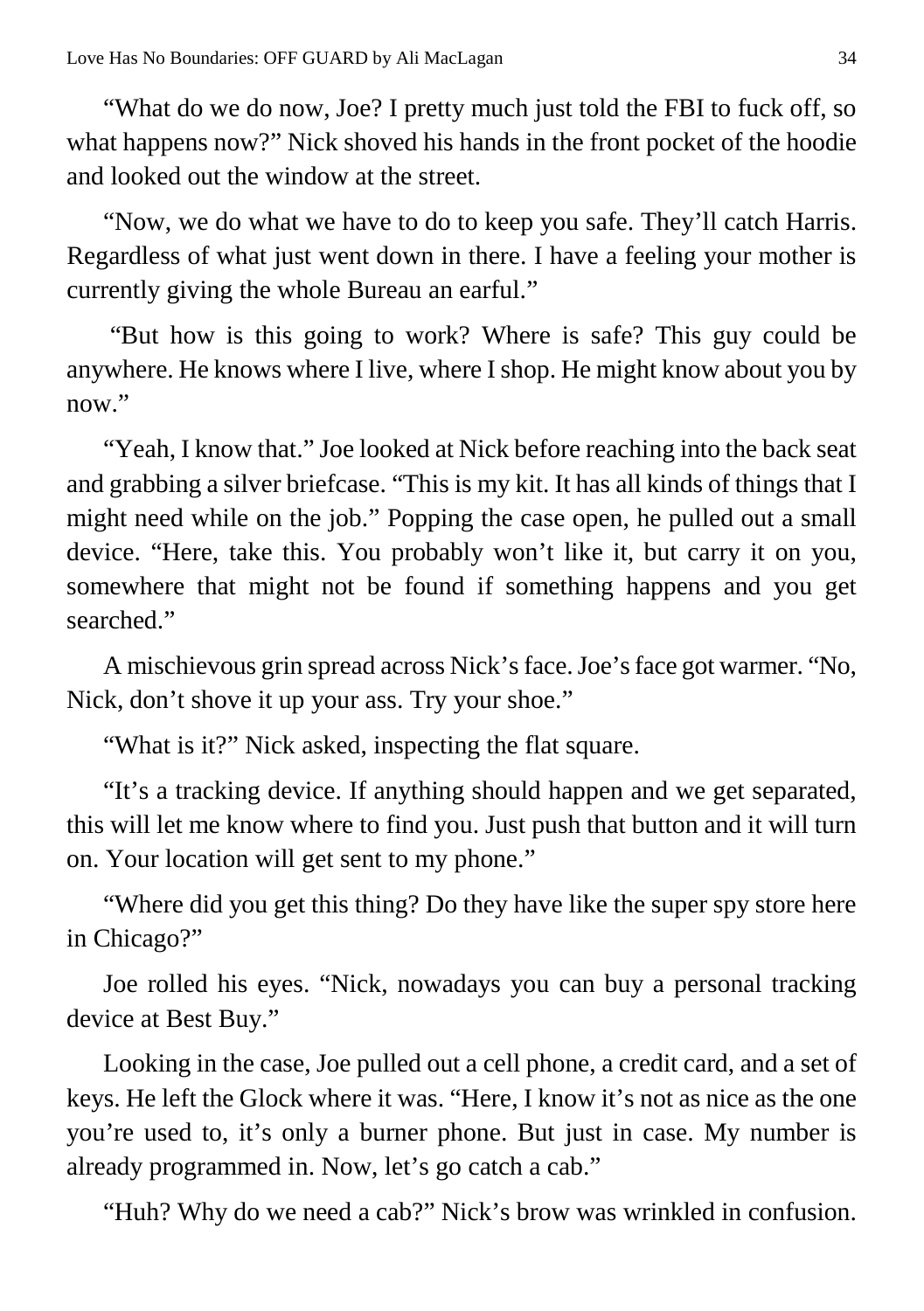"We need a different car. We'd probably know by now if they've seen this one, but I'm not going to take the chance. We'll head to my office and pick up one of the company cars. One that can't be traced back to me. Then we'll find a hotel and hole up for the time being. To be honest, I probably should have taken you to one last night, but I didn't think walking in bleeding, with my jeans shredded in a very non-fashionable way, would be the best of ideas. And I didn't have any first aid supplies in my car. You ready?" Joe raised his eyes from the case and looked over at Nick. He looked like he'd just run a marathon, completely exhausted, just slumped down. "Hey, you okay?"

Nick turned his head to look at Joe, still resting it on the headrest. "Yeah, Joe, I'm fine. Thanks. Let's go."

Joe couldn't help thinking that Nick was lying.

\*\*\*\*

Nick looked up at the sky. It was all grey, dismal, and seemed appropriate to him. They'd been at the hotel for two uneventful days. Under any different circumstances, he'd probably be happy to be stuck in a hotel room with Joe. But Joe had been tense and closed off since they'd arrived. When Nick asked what was wrong, Joe said he was just doing his job. He had to stay focused. *This was Joe's job*, *you are just a job*. Nick frowned as he realized that at some point along the way, he'd let himself forget that. And it was obvious that Joe hadn't and didn't want to either.

Joe hadn't smiled since they'd left the FBI office. That smile that made his whole face light up and his eyes twinkle. That smile that made Nick's belly warm and made him want to smile himself. Nick wanted to see it again. Wanted to know he was the reason for it. *It's just his job, Nick. Stop deluding yourself into thinking a man like Joe could want a twink like you.*

A twink that had already caused enough trouble for him. He knew Anthony Harris was ultimately responsible for everything, but if Nick hadn't been a brat and had just cooperated from the get-go, the car might have never blown up. The backs of Joe's legs might not look like he'd had a run-in with a three foot tall Freddy Kruger, and they might not be stuck in some airport hotel waiting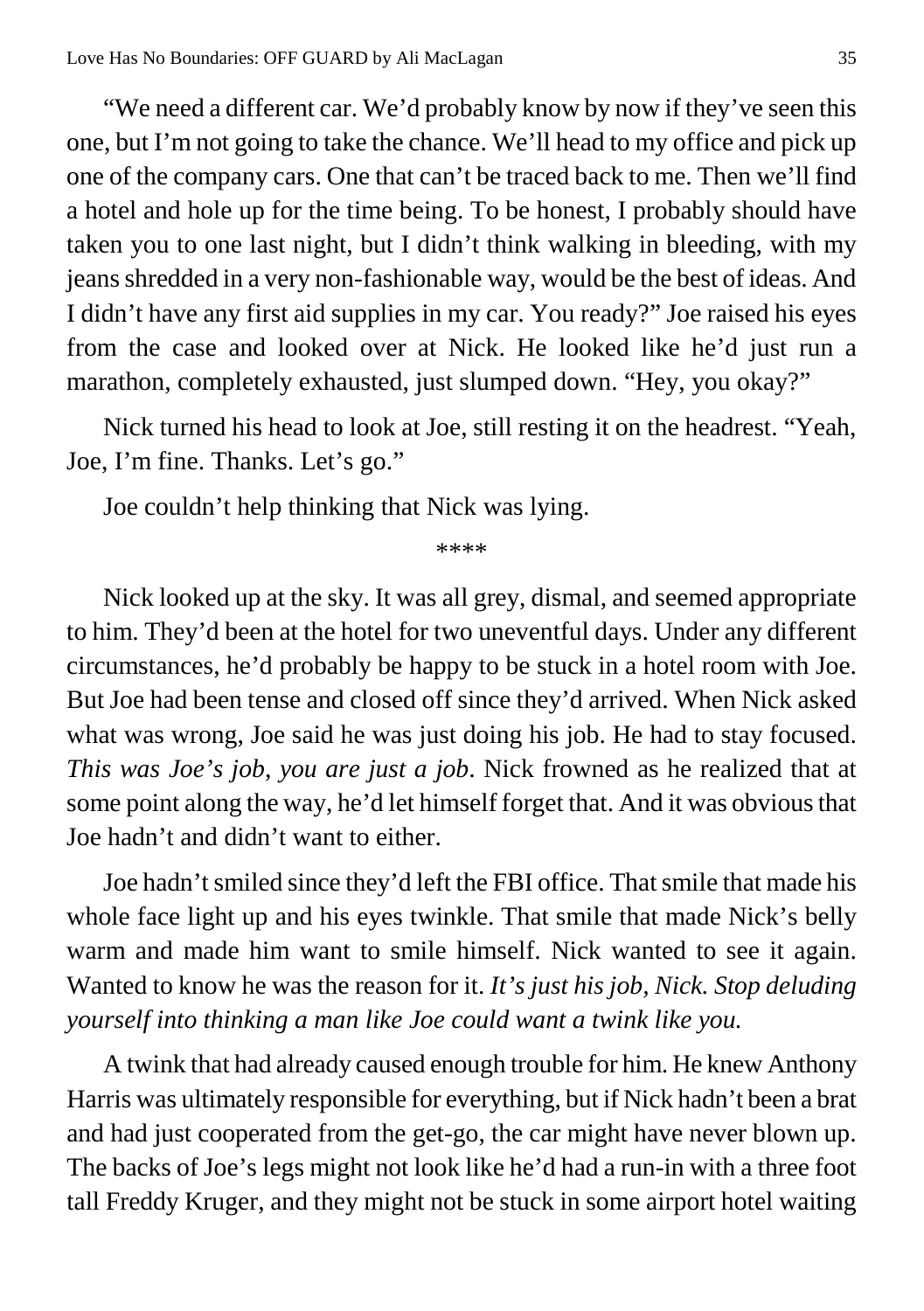for Agents Cow Cunt and Baldy to nail down Anthony Harris. Then Joe would go on to the next client and Nick would go back to life as usual. Nick sighed as he let the curtain fall, turned back into the room, and flopped face down on top of the bed with a groan.

"You okay, Nick?" Joe asked from his seat at the tiny hotel desk.

"I'm fine." Nick replied, his voice muffled by the pillow.

Nick felt the bed dip and a warm hand on his shoulder, gently lifting it up. "Look at me, Nick." Joe's voice was soft and soothing. Nick turned his head and peeked up at him through his long bangs. Joe's blue eyes looked down at him, his head bent at an angle so it was parallel to Nick's. "You've been *fine* for two days. Want to talk about it?"

Nick wanted to say something. Wanted to say that something was going on inside of him that he didn't quite understand. That every time he looked up and saw Joe looking at him, butterflies swarmed around his stomach. That every time Joe sat at that desk with his brow furrowed, Nick just wanted to walk over and kiss it away.

But he knew the response he would get and he knew he wouldn't like it.

"No, really I'm fine, really," Nick lied. It was better than hearing some lecture about how it's normal to form attachments in situations of extreme pressure, but in the long run, those feelings don't last. *No, Nick, you're only feeling this way because we've been stuck together for days. Really. As soon as this is over, you can head back to school and to the clubs…* Nick didn't want to think anymore about what Joe would say to him if he confessed.

"I don't believe you, Nick." Joe gently patted his shoulder and leaned back against the headboard. Nick turned his head the other way and closed his eyes. He felt Joe's hand rub back and forth trying to comfort him. Nick felt that warmth spread through him. Suddenly he was incredibly thankful he was lying on his stomach. *Shit. I shouldn't be getting wood from a guy rubbing my shoulder like I was a little kid who'd just lost his baseball game. He's just trying to comfort me, not get me off. So why the fuck does it feel like there's an electrical current running from my shoulder to my dick?*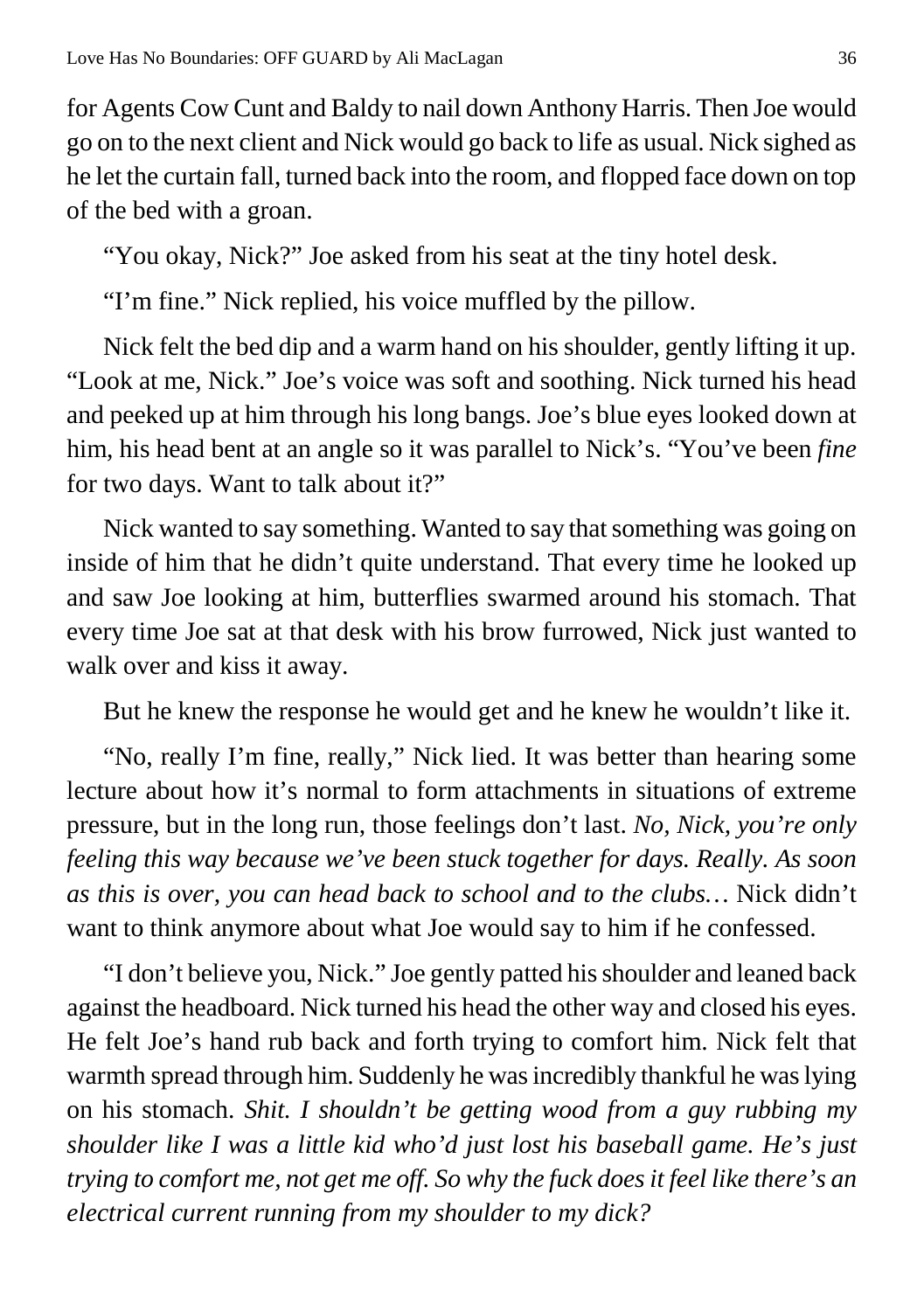"Ugh." Nick couldn't stop the word from coming out of his mouth. "Thanks Joe, but really, I'm all right. Just can't wait for all this to be over." Then maybe he could forget his brutal Viking.

With a final pat that seemed a bit harder than the others, Nick felt the mattress pop up abruptly. He turned his head back and saw Joe was sitting back at the desk staring at the phone. "Soon enough Nick. This will all be over soon enough. Um, do you need anything? I think I'm going to take a shower."

"No…"

"I know, you're fine." Joe looked over his shoulder at Nick and gave him a small smile that didn't quite reach his eyes.

\*\*\*\*

*Fuck. Fuck. Shit. Goddamned. Fuck. Jesus, Joe, pull yourself together.*Joe braced his hands against the bathroom counter and looked up at himself in the mirror. He looked like shit. He hadn't exactly been sleeping the past couple of nights. Both nights, they'd laid down, each in their respective beds, and each night all Joe had been able to do is stare up at the dark ceiling, listening to the beautiful man breathe and wishing he was in bed next to him feeling his weight draped over his chest.

Joe spun around and turned the shower on. He shed his clothes, leaving them in a pile on the floor and stepped in, letting the hot water run down over his face, hoping maybe it would clear his head out. He hadn't laughed as hard as he did after Nick's showdown with Agent Cow Cunt in years. Probably not since Aaron. He missed Aaron. He knew if Aaron were there right then, he'd kick Joe's ass. Tell him to man up. Fuck the job—well, not really. Protect Nick, but stop acting like he was doing it because it's his job, because it was certainly more than that. Joe figured that out the minute the door to the hotel room closed. He'd turned around to say something to Nick and couldn't remember what the fuck it was, because he was overcome by a very sudden and very strong urge to take the man and throw him up against the door and kiss the ever-living life out of him. Nick with his dark hair that fell over his hazel eyes. The hazel eyes that seemed to swirl around, changing color from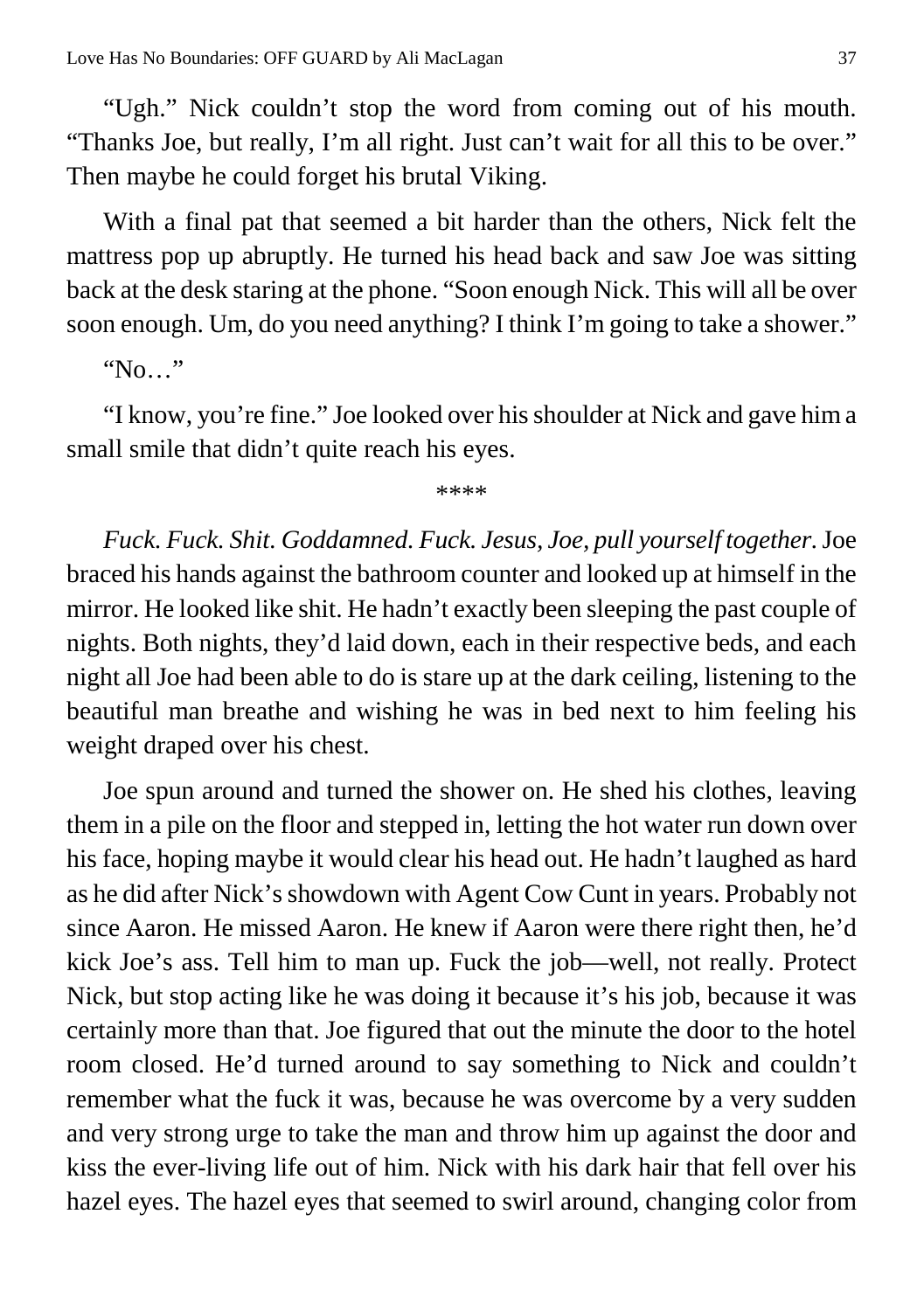golden brown to green and back again depending on his mood. Nick, with that lithe body and that gorgeous ass.

The thought of that ass, the one that had shimmied up the pole in the club, the one that had been proudly displayed in his bathroom, that ass was enough to send Joe's hand straight down to his cock. *Jesus Lord.* He hadn't jerked off in days. He didn't think he could and still look Nick in the eye.

But as he stood in the shower, he didn't care. He stroked his shaft from the base to the tip, and then gave it a twist. He closed his eyes. In his mind he could see Nick kneeling in front of him. The water plastered the man's dark hair to his forehead as he took Joe's cock in his hands. Joe's stroke grew faster. Nick licked his lips; his pupils were blown out, leaving only a thin rim of golden green around them. Joe braced his shoulders against the shower wall. The grip on his cock got tighter as he slowly moved his hand up and down.

Nick looked up at him and Joe brought his other hand and ran it over his rigid belly before continuing up to pinch his nipple. First one, then the other. Giving a slight tug before running it back over his stomach and down to cup his balls. He squeezed gently a couple times and then gave them a rough tug. He bit his lip to silence the groan that threatened to escape. He stroked his cock faster as he felt Nick pushing that tight body up against him, chest-tochest, thigh-to-thigh, cock-to-cock. *Oh God.* Faster. Tighter. Harder. Frantically, he pulled and stroked and twisted. His balls pulled up tight and he took the hand that had been massaging them and moved it around his hip to glide lightly down the crease of his ass. He squeezed his eyes tight and he could taste the blood on his lip where his teeth pressed down so hard they broke through the skin. Nick wrapped his arms around him. He pushed his middle finger into his hole and twisted the tip of his cock. Nick kissed him. Licking his lips, sucking his tongue, Joe's world went white, his body spasming in orgasm, as he shot ribbons of cum across the shower. He continued to slowly stroke himself until his balls were drained, then slid down the wall and curled up into a ball on the floor of the tub.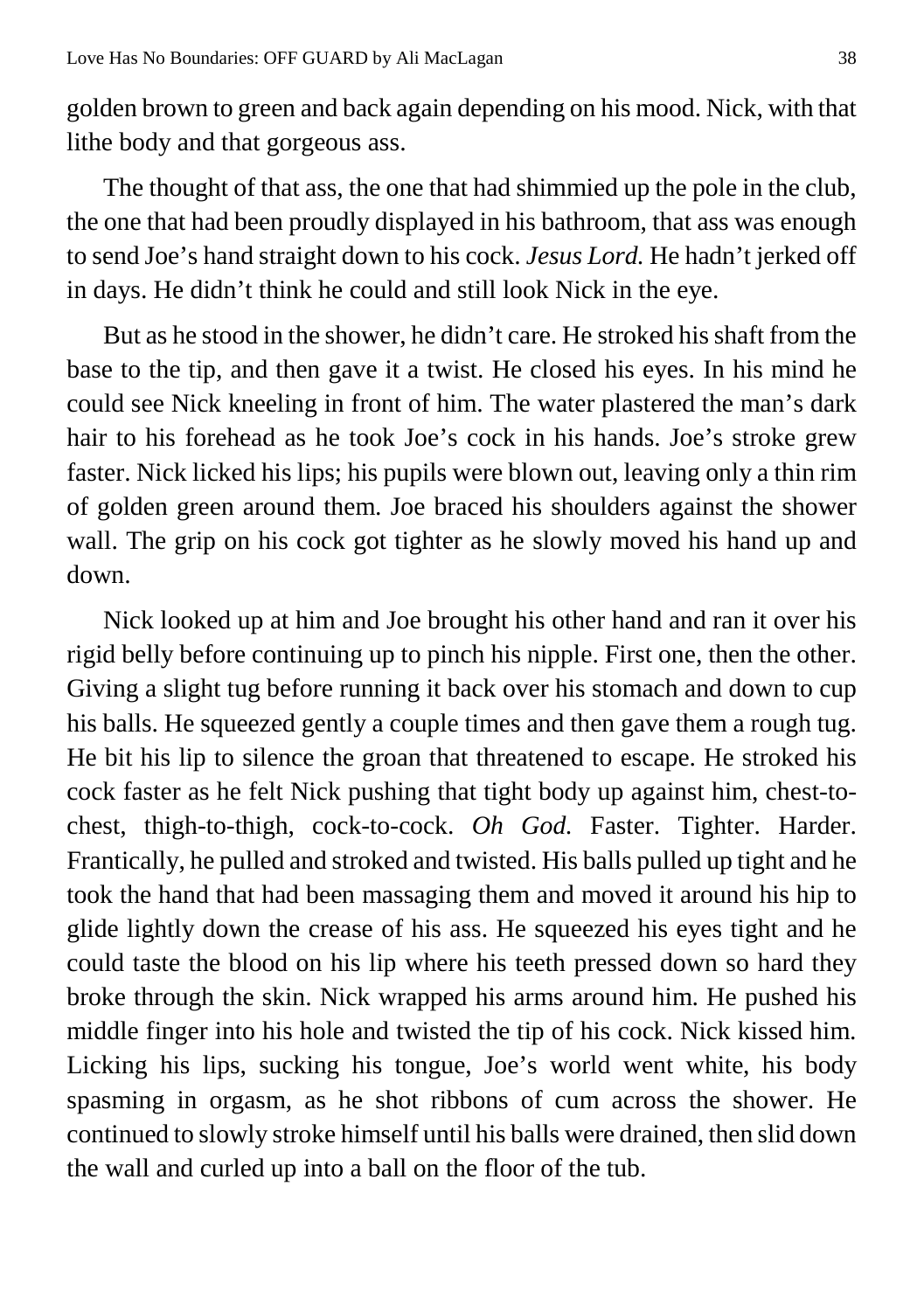Joe opened his eyes. His vision blurred from the water that fell over them as he leaned his head against the wall and stared at the ugly green tile surrounding him as he sat alone in the bathroom while a beautiful man lay on a bed in the next room. He hugged his legs up tight to his chest. He knew what he *should* do. He knew what he *wanted* to do. But he had absolutely no fucking clue what to *actually* do.

*Shit.*

\*\*\*\*

"Did you not hear me the first time? I said, 'NO FUCKING WAY!'"

Nick opened his eyes and found himself staring at the hotel wall. He'd been roused from a very non-restful sleep by a very pissed-off Joe, who was on the phone with someone who obviously had not heard him the first time. Nick rolled over, snuggled down in his pillow and looked over at the blond man.

Joe stood at the desk facing away from where Nick lay. His shoulders were pulled back and tense. One hand gripped the phone so tightly his knuckles were white, the other flexed in and out of a fist as it hung rigidly at his side. He hadn't bandaged the gash on his neck and it wrinkled as he moved his head up and down as if to emphasize the words he was saying. Nick thought it must hurt but Joe was probably too worked up to realize it.

"No. Absolutely not. Listen, it's your job to find Harris. My job is to protect Nick." Nick closed his eyes and inhaled through his nose. *His job.*

"Just because you can't manage to do your job does not mean…" Whoever was on the other end of the phone must have interrupted, because Joe stopped. Nick could see the bone of Joe's jaw popping out. *He really needed to stop grinding his teeth*.

"Can you guarantee me that absolutely no harm will come to him…?" Joe turned and raised his eyebrows. "Then I stand by my first answer. No fucking way. You are not going to use him as fucking bait because you can't get the guy. You know his name, his associates, and his last known address for Christ's sake. Get off your asses and go find the man. We live in the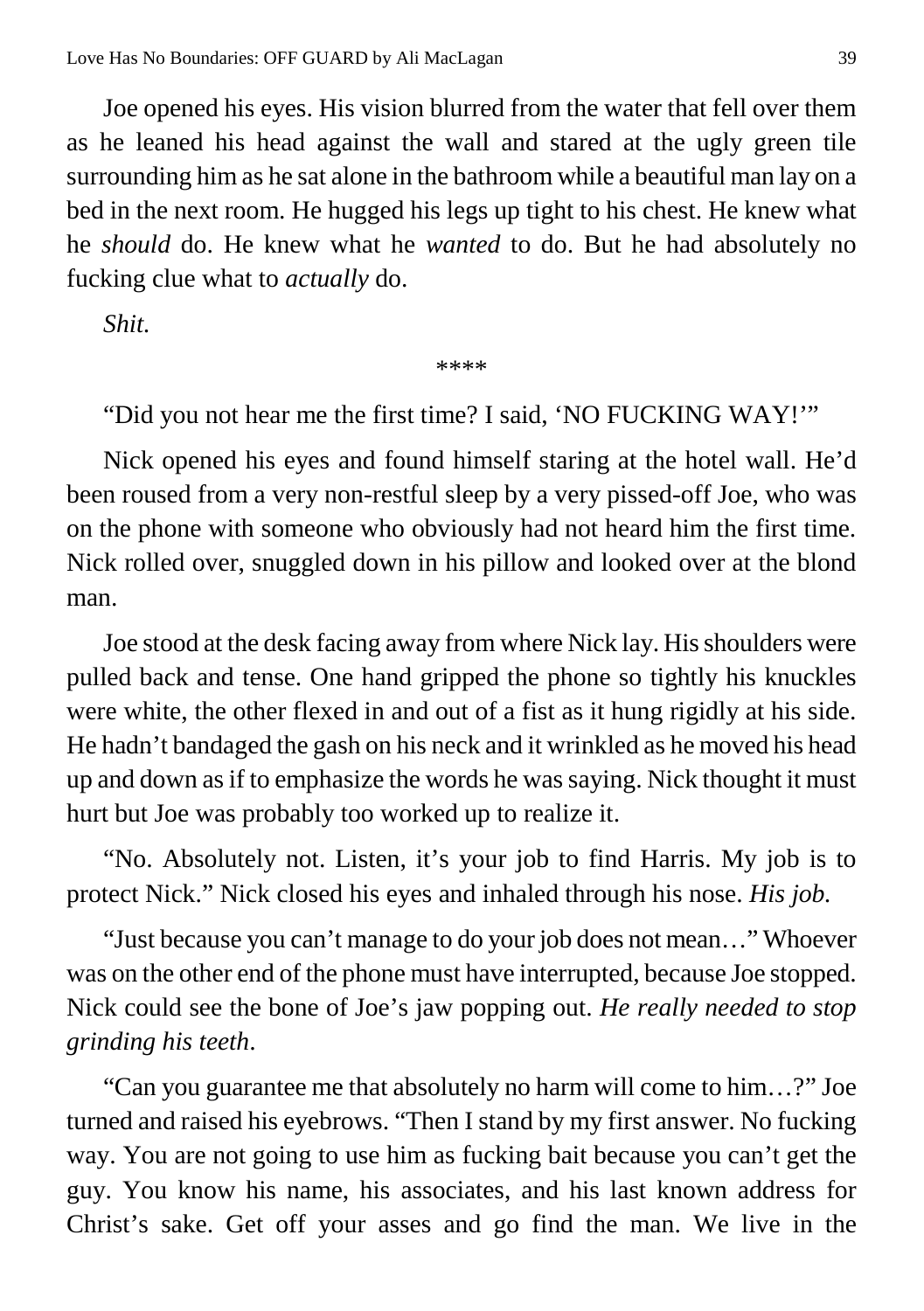motherfucking twenty-first century, I'm sure there is some technology available to the almighty FBI that can help you locate Anthony Harris."

Nick took another deep breath. He was tired. He was tired of this hotel room. He was tired of hiding. He felt like a coward. He pushed the covers off him and swung his feet down onto the floor.

"Give me the phone, Joe," Nick said, keeping his voice low as he held out his hand.

Joe shook his head and mouthed, "No."

"Give me the phone." Nick's voice was louder than he'd intended it to be, but it made Joe pause.

"You sure?" Joe's brow was furrowed again. Nick just nodded his head and kept his hand held out until he felt the phone pressed into it.

Nick put the phone to his ear. "Hello? This is Nicholas Daniels."

There was an audible sigh of relief from the man on the other end of line. Joe had started pacing, muttering a curse when he ran his hand through his hair and it hit the gash on his neck. *Again.*

"Nicholas, my name is Craig Anderson. I'm an agent with the FBI, Chicago Division, and I've taken over the Anthony Harris case from Agent Murphy."

"Who's Agent Murphy?"

"Agent Cow Cunt."

Nick blushed. "Oh." Nick pushed the embarrassment aside. He wanted to get to the point. "What do you need Agent Anderson?"

"We've been running down leads on Mr. Harris, and unfortunately it appears the man has gone to ground, so to speak. We need to draw him out."

Nick looked up at Joe. The man had stopped and stood still leaning against the wall closest to Nick's bed. "And you need me to do that." It wasn't a question.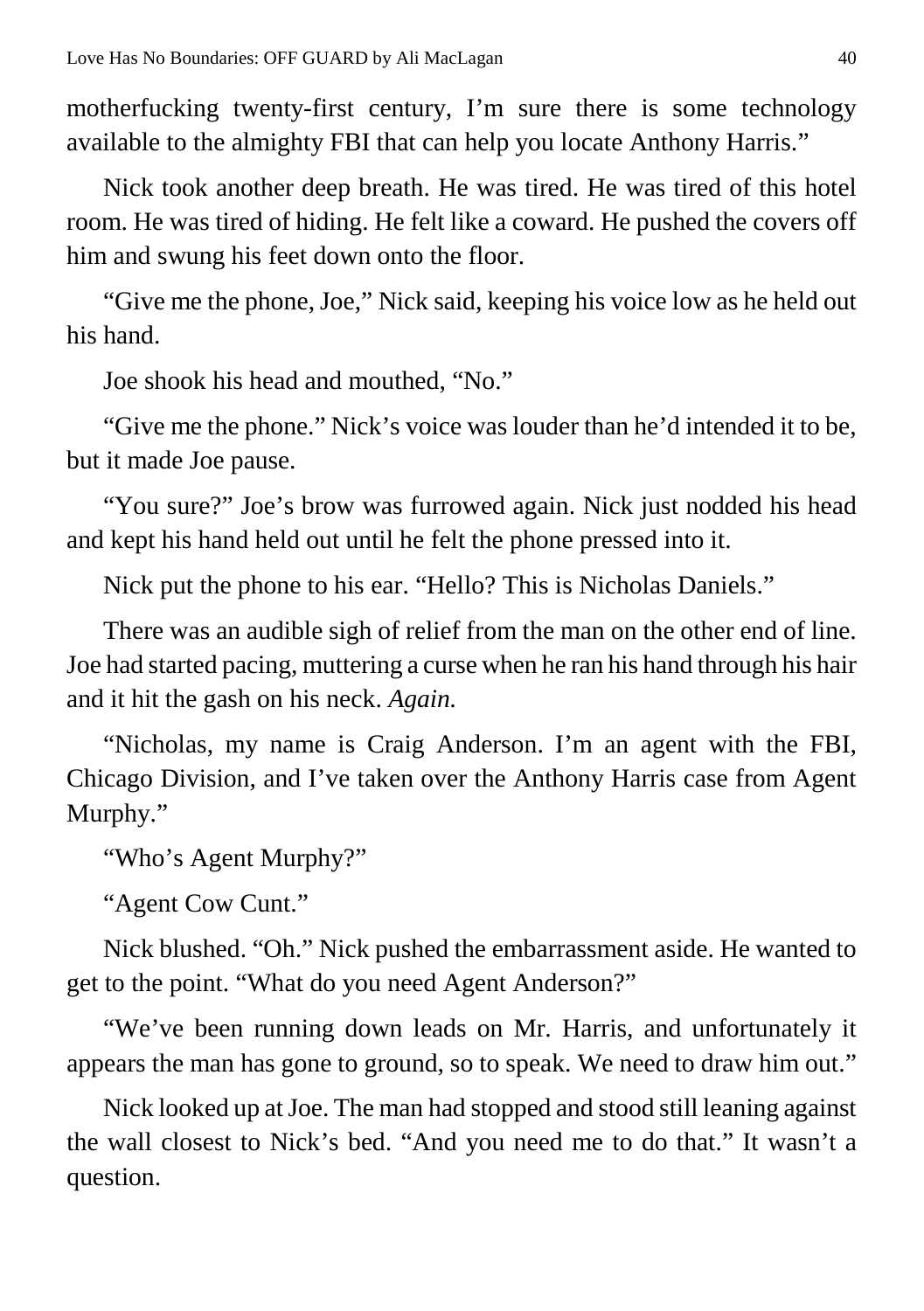"Yes Nicholas, we need you. We would like you to come out of hiding. Hopefully, in doing so, it will lure Anthony Harris out and we will be able to apprehend him."

Nick looked up at Joe again. The man shook his head, his eyes pleading with Nick. But Nick was done. He just wanted it over. Nick looked down at the floor before he straightened his shoulders and took a deep breath.

"Okay."

"No." Joe looked pissed. Joe *was* pissed. Nick ignored him.

"What do you want me to do?" Nick held his voice firm. He listened as the agent gave him instructions before he gave an affirmative reply and disconnected the call. Nick placed the phone on the bed next to him. In a voice just slightly above a whisper, he uttered, "I have to be at the condo at two o'clock."

Nick blew out a breath he hadn't realized he was holding and looked up. Joe was standing there with his feet apart, his face red. Nick could see a vein in the man's temple throbbing and the tendons in his neck were pulled taut.

"Joe…"

"Nick, do you have any idea what you just agreed to do? Any clue at all?" Joe's voice was strained and he rubbed on his neck but didn't curse this time. Nick figured he was too pissed off to feel it.

"Yes, Joe. I know what I agreed to."

Joe continued as if Nick hadn't said anything. "They are going to parade you around and wait for Harris to make his move, hoping that they have people in the right places. You are going to be in the open. And *I* won't be there. As soon as we get to your place, they're taking charge and I am being dismissed. I don't trust them, Nick. And three days ago you didn't either. What the hell are you thinking? What the fuck changed?" Joe sank down to the floor, his back pressed against the wall, his arms resting on his knees. Looking down at his hands, he inhaled deeply, before turning his eyes to Nick and tilting his head. His voice was soft and rough. "What's going on, Nick? What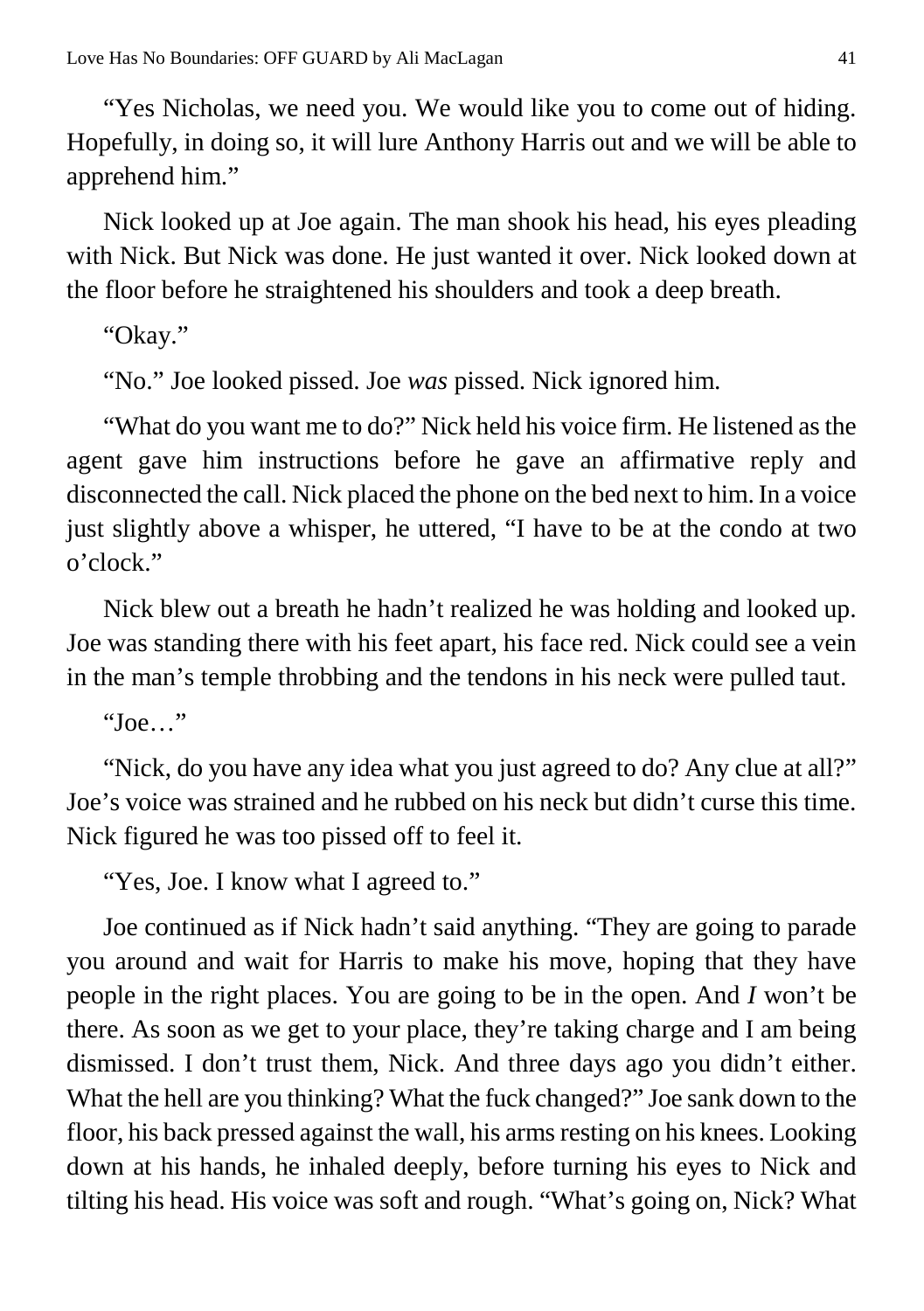changed your mind? Can you please explain it to me? Explain what you're thinking."

Nick couldn't help himself; he leaned forward and placed his hand on top of Joe's. "I'm thinking I want this over. I know it hasn't been all that long. We've only been here for three days. But what if three days becomes three weeks, months. When does it stop, Joe? I have school, friends."

"You have a future. A future you could be throwing away by agreeing to this. What if something happens to you?"

"Then something happens. At least it will be over." Nick blew his bangs out of his face and took a moment to collect his thoughts. "Joe, I can't stay in this room anymore. I want my family safe. I want this to be over. One way or another. It's not like I want something to happen to me. But I'm tired of sitting here hiding away not doing anything. I've made my decision."

Nick squeezed Joe's hand gently before he got up off the bed to go get ready. He ignored the very tight feeling in his chest and the intense urge to vomit.

\*\*\*\*

Joe gripped the wheel of the car, his knuckles white. He'd been trying to come up with an alternative plan. Some way to keep Nick from going through with this. He hadn't completely ruled out the idea of turning the car around and heading to O'Hare and catching the next plane out. He didn't think dragging Nick through the terminal bound and gagged would work out so well.

He pulled up next to a parking meter, amazed to have found street parking at this time of day. He didn't want Nick to face the parking garage again. They sat in silence less than two blocks away from Nick's building as he turned the ignition off. They'd barely spoken since they'd left the hotel. *Hell, we've barely spoken in the past three days.* Three days of dodging Nick's looks, answering any questions with a simple word or two. Beyond that, Joe pretended to be busy most of the time. Afraid to look at the man for fear his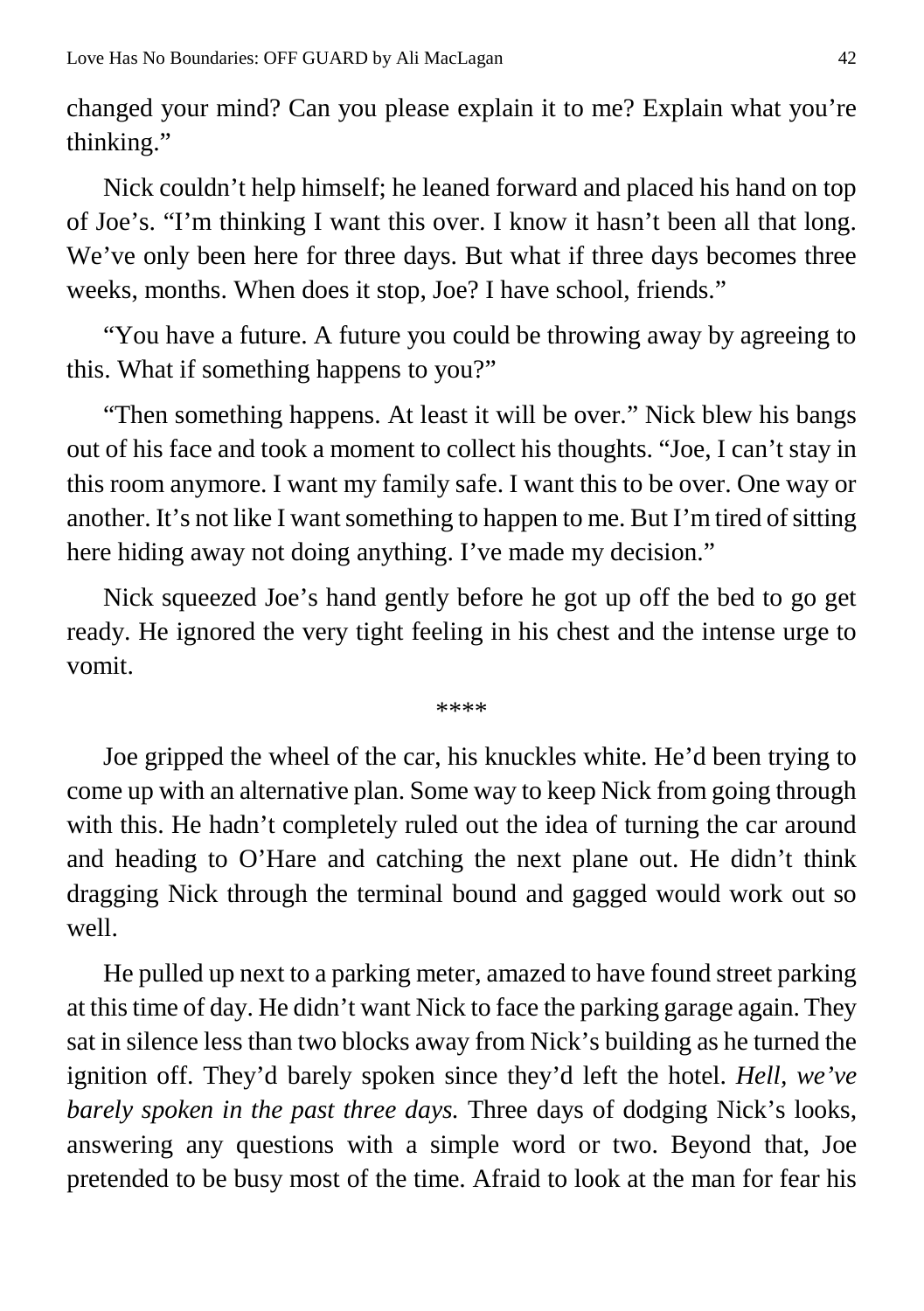body would give into what it wanted instead of doing what his brain told him he was supposed to do.

Joe sighed, still facing forward. "You sure about this? We don't have to go in. We can go somewhere, not the hotel, anywhere you want and figure out a plan."

"I'm sure, Joe. Really." The words struck a place in his heart that he'd forgotten he'd had.

*All right then, let's get this over with*. Joe threw open the door and made his way around to the front of the car, meeting Nick as he stepped up on the sidewalk. Joe's eyes scanned the area, coffee shop, and hotel. Nothing was necessarily outside of the norm, though he doubted it would appear so on the surface anyway. He put his arm around Nick's back to usher him quickly into the back door of the high-rise. The weight of the gun in the back of his waistband made him feel slightly better, but he couldn't shake the nerves.

They made their way through the back entrance to the service elevator, where Nick pushed the button and they stood waiting for it to arrive. Joe looked over at the younger man. He was still wearing Joe's hoodie. It warmed Joe; he liked seeing Nick in his clothes, but they so weren't the man's style. He couldn't hold back the soft chuckle that escaped through his lips.

"What?" Nick looked over at him, questioning. "What's so funny?"

"If nothing else, it'll be a relief to be able to choose clothes out of your own closet."

Nick looked down at himself, as if he'd forgotten about his clothes. A soft pink colored his cheeks and a small smile turned up on his lips. "Oh, shit. Sorry man. Let me give this back to you."

"No, no. Keep it. It looks good on you." Joe smirked.

"Liar." Nick elbowed him in the ribs and Joe winced.

"Hey now. Stop beating on the old man." Joe heard the ding of a bell and watched as the doors to the elevator opened. Nick straightened himself up and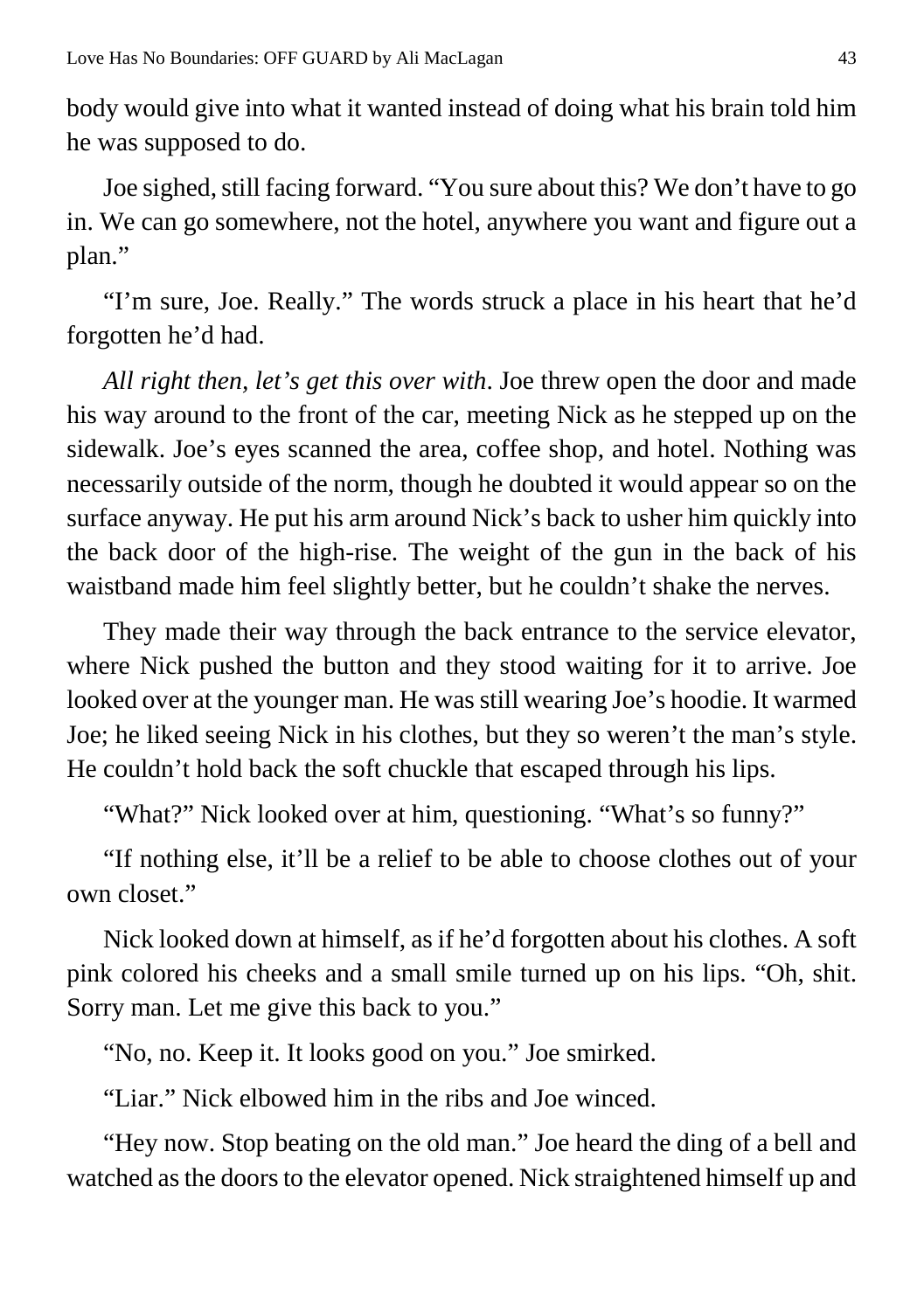stepped inside, looking straight ahead, and Joe followed him in and watched him hit the button for his floor.

"I didn't fuck my professor." Nick was looking at the floor.

"Huh?"

"I wasn't fucking my professor when I missed the meeting at my parents. I had to meet with my advisor to explain the situation, tell him that I might need to withdraw for a semester." Nick's voice was soft when he spoke.

Joe wanted to hug him. "Nick, you don't have to apologize or explain. I have no right to judge you for the choices you make."

"I know, but I wanted you to know."

"Thank you. Thanks for telling me."

"You're welcome. And I'll get your sweatshirt back to you."

"Keep it. Maybe you can dye it purple."

Nick looked up at him with a sad smile. Just then the elevator jostled to a stop and the doors opened. Nick walked straight out and into the corridor, and suddenly Joe couldn't breathe. Just a few seconds, and Nick would be walking into the less than capable hands of the FBI and out of Joe's life. *Shit, fuck damn it all.*Joe jumped out of the elevator before the doors could close on him and took two hastened steps.

He reached out his hand to touch Nick's arm just as he was pulling out his keys. "Wait a minute, Nick. Hold on."

"Oh, the sweatshirt…"

"Damn it, Nick. This isn't about the hoodie. I want to talk to you, for just a minute. Please."

Nick turned and looked at Joe. His hazel eyes were doing that swirling thing that Joe had realized he liked so much. His teeth were nibbling at his bottom lip, and Joe wished those were his teeth doing the nibbling. *Get a grip, Joe*. He tightened his grip on Nick's arm ever so slightly, dragged him over to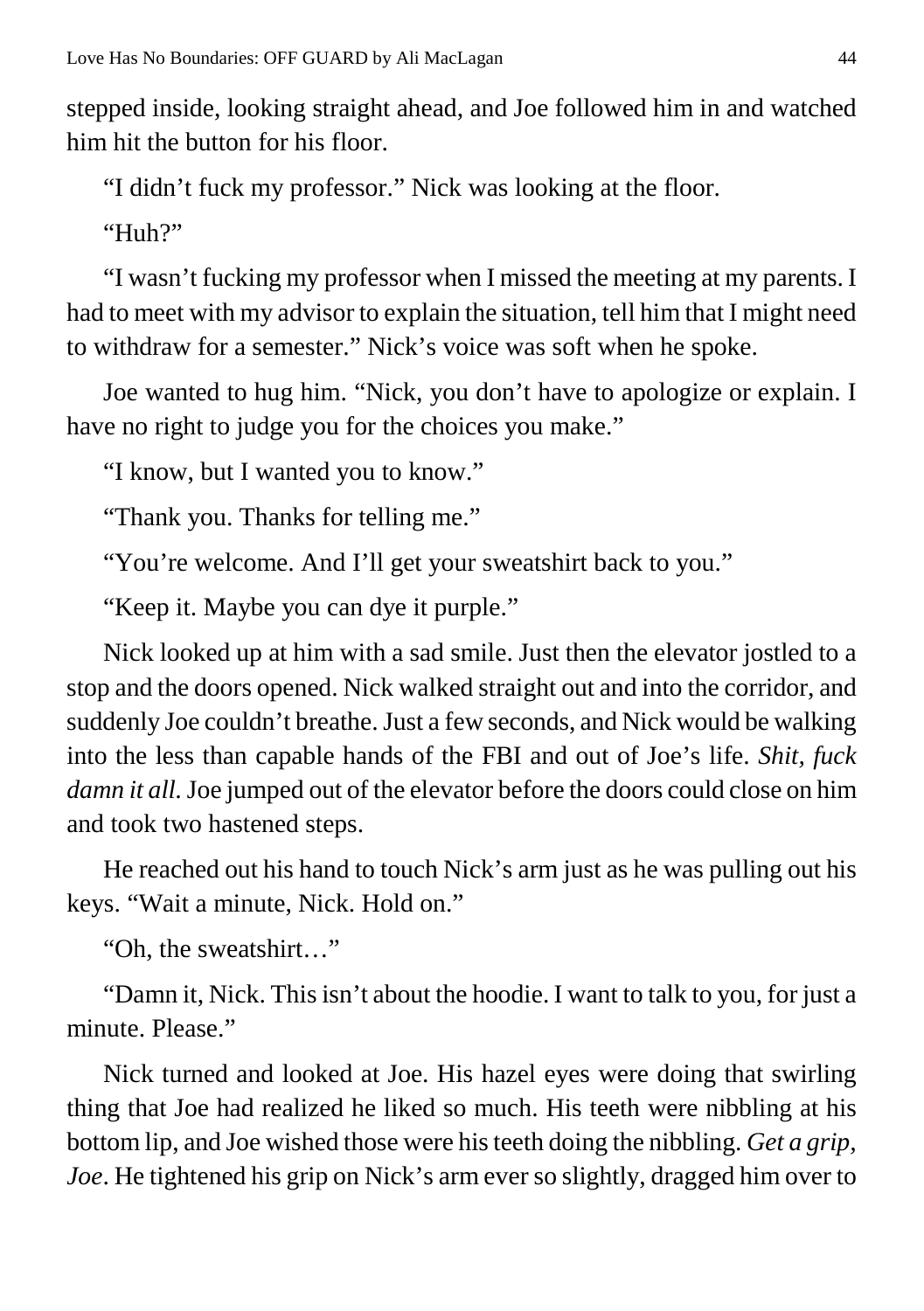a sofa outside the elevators and sat down next to him. "Sit down a sec. I need to talk to you before you go in there."

"Okay, I guess we have a couple minutes. It's not like they're going to start without me, right?" Nick wore a smile that didn't reach his eyes and his shoulders were slumped. O'Hare was looking better and better.

"Look at me, Nick." Joe turned his upper body and Nick mirrored his actions. "Okay. Now, I don't know what is going to happen after you walk through that door, but if anything, and I mean anything goes haywire, or makes you uncomfortable, if you need anything at all, I want you to call me. I'll come. I don't care what time it is, day or night. Okay?"

Nick shook his head. "I'll be fine Joe. I get to that door and your job is over. You can be done with me and my antics. Don't worry about it, really."

*What?* "My job? Nicky, what are you talking about?" *My job? Antics?* "Where is this coming from?"

"I don't know. I mean, hopefully, I go in there, they do whatever it is they have planned. They catch Harris. I go back to school, you move on to another client, one that's probably more cooperative and less work than me." Nick shrugged his shoulders and turned his head towards the elevator doors. "That's what's supposed to happen, right?" *Was that what Nick thought? Really thought.* Realization hit him. Joe had been so paranoid about crossing some line, that he completely alienated Nick. Made the man feel like he was some burden that Joe had been putting up with. Made him feel unwanted. Like he was just a job. *Shit*.

Joe had had enough. "Yes that's what's supposed to happen. But that isn't *all* that should happen." Joe grabbed Nick's chin and turned the man's face so it was square with his, making sure he couldn't turn away. "There's a lot that should happen. You are not just a job. You haven't been just a job for days. And you have never, ever, been a burden." Joe squeezed Nick's chin a little tighter and let his eyes bore down on him, trying to convey everything he wanted to say but couldn't. Nick's eyes were uncertain. Joe could feel him trying to move his head, but he held firm. "When this is over, you and I are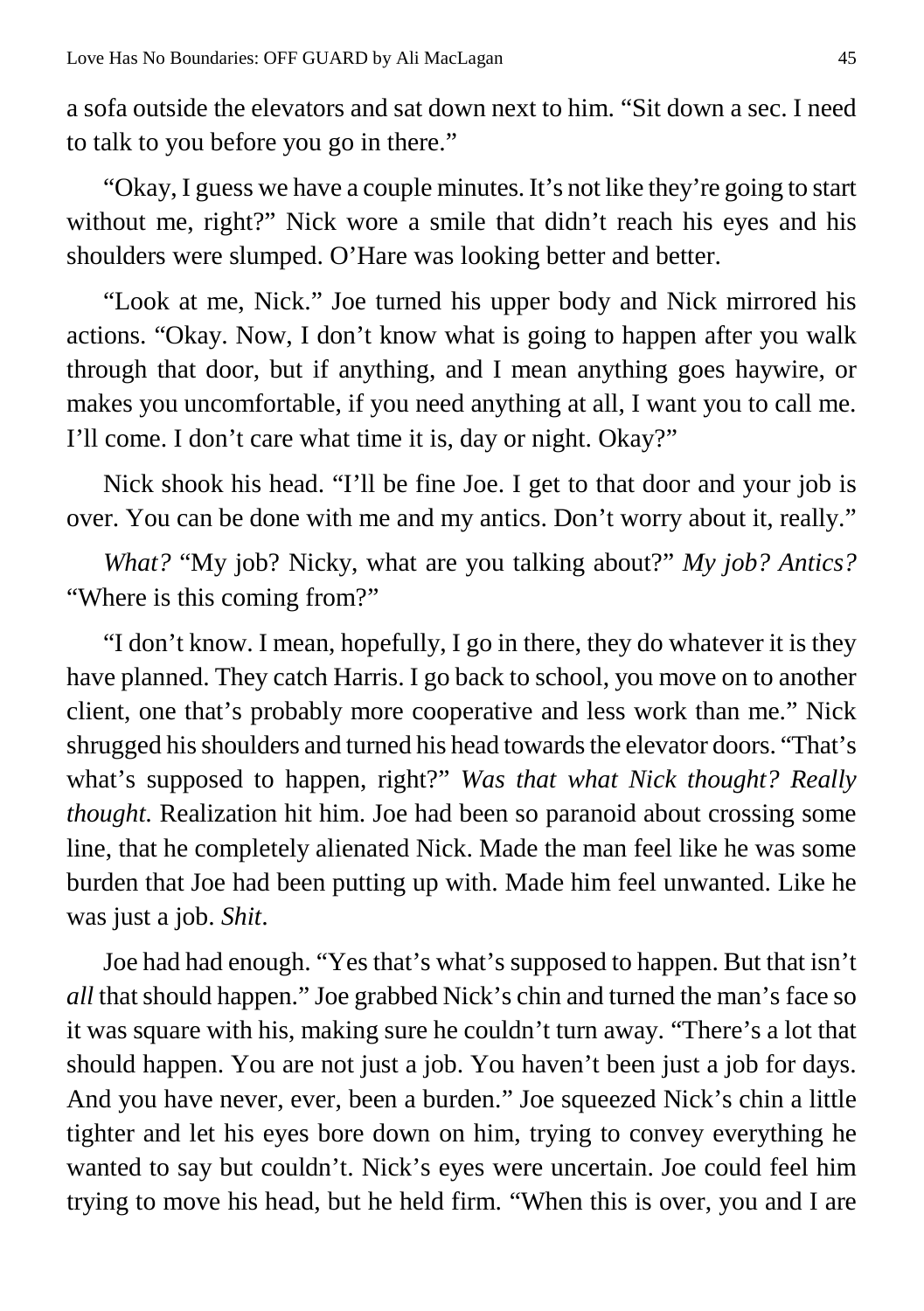going to talk. But right now, I need you to promise me, please, that if anything happens you will call me. Can you promise me that, Nick?" Joe let go of Nick's chin. He couldn't say anymore, not with the FBI around the corner. Not when Nick needed to focus on staying safe, so they would have time to have that conversation. Joe exhaled roughly. Nick sat there. Still and silent. "Nick?"

"Yes Joe. I promise. I'll call. I'd better get in there." Nick's voice was a whisper, as he started to rise.

Joe felt a lump rise in his throat. His stomach felt like it was going to lose its contents. He'd said the words he'd needed to say, the ones that could be said. Now Nick was walking away from him. If the FBI screwed up, it could be the last time. Joe's body was moving before he could process what he was doing. He grabbed Nick's arm and twirled him around, clutching him close. Chest-to-chest, thigh-to-thigh. Joe's hand pressed into the small of the man's back.

Nick's eyes were wide as Joe lowered his head those few inches. Joe let his eyes drift shut as he pressed his lips against Nick's and let his lips say all the other words he couldn't. He felt Nick's body relax and push into his. Warmth spread from his lips, all through his body, his cock twitched and filled.

The kiss was slow and gentle. Lips gliding over each other, learning the landscape. Joe nipped at that bottom lip he'd been eyeing earlier, and then licked away the hurt. He was rewarded with what sounded like a soft whimper. His hands roamed up between the hoodie and Nick's T-shirt, slowly exploring the feel of those muscles he'd been admiring for days. He groaned as he remembered that they were out of time. He pulled his lips away and kissed his way down the man's neck.

"God." He breathed out the word as he placed his forehead on Nick's shoulder and brought his hands down to settle on his hips, still under the hoodie.

Nick leaned back, forcing Joe to raise his head. He raised his hand up and Joe felt a single finger run down his cheek to his jaw and watched Nick's eyes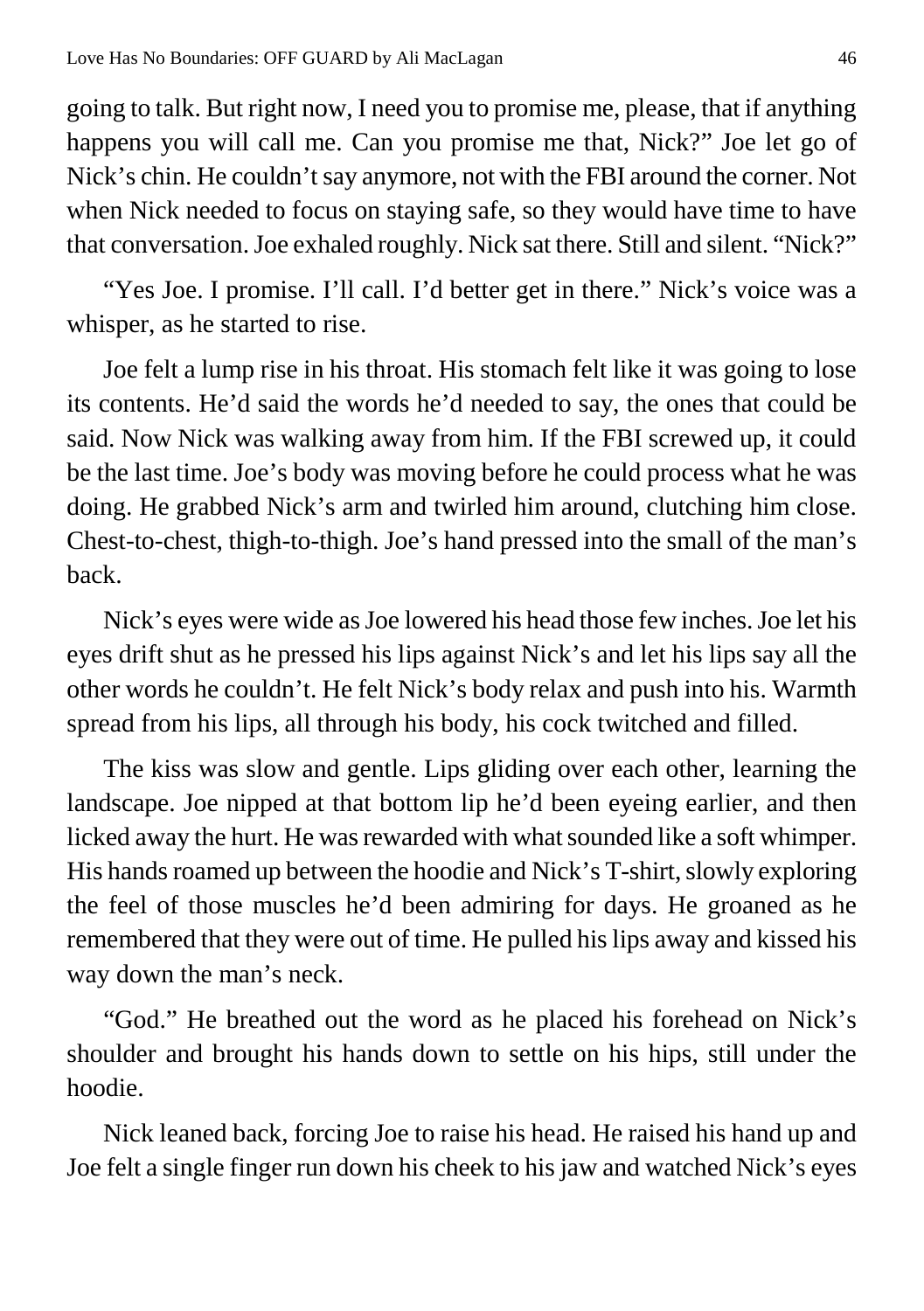as they followed it before returning to stare into Joe's. "What was that for?" Nick whispered.

Joe let out an amused sigh. "Luck." With reluctance, Joe stepped back, releasing Nick who had taken that finger and was brushing it across that delectable bottom lip of his, and shook his head slightly like he was trying to solve a puzzle.

"Luck. Huh?"

"Luck, Nicky. Luck." Joe gave him a small smile as he reached out and took Nick's hand in his. He turned and took a step towards Nick's apartment but was yanked back and straight into Nick's arms. There was no confusion in the look that Joe was receiving. Nick was serious. Focused.

Nick's voice rumbled. "This one is for me."

Joe's lips were under attack, a vicious desperate, sexy attack. Nick's teeth were tugging at his lips, his tongue pressing for entry, and Joe's parted willingly. Tongues entwined, caressing, stabbing. There was nothing gentle in this kiss. This kiss was all Nicky. Joe felt the man's hands reach up under his shirt, and he tightened his own hands around Nick's waist and let them glide down and grab that fine ass like they'd wanted to for days. One of Nick's hands slipped under Joe's shirt. One traveled up and stroked the skin over his shoulder tickling at his back and the other one pinched and twisted his nipple.

The groan that emerged from Joe's throat was quickly swallowed. Joe moved one hand up to Nick's head and tangled his fingers in his hair, then pulled. Nick whimpered again. Where his cock had given acknowledgement before, now it was standing up and saluting for all its worth. Joe could feel Nick's erection pressing against his thigh, and he wished more than anything there was a broom closet handy where he could sink to the floor and suck that cock down his throat.

The click of a door brought him back down to earth. With one last nip of the man's lip, Joe stepped back. Nick looked straight at him; the swirls in his eyes were back, along with a mischievous glint.

"Nicholas Daniels?"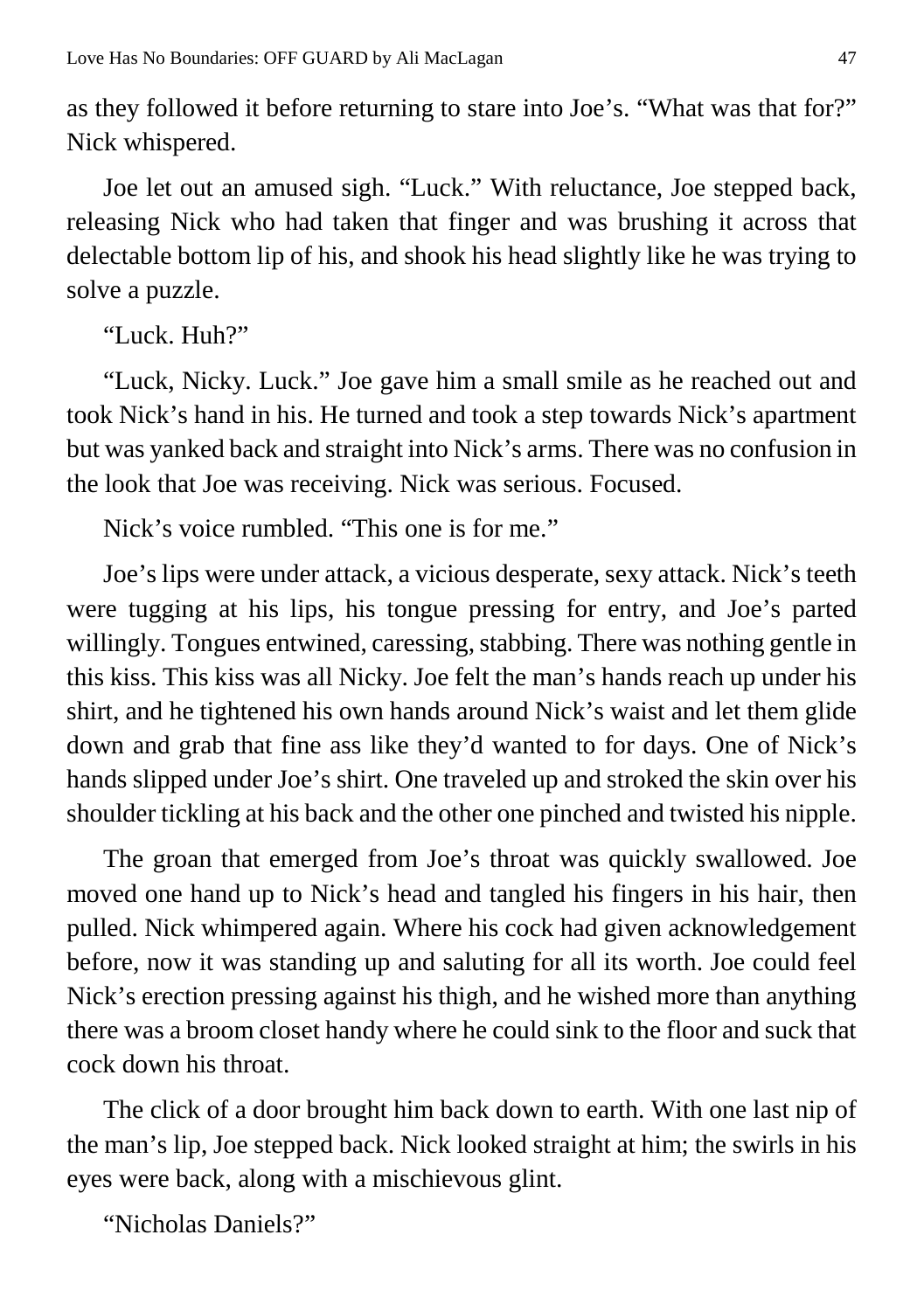Still looking at Joe, gaze unwavering, Nick responded, "Yes."

Joe's mouth turned up and jerked his head, indicating that Nick should turn around.

The man was attractive, tall with broad muscular shoulders. He wore a grey suit with a blue tie that set off the blue in his eyes. *I fucking hate him.* Joe gave him a nod and a tight-lipped smile. "Mr. Madsen, I assume?"

"Yes."

"Hi, I'm Agent Craig Andersen. We spoke on the phone."

"Can we see your ID, please?" The please was forced. But the man handed his ID over, obviously anticipating the question. Joe looked down at it intently, almost wishing he could spot an irregularity so he'd have justification to drag Nick away. The ID was real. Joe sighed as he handed it back.

"Mr. Daniels, why don't you come into the apartment with me?" The agent reached his hand out to Nick, and Joe had an urge to shoot it off with his gun. Nick looked over his shoulder at Joe, his eyes soft with feeling. Joe tried to smile and failed.

"Thank you for getting him down here, Mr. Madsen. We'll take it from here."

Before Joe could open his mouth, the agent had scurried Nick through the door and left Joe staring down an empty, silent hallway.

\*\*\*\*

Nick sat curled up on the end of his sofa facing the two agents. He knew they were talking to him, explaining some plan they had, but the words all swirled around in the air, nothing registering. He wasn't really there. He was still in the hallway. Still feeling the scratch of Joe's goatee on his chin. Still feeling the sting of the man's hand pulling at his hair. The coarse hair of Joe's chest under his fingertips. The sounds that vibrated from his throat. Still feeling the hard erection against his hip. Mindlessly, he reached up and brushed his fingers over his lips.

"Nicholas?"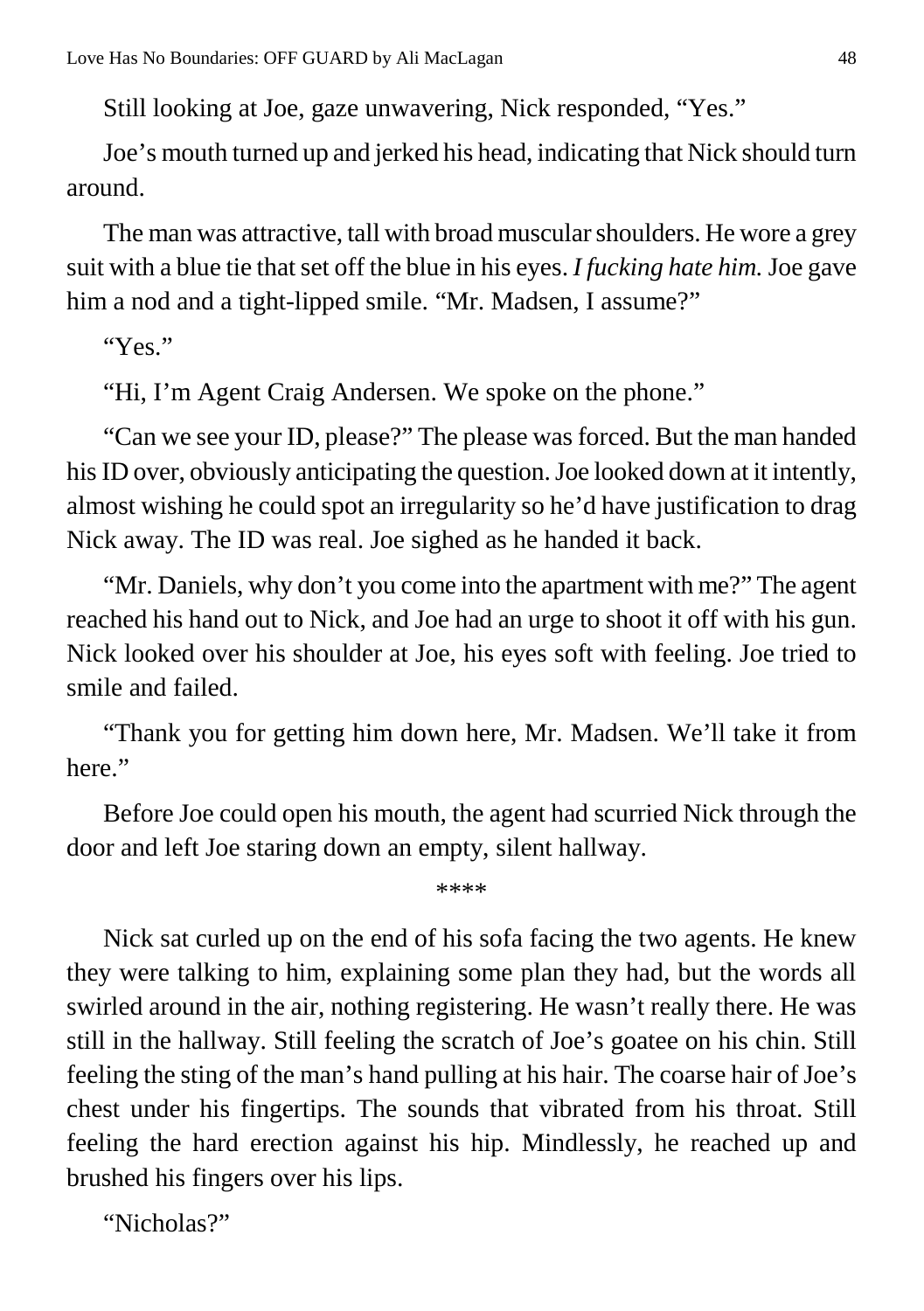"What? Sorry, did I miss something?"

Agent Andersen looked at Nick like he was annoyed. Nick straightened his back and squared his shoulders before crossing one leg over his knee. He smoothed his hands over his leg, and then picked off a piece of imaginary lint. His voice had gone high, when he brought his narrowed eyes down on Agent Andersen. "Can we go over this from the top? I think I missed a couple things. You know how it is. So much going on around me. FBI agents with all their energy, and their big, um, guns. I get a little distracted." Agent Andersen gave him an eye roll. Nick smiled on the inside.

*Whatever.* 

\*\*\*\*

Joe looked around his yard. It looked pretty good. Grass mowed and raked. Flowerbeds weeded. *Weeded.* He'd never really paid much attention to the perennials before. They'd been left behind by the previous owners. But in the three days since he'd left Nick with the FBI, he had been left with a lot of time. He hadn't gotten any new clients, and the paperwork and billing hours were caught up.

That first day, he'd watched a movie, or at least pretended to, but after a half an hour, it became clear he wasn't paying attention and every other man that appeared on the screen looked like Nick. That's when Joe realized he needed a new plan. So he moved on to physical labor. He felt tired. He took a deep breath through his nose and coughed when he realized the stench he smelled was coming from him.

He headed into the shower, where he promised himself he wouldn't think about Nick. He ended up breaking that promise.

\*\*\*\*

Nick hurt—again. His head hurt. His shoulders hurt. Everything hurt. He was dimly aware of someone moving about in the room, but his eyes felt too heavy to open. He knew he was sitting down, but he couldn't move. His arms were tied behind him, whatever was binding them, cutting into his wrists. His legs were bound together. He knew he needed to focus, figure out a plan. Since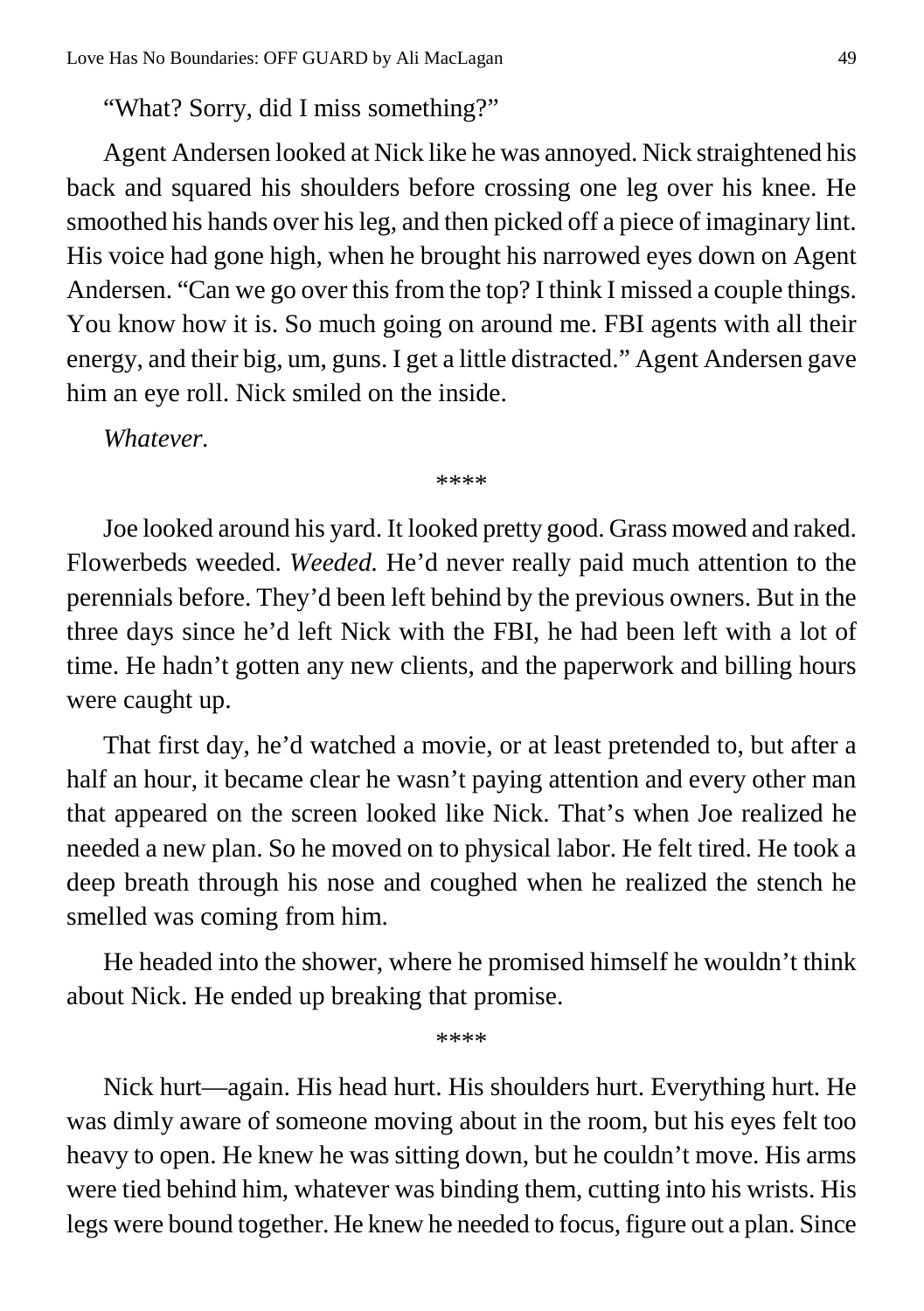the FBI's plan obviously didn't turn out so well. *Don't provoke your captor*. He thought he'd read that in a book once. Made sense, though he was pretty sure his captor was, at this point, provoked by his sheer existence.

Nick tried to open his eyes, only to shut them quickly when he saw the fist that was barreling towards his face. His head was snapped back and his eye felt like it was going to pop. *Shit.*

"I know you're awake." His head was snapped the other way, this time it felt like a backhand.

"Open your eyes, you little faggot."

Nick forced his eyes open.

"Well, hello, there. I was wondering when you'd join the party."

Nick looked back down at the floor, praying the spinning would stop. His world spun more when the fist connected with his nose and blood started pouring out and down onto his jeans.

*Okay. Just need to last long enough for someone to find me. I can handle punches. If it hurts, I'm not dead.*

His head felt heavy, despite the recent loss of blood through his nose. He struggled to lift it up but couldn't, so he raised his eyes instead. The first thing he saw was a broad chest covered by a brown T-shirt, as his eyes slowly traveled up, he saw a thick neck with straining tendons, and then the sneer and cold blue eyes. Anthony Harris.

The man in front of him bent his knees so his eyes were level with Nick's. "Having some trouble there? Well, I'd say it'll get easier, but I was never one to lie."

Another punch to the face, this time coming from the left instead of the right. *Great, he's ambidextrous.*

"I can tell you, for whatever comfort it might give you, that I'm not going to kill you straight away. I'm going to take my time, like those prison faggots did with my son."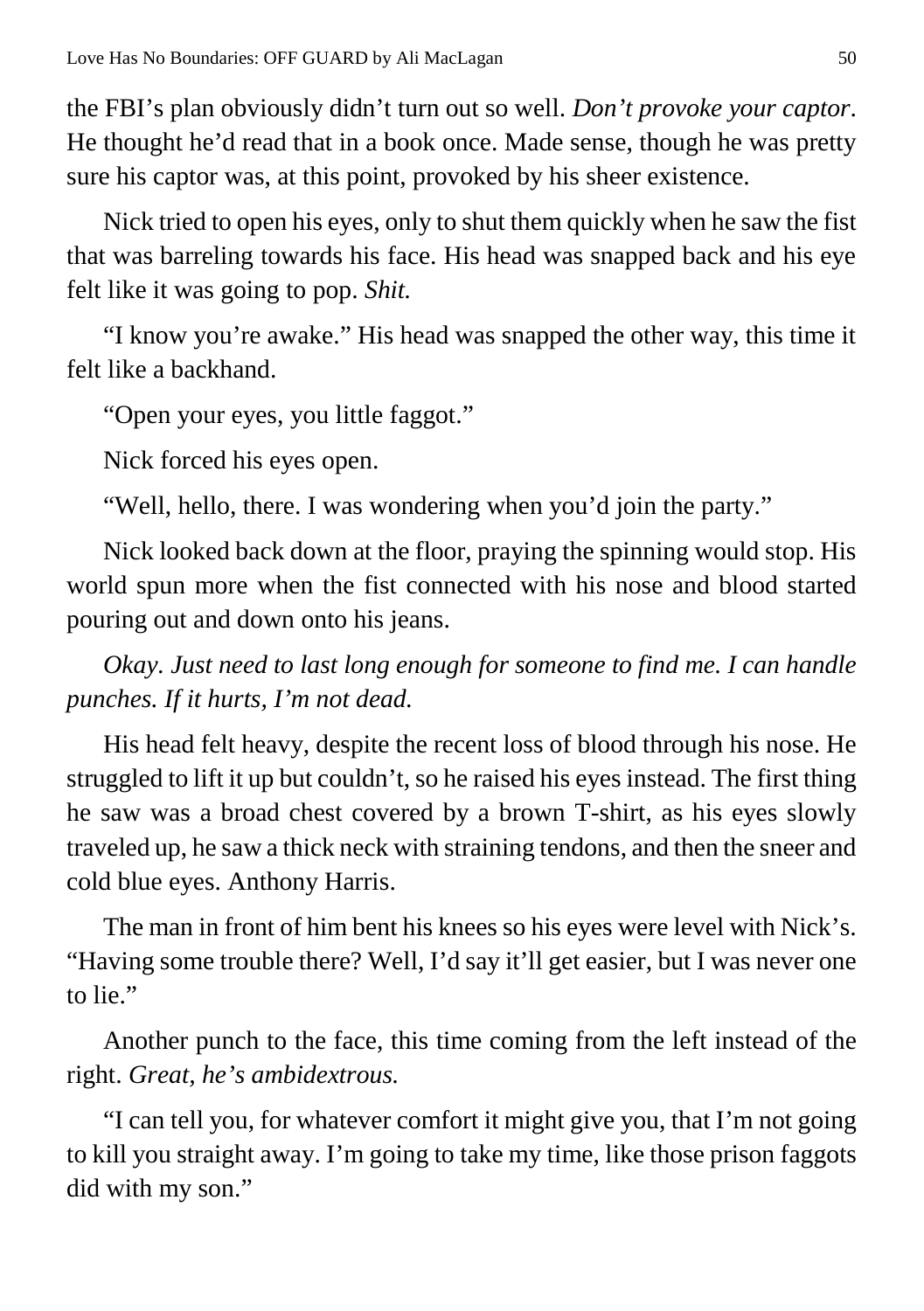Nick's eyes got wide. An icy tingle went down his spine, and he fought to keep his body still when the urge to pull at the restraints was greater. *Fuck. Please Joe. Find me. Soon.*

"Jared never would have been there if not for your mother. Everyone knows how bad that place is. She could have sent him somewhere else. Hell, the whole thing was rigged from the get-go. Every objection overruled. Evidence not allowed. And your mother was the one responsible. That bitch that birthed you. Jesus, she couldn't even do that right. Look at you, for Christ's sake. Little girly-boy. Way I figure it, I'm doing the world a favor. But know this, none of this would be happening if not for your mother. Everything that happens to you here is because of her."

*None of this would be happening if you weren't so psycho, Anthony Harris.* Nick closed his eyes and willed his brain to go somewhere else for a while. He didn't want to listen to the monologue, the psycho's ramblings anymore. He looked up again. Harris had picked up a broom. He looked at Nick, then back to the broom. The man brought his hand up to the top of it and stroked it down the length as his mouth turned up in a wicked smile.

"Oh, yeah, this is going to be fun."

The last thing Nick saw was the broomstick arcing towards his head, then he felt a sharp pain, and finally, he felt nothing and sunk into blackness.

\*\*\*\*

*Where the fuck are you, Nicky?* Joe looked down at his phone and then out into the stretch of dirt road that was closer to a hiking trail ahead of him. Nothing but the Wisconsin wilderness on either side of him. Nick was here somewhere. He was close. The tracker indicated he was within a half mile, though it was only accurate to about a hundred yards. Joe kept scanning as the SUV bumped along. *Come on, come on.*

Two hours ago, he'd just gotten out of the shower when his phone buzzed at him. He picked it up and his heart sank when he saw it wasn't a call he was receiving, but the tracking beacon. Nick had activated it. Thank Christ he still had it. Joe had been out the door sixty seconds later. He texted the FBI when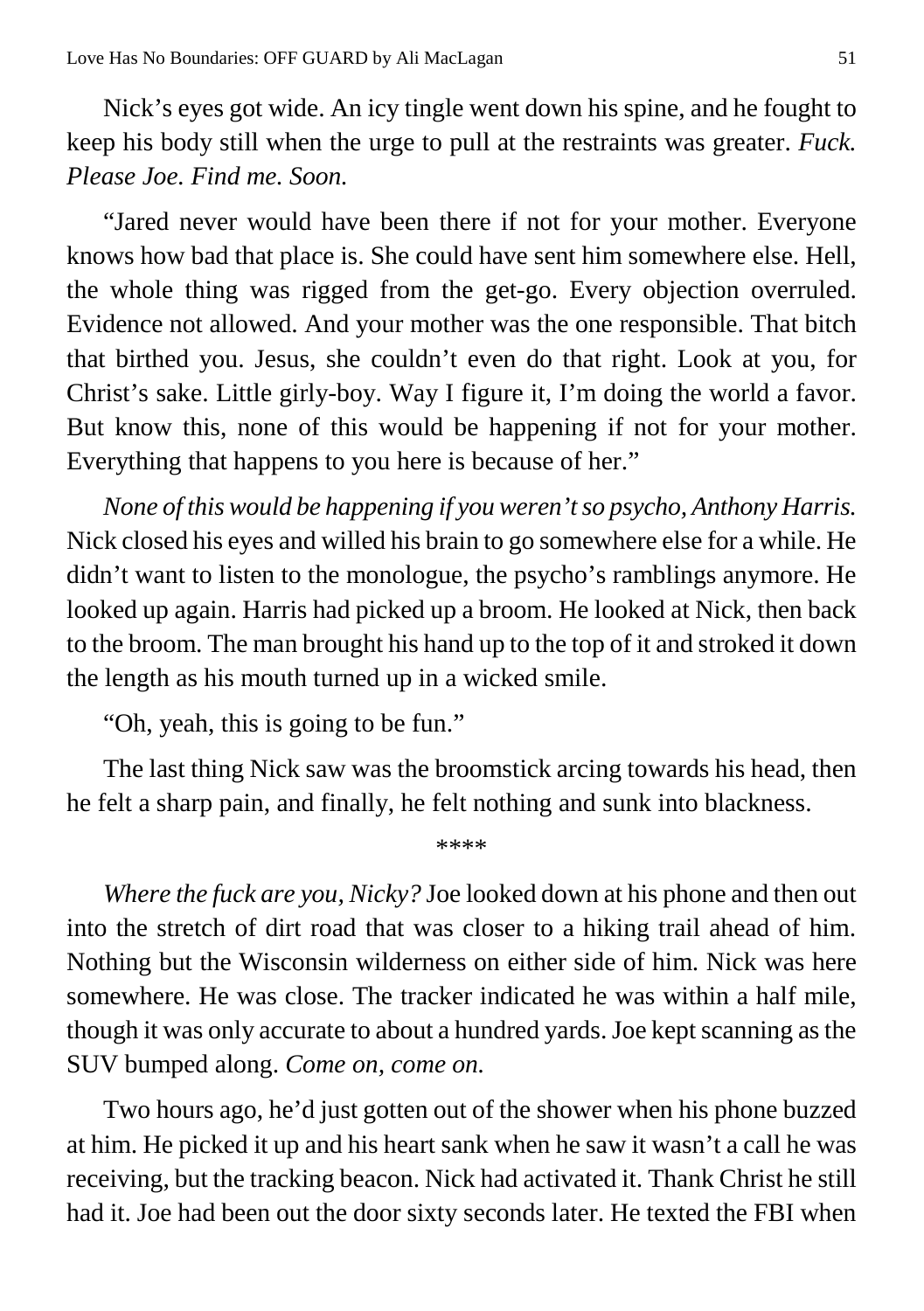he'd gotten into the car. The tracker had Nick north of Naperville and that's where Joe started, following along as the location refreshed and changed until it finally came to a stop, in the middle of Wisconsin's back woods.

Joe felt like crawling out of his skin. His nerves were on end. Nick was close, the tracker said so. The only things visible were trees and darkness. His knuckles were white where they gripped the steering wheel. Bumping along the road, he saw it. The tiniest of lights shimmered in the dark. Joe switched off his headlights and drove a bit further until he could make out the slight outline of a barn, still some distance away. He pulled over and turned off the ignition. He climbed out, grabbed his gun and slid it into his waistband. He patted his ankle, making sure his knife was still there before closing the door ever so quietly. He took a second to text the FBI; they'd be pissed, but fuck them, he wouldn't need to be here if they had done their jobs to begin with. He turned and headed towards the light.

Joe heard Anthony Harris before he saw him. He crouched low and slowly approached the closest window. It was dirty with years of grime, but through it he could see a broad man pacing and gesturing towards the back wall. He could only assume that was where Nick was. There were no other people visible, no other voices beyond Harris's. Joe stayed in his crouch as he approached the front of the barn. He needed to confirm who was in the barn and figure out the best way to go in.

\*\*\*\*

Nick was roused from unconsciousness. He didn't know how long he'd been out, but however long it was, he was thankful for it. It didn't feel like Harris had done anything more to him in that time. His head hurt like a bitch. He shifted his legs and found them stiff but unbound. The relief dissipated when he realized there was a rope around his neck and his shirt was gone. Panic hit. His breaths came fast and shallow as he looked up to see Harris smiling down at him.

"Now the real fun begins." The menacing sound of his voice made Nick wish he were still unconscious.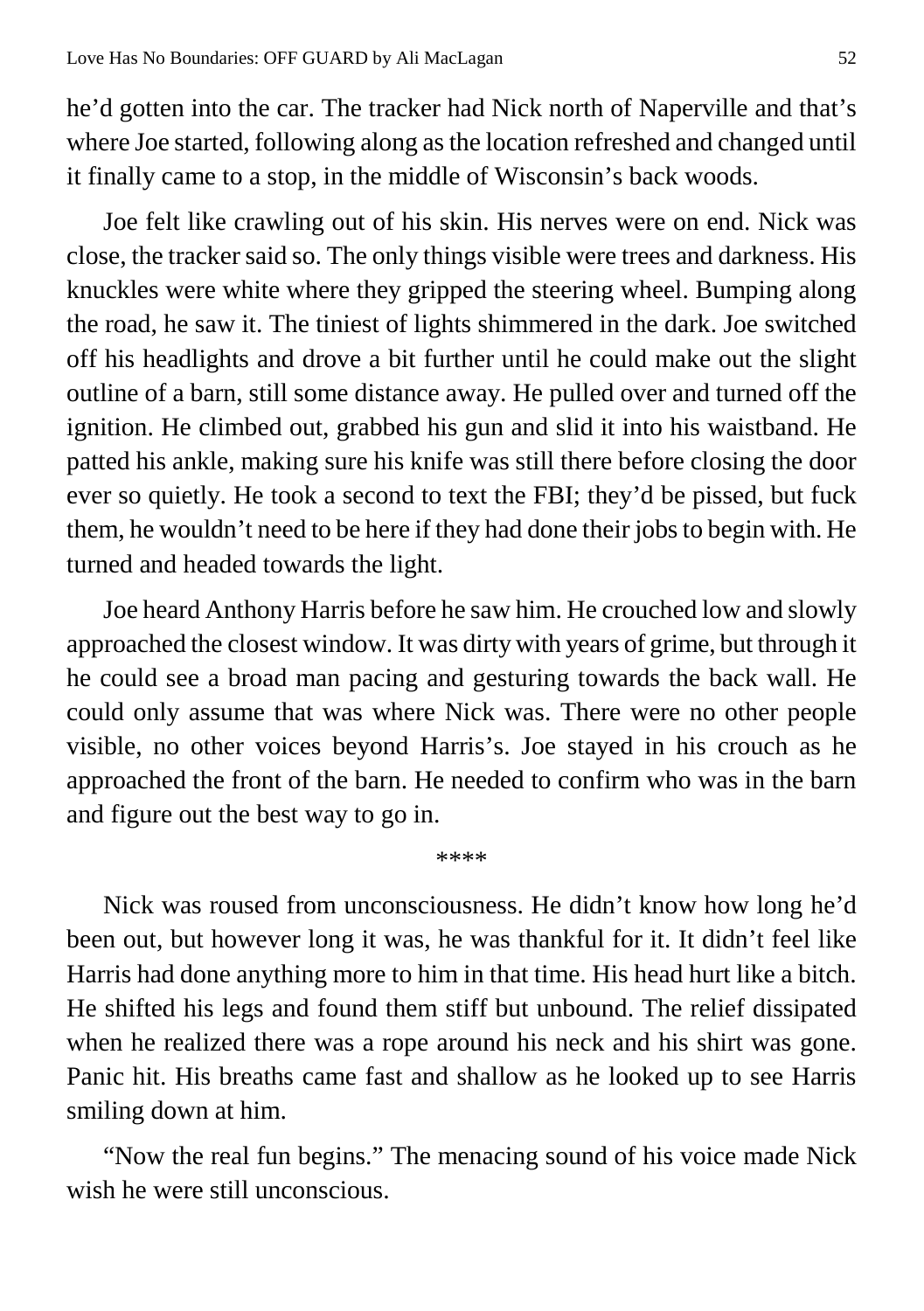Nick pulled at his arms, testing the bonds at his wrists, but there was no give and only caused the rope to cut into his skin. His eyes got wide as he moved his head around to take in his surroundings. It looked like an old barn. The floor was dirt, and old planks made up the walls. Exposed beams lined the length of the room, and screwed into the one directly above his head, Nick realized with an intensified dread, there was a pulley with a rope threaded through it. A rope that was wrapped around Nick's neck. His heart beat faster as he turned his head to follow the other end of the rope, only to have it stop all together when he saw the other end of the rope wrapped around what looked like a winch. Nick couldn't stop the trembling that overtook his body.

Harris moved over to a table that stood on his left. Slowly, he skimmed his hands across the items laid upon it, almost like a hostess from a game show. Nick saw the broom from earlier, a beer bottle, and a couple of knives.

"It's amazing what you can find in an old barn. There's usually a lot of junk, but every now and again, you can find a real treasure."

Nick's stomach churned when Harris's hand stopped to hover over a long metal stick with a U-shaped end and a blue handle. *A cattle prod*. Harris picked it up and pressed a button. The thing buzzed with electricity and a flicker of light jumped between the two prongs. Nick lost the battle with his stomach and vomited its contents all over his lap. *Oh God, please help me.*

Harris walked around behind him. Nick couldn't see what he was doing. All he knew was that the man still had the cattle prod in his hands. He heard a click and a stream of metallic creaks, before the rope started tensing up from his neck. His neck was stretched up and then he was pulled up onto his feet. He heard another click. The motor silenced leaving Nick standing on his toes, struggling for balance to prevent the noose around his neck from tightening. He heard the buzz of the prod again and cringed. The action caused his body to crunch and the rope to tighten. Nick tried to regain his footing, and when he finally did, he drew in a rough breath.

"You see, Nicholas, my son was a good son, a dutiful one. A father couldn't ask for more than Jared." Anthony Harris's voice was cold and it scared Nick more than anything. Nick could hear the man's footsteps as he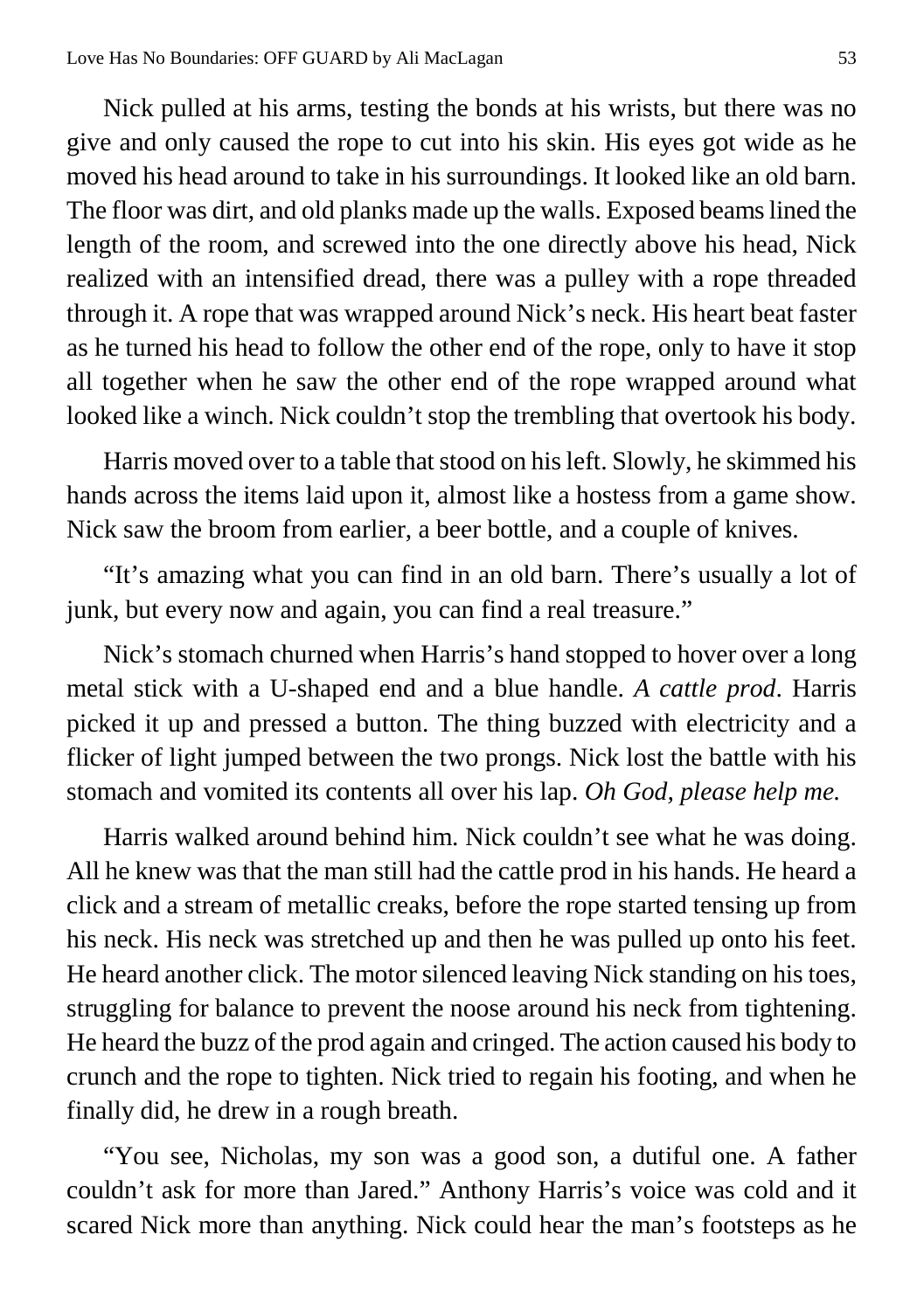came round to face him. "But that was all taken away from me, and your mother was the cause. She sent him to that place. And then those prison faggots raped him. Held him down, shoved their dicks in his ass, ignored him as he screamed. And the guards, they were no better, they could've helped. They had to have known, yet they did nothing, and my son, after having been raped and beaten, ended up hanging from a bed sheet. Do you know how angry that makes me? Can you imagine what it is like for me to think about what he went through?"

Harris looked at the cattle prod and then back, straight into Nick's eyes that were wide with terror. "Maybe you can. And if not, you will. Everything my son felt, you will feel. That is a promise. Don't worry though. I have no intentions of putting my dick anywhere near your filthy faggot ass. I have other things planned."

The man took a step closer towards him and Nick tried to draw back, but the rope around his neck wouldn't let him. Gripping the prod in one hand, Harris reached the other one out and flicked the button on Nick's jeans. Nick's heart beat erratically, faster and faster, as Harris stepped back around Nick, out of his view. He felt the man grab at his jeans and boxers and pull them down to his ankles, effectively binding his feet again.

*No, no, no, no, no! Oh God. No! Please. God. No!* The words went round and round in his head, his mouth worked the words, but his voice wouldn't come. As if it knew that to make a sound would only further the man's fury. He felt the metal prongs dragging lines along his calf and up past his thigh. He clamped his eyes shut and prayed to whoever might be listening to just turn off his brain and his body. He willed the unconsciousness to come back but it wouldn't, and he jumped when the cattle prod scratched up the crease of his ass. He heard the man behind him draw a breath. Nick's whole body tensed.

A loud metallic sound started and Nick jerked forward, the rope cutting off his airway. He felt a deep scratch moving up his back and he was jerked again when the most intense pain he'd ever felt radiated from the center of his spine. He could feel the scream trying to escape but it was literally caught in his throat, and all that came out was a high-pitched squeak. He couldn't breathe.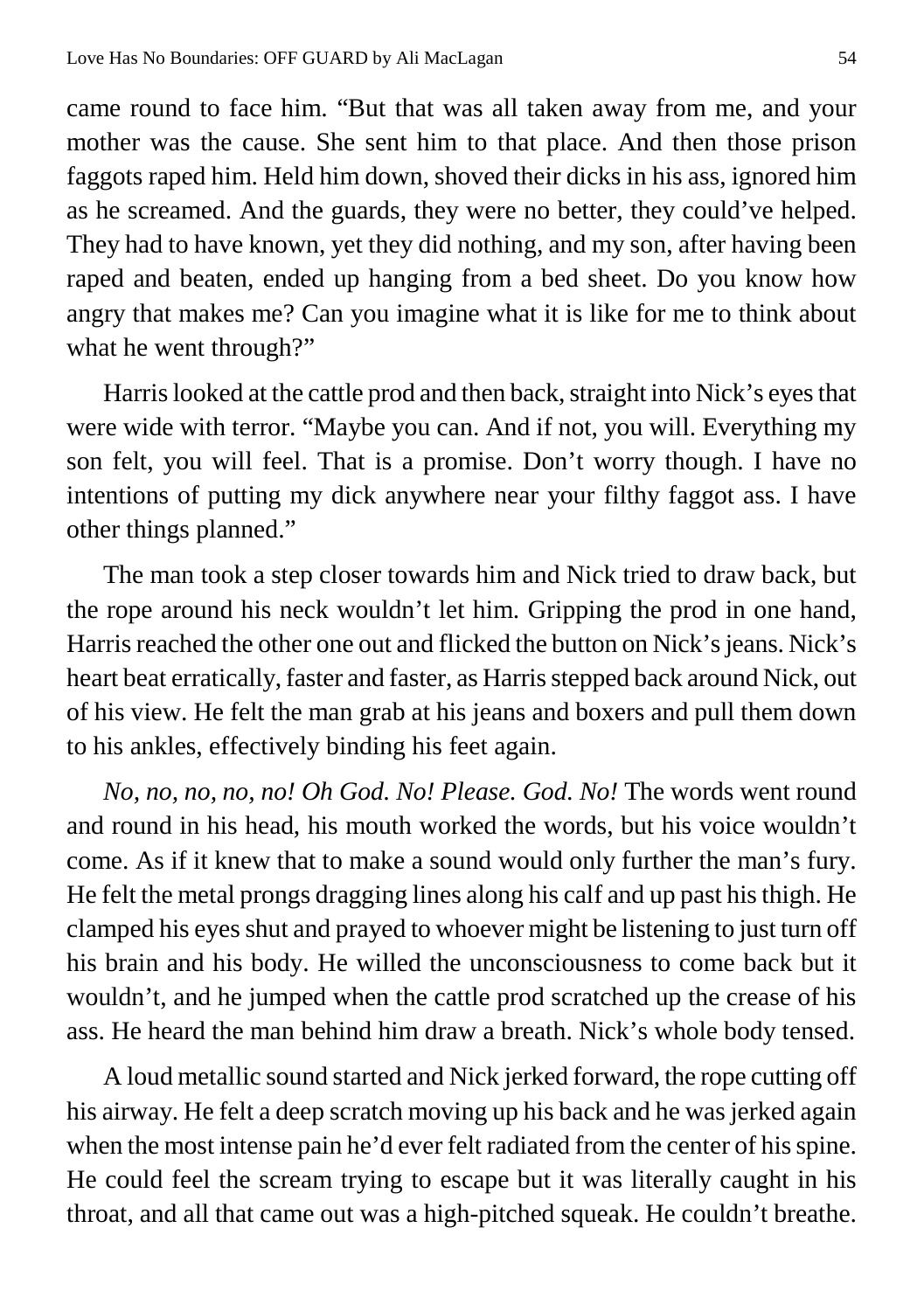That thought sent him into more of a panic. His body jerked again and again. He became unaware of his surroundings as he closed his eyes and focused all his energy as he tried to get his body back under his control. Throwing his shoulders and head, he wrenched himself back, and some of the pressure on his trachea was removed. He inhaled successfully once then twice, and with the second breath, regained his footing and balanced on his feet, naked with the rope around his neck and the pants around his ankles. He took a breath. Sweeter air than he'd ever tasted traveled from his mouth to his lungs. Another breath, and another, and another. Nick savored that sweet taste and momentary peace. Then he opened his eyes.

\*\*\*\*

Joe had felt his heart stop when he'd finally found a hole in the barn wall that let him peer inside. Nick naked, held up by his neck. Anthony Harris walking around him, stalking, prodding with a cattle prod. *Anthony Harris is a dead man*. He needed to get inside, but first he needed to get Harris away from Nick. Away from the winch that would wind the rope tighter around Nick's neck. Get him away before he could do anything with that fucking cattle prod.

Quickly, he turned and let his eyes scan his surroundings. Nothing but weeds surrounded him. An old tractor, long past working he was sure, sat about thirty feet away. At the far corner of the barn past the small door, Joe saw what looked like the edge of an aluminum trash can. He moved closer to see and found not one but two. Joe had to improvise. He tried to tip one of them, but it was heavy. He was only able to tilt it an inch and he heard liquid sloshing around the inside. He grabbed at the other and it moved. Joe sent up a prayer. He bent his knees and lifted it, moving back a few feet and hoisting it as high as he could, throwing it with all his strength into the other can. A loud clanging sound echoed through the trees. And Joe moved.

He pulled the gun from his waistband, flicked the safety off, and took two quick steps to the door just as a strangled, garbled scream came from inside the barn. Joe lifted his leg and kicked the door in, his gun held straight out in front of him. The door bounced off the wall behind it but Joe barely noticed as his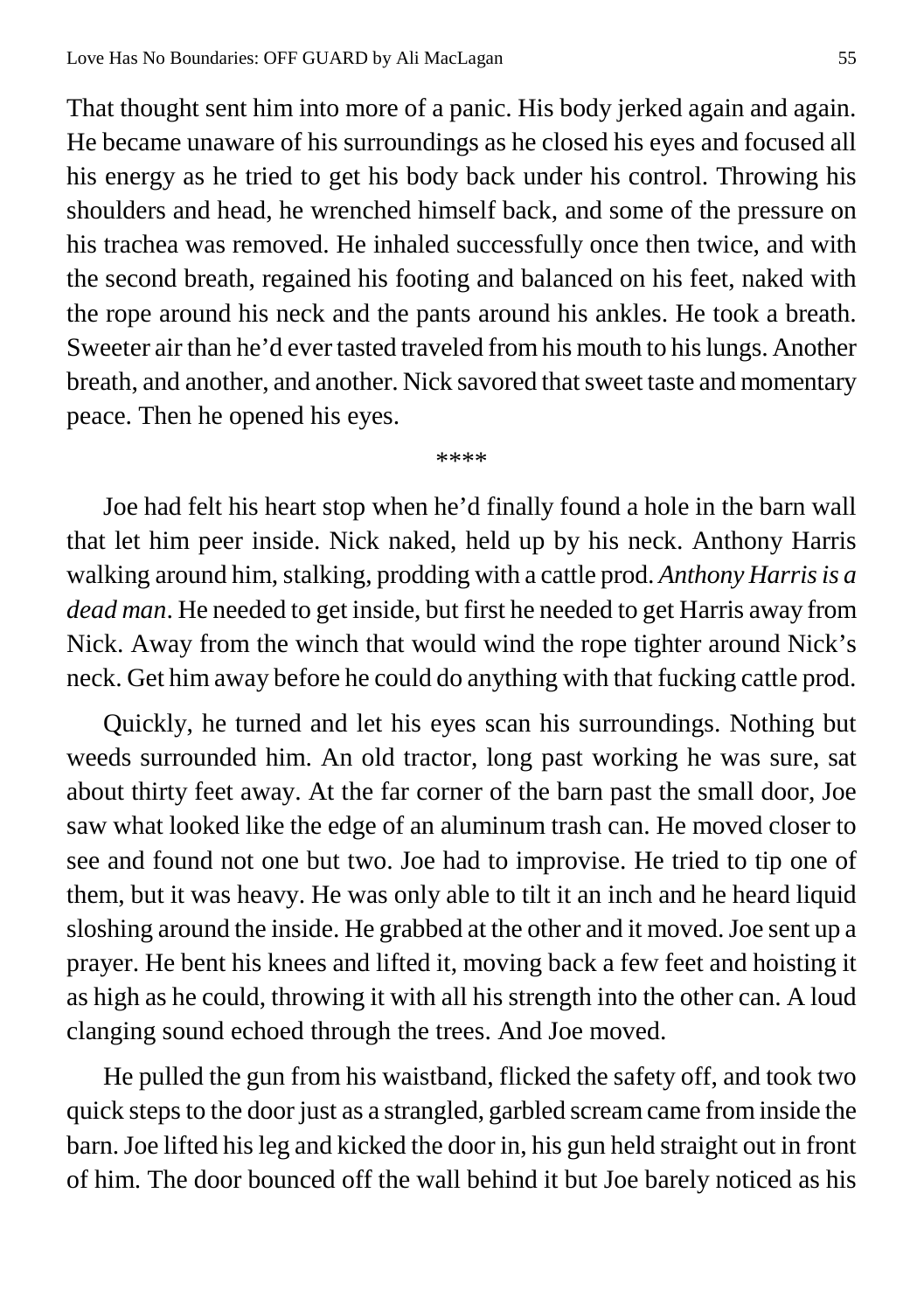entire focus was on Anthony Harris, who had moved from behind Nick and now stood between them.

"Get on your knees." Joe stared the man down. His gun was pointed at chest level. Joe managed to keep his voice cold and steady even as his heart was threatening to beat out of his chest. He needed to stay in control. He heard Nick's labored breaths, but he couldn't afford to look up at him, knowing the moment he did, his focus would shift, and that might be all Harris needed to get the upper hand.

Harris stood there. His gaze directed at Joe's, cattle prod still gripped in the hand at his side. He cocked his head and narrowed his eyes, as if he were trying to puzzle out the situation. Joe had the answer, as he put a gentle pressure on the trigger, effectively letting the man know there would be no compromise.

"Get. On. Your. Knees."

The corner of the man's mouth turned up slightly. Joe's brows knit together questioningly, but the other man held his hands out to his sides and his hand loosened slightly on the cattle prod. He made to drop it, but instead, swung his hand back and flung it forward as he charged. Joe squeezed the trigger.

The prod went wide and Anthony Harris fell to the floor, a perfect red circle in the center of his forehead. Brain matter and bone littered the floor. Joe took a deep breath and clicked on the safety of the gun before he tucked it into the back of his pants.

Finally he looked up at Nick, who stood stock still, silent tears running down his cheeks. Joe felt the sting of tears behind his own eyes, and he crossed the barn and bent down to cut the rope using the knife at his ankle. Nick slumped and Joe reached out to gather him in his arms before he could fall.

"I've got you, Nick. I've got you." Nick eyes stared at him, through him. His nose was crooked and looked broken. His left eye was swollen, almost shut. Ugly purple bruises were blooming on both sides of his face. Joe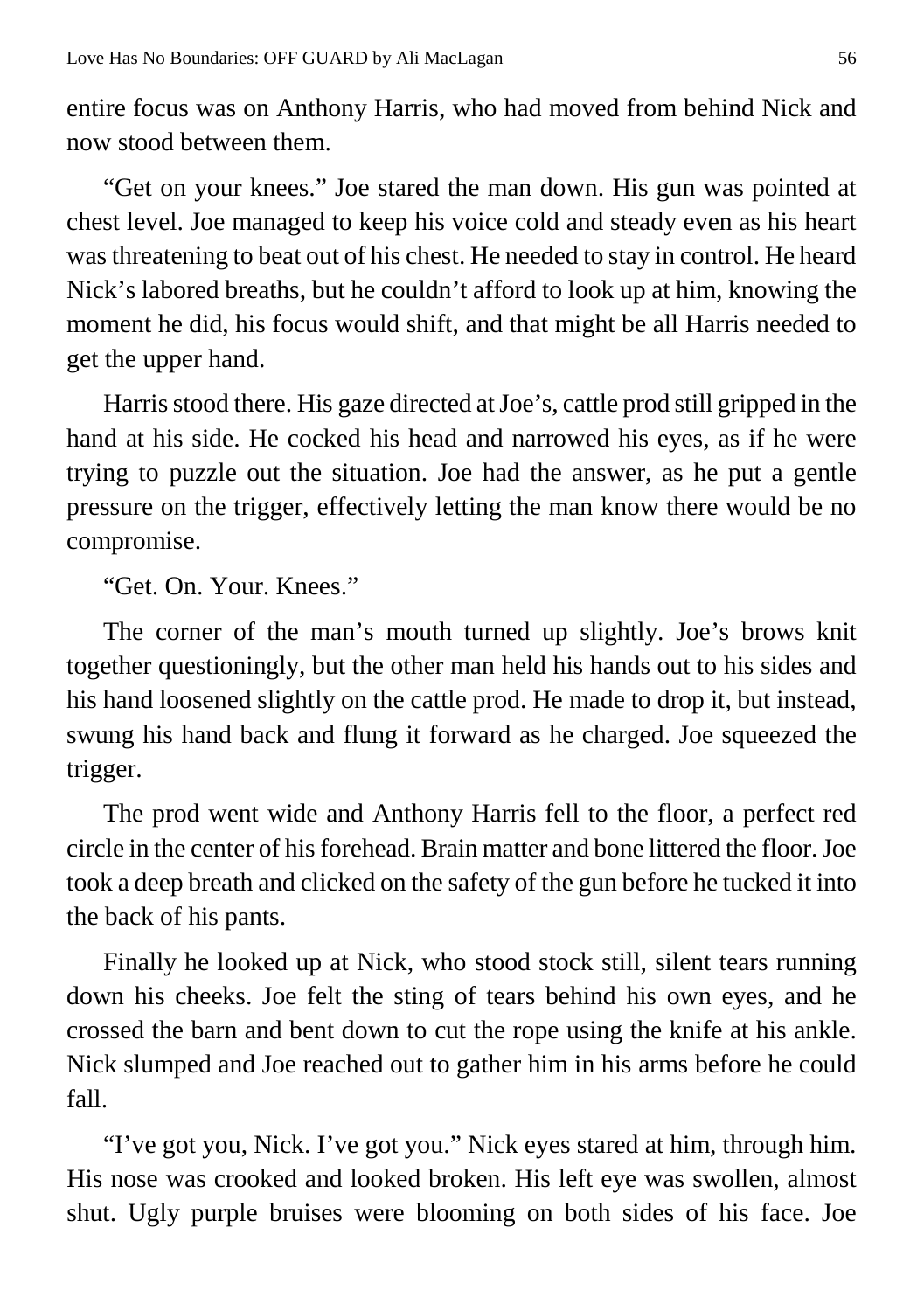couldn't fight the tears anymore as they ran down, wetting his cheeks. "It's okay, baby. He can't hurt you. No one is ever going to hurt you again. Let me get these ropes off you okay?" Joe saw the tiniest of nods. Gently, he turned Nick around and reached up and loosened the noose before cutting it. He didn't want to have to pull it over Nick's head; he was already traumatized enough. Then Joe sliced through the rope at Nick's wrists and fought to keep his breath silent as he looked at the angry abrasions they had left there. *Oh. Nicky.* He bent down and grabbed the pants at Nick's ankles and gently pulled them up.

His eyes leveled on an ugly gash running from Nick's ass to the middle of his back where it ended in a burn mark left from the cattle prod. Joe leaned over and placed a tender kiss on the wound. Nick's body started shaking, and the sounds of sobs filled the room. Joe wrapped his arms around him and pulled him tight against his body. Anthony Harris got off easy.

"Come on Nicky. Let's get out of here." Joe turned Nick around and tucked his head against into his neck, making sure to keep his body between Nick and the corpse on the floor as he moved them out the door.

\*\*\*\*

Nick lifted his head and took a deep breath through his mouth as soon as they stepped out of the barn. The night was cool on his bare chest. He couldn't breathe through his nose, but he could taste the air on his tongue, and at that moment he could think of nothing better than the taste of fresh pine. He would never take breathing for granted again. He raised his hand to his throat. The skin was rough where the rope had been. He knew there would be ugly bruises there to match the ones on his wrists. His hand traveled from his throat to his face and gently traced around the puffiness, wincing when he went over his nose. It was broken. He probably wouldn't recognize himself if he looked in the mirror right now.

He closed his eyes, letting the night wash over him. He felt the calm of the woods and the sound of a breeze through the trees. He opened his eyes and tilted his head up to look at the sky and the millions of stars shining down. Stars he couldn't see through the city lights of Chicago. He wasn't afraid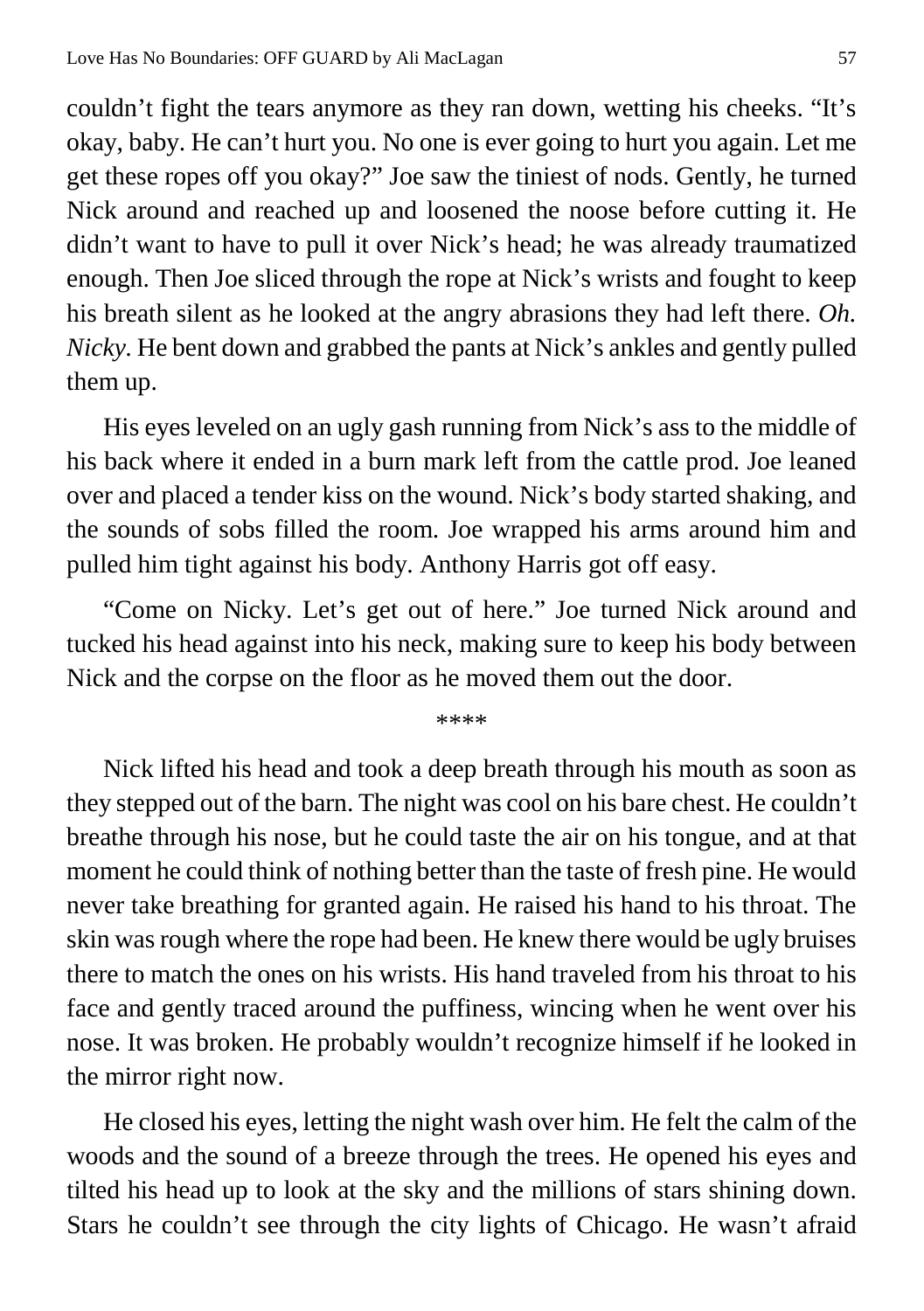anymore. He brought his gaze down to Joe's face. A face filled with concern. His brows were furrowed again, and Nick didn't stop himself from bringing up his hand to smooth them out. He had the urge to smile, so he did.

"Nick? Are you okay?" Joe took his hands and rubbed them up and down Nick's arms. Nick didn't know if Joe did it more to reassure Nick or himself, but he let out a quiet sigh and leaned into the man.

"Nick?" There was a quiver in Joe's voice. Nick pulled back and looked at him.

"I'm okay. Joe. I'm okay." Nick's voice came out scratchy and nasal. He brought his hand to his throat and swallowed.

Joe's brought his hands up and gently placed them on each side of Nick's face. His eyes darted around to Nick's bruises and then back to his eyes, as if he were trying to decide if Nick was lying. Nick moved his hand up to cover one of Joe's. "Really. I'm okay."

Joe sucked in a breath and Nick watched as the veins on his forearms and neck started to pulse as if under a large strain. "Nicky…" Joe's breath caught; his eyes were moist. Nick pressed his face into Joe's hand. "Nicky, did he… did he…"

Nick didn't want Joe to finish. He didn't want to think about what would've happened if Joe had been even sixty seconds later.

"No, Joe. You got here in time." The expression on Joe's face relaxed, though it remained concerned. Then he drew Nick into a tight hug.

"Thank God. Thank God you kept the tracker. Thank God, Nicky. Thank God."

Needing the mood to lighten now that the danger was gone, Nick let himself smile again. "Wow. Mr. Neanderthal finds religion. Huh? Who woulda thought?"

The curve of Joe's mouth warmed Nick's belly and spread out through his limb<sub>s</sub>.

"No, Nick. I found you. I found *you*."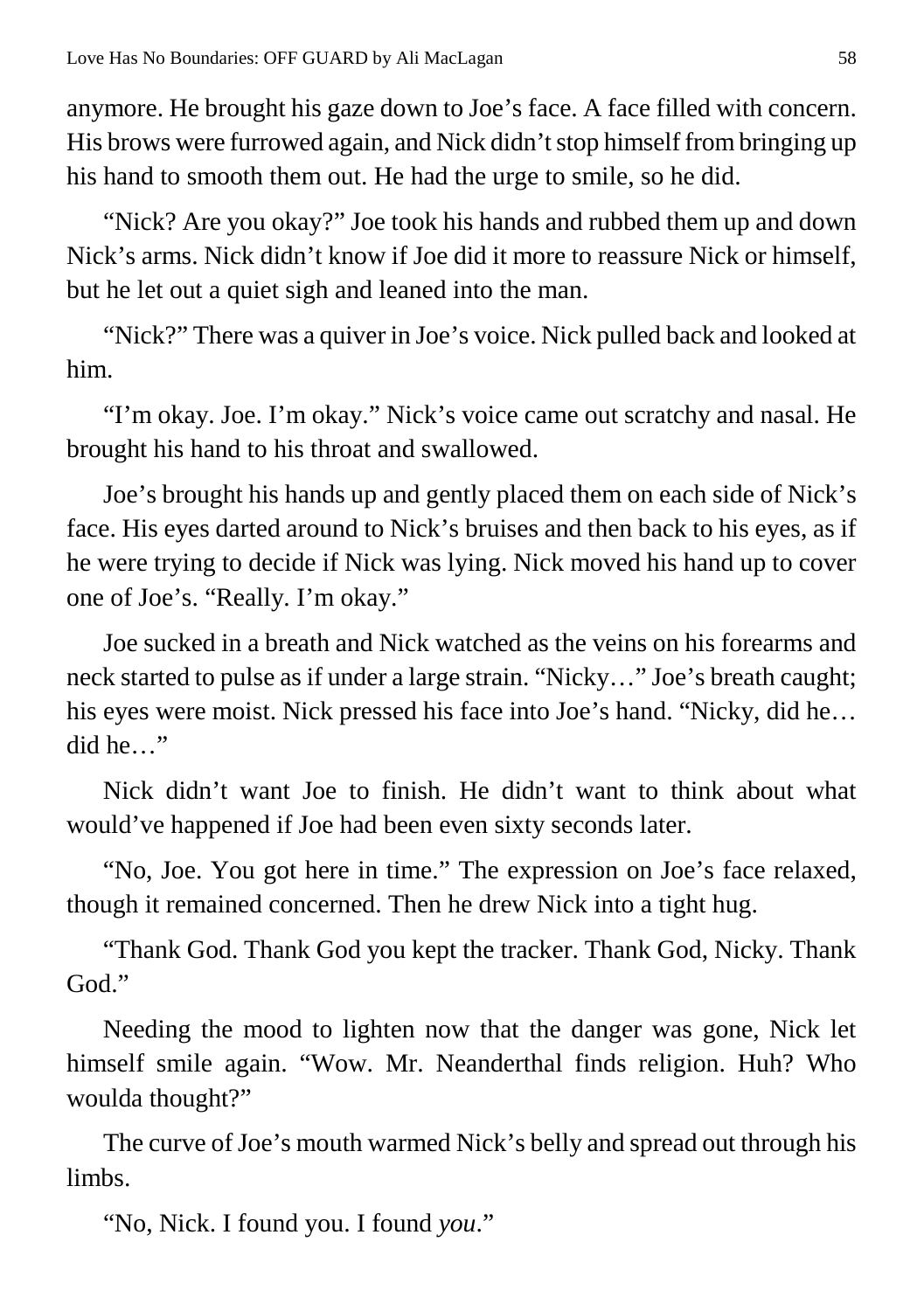Nick pushed up on his toes and pressed a chaste kiss to Joe's lips just as the FBI arrived.

#### \*\*\*\*

Joe leaned back into his sofa and propped his beer on his knee. He hadn't wanted to cook, so he'd ordered a pizza and figured he'd eat it and watch the game. It had almost become a routine. It had been nearly two months since that night with Anthony Harris. The FBI had swarmed in, and before he could do anything, Nick was carried away, and Joe was plopped into an SUV and taken to an office and questioned for hours. Joe had headed to the hospital as soon as they let him go, but Nick was gone. His parents had him transferred to a private facility to avoid press, where he could recover in peace.

Joe had called and left messages, texts. None had been returned. Joe had taken a couple weeks off, and when he went back, he'd taken mainly assignments working out of the office, coordinating jobs and consulting over the phone. He knew he wasn't quite ready to head back to the field. He'd even gone to see the therapist. Not uncommon for police officers and war veterans. Joe had fought in a one-man war, and won but that hadn't stopped the nightmares. Nightmares that woke him at night. Nightmares of strangled screams and of Nick hanging from the rafters because Joe had been too late. They had lessened somewhat over the weeks, but even as recently as two nights ago, he'd woken drenched in a cold sweat unable to return to bed.

Letting out a long sigh, he swiped at the condensation dripping down the beer bottle with his thumb. The doorbell rang, and he leaned over and grabbed his wallet before he hoisted himself up and headed to greet the pizza guy.

Joe opened the door and sucked in a rough breath. It wasn't the pizza guy.

"Nick"

"Hi, Joe." He looked good. He sounded good. His voice seemed to have recovered from any damage the rope might have caused. The bruising on his face had vanished, and he looked exactly the same except for his nose, which had a small bump right in the middle of it. Joe's heart thumped wildly, and he fought off the urge to bend over to kiss that bump and then those lips. Nick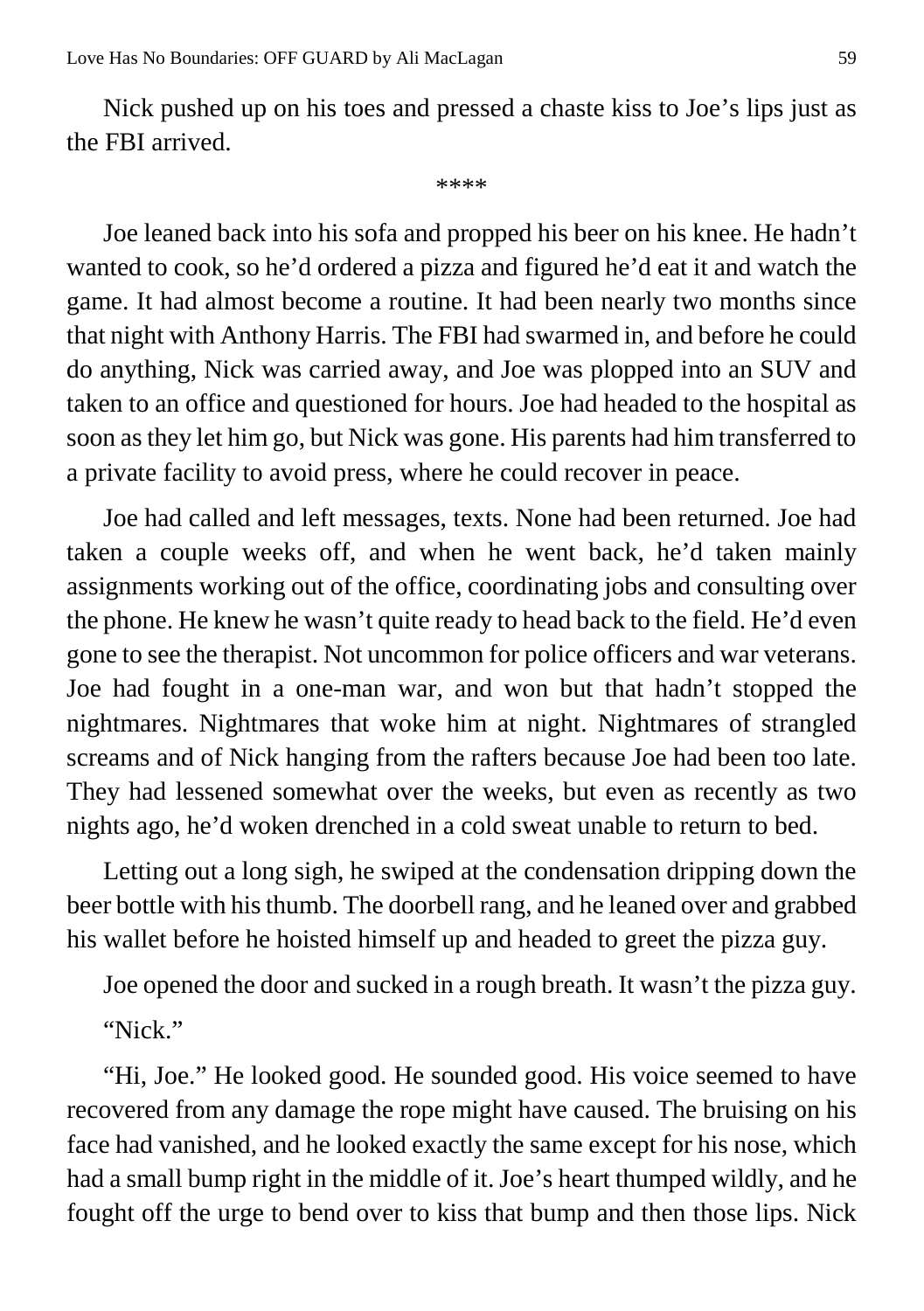hadn't called him back. That was enough of a sign for him to realize that the feelings that had caught him so off guard were one-sided. That last kiss, and every one before it, had been adrenaline fueled. He'd come to accept that fact. Adrenaline faded, but unfortunately, Joe's feelings didn't. He looked down and saw his grey USMC hoodie folded neatly under Nick's arm, and his heart sank.

"Can I come in?" Nick's voice was soft as he looked up at Joe through those dark bangs.

"Yes, of course, sorry… I thought you were the pizza guy." Joe opened the door and stood back to let him pass.

"No, I should have called first, but didn't want this conversation to be over the phone."

"Um, all right. Have a seat. Do you want a beer or something to drink?"

"No, no thank you. I don't know how long I'll be staying."

Joe dropped his gaze to the floor. Dread flooded through him and mentally he threw up every wall he could. He didn't want to have this conversation. He was happily miserable living with the small hope that one day Nick might come back to him. *Not like he was ever his to begin with*. He looked at Nick and tried unsuccessfully to smile, knowing that he had to accept whatever it was the man had to say. He had to accept it and let that miniscule speck of hope inside him die. He owed Nick that much. Finally, he took a deep breath and closed the door.

The doorbell rang. *Goddamnit.*

He threw the door open with a little too much force, not hearing what the man said, just shoving a twenty in his hand and grabbing the pizza. He grunted a thank you and closed the door.

"Want any pizza?"

"No thanks, Joe. I'm fine really. I need to say some things and then I can let you get on with your evening. Um, I brought your sweatshirt back. Thank you for letting me use it." Nick pointed at the sweatshirt he'd placed on the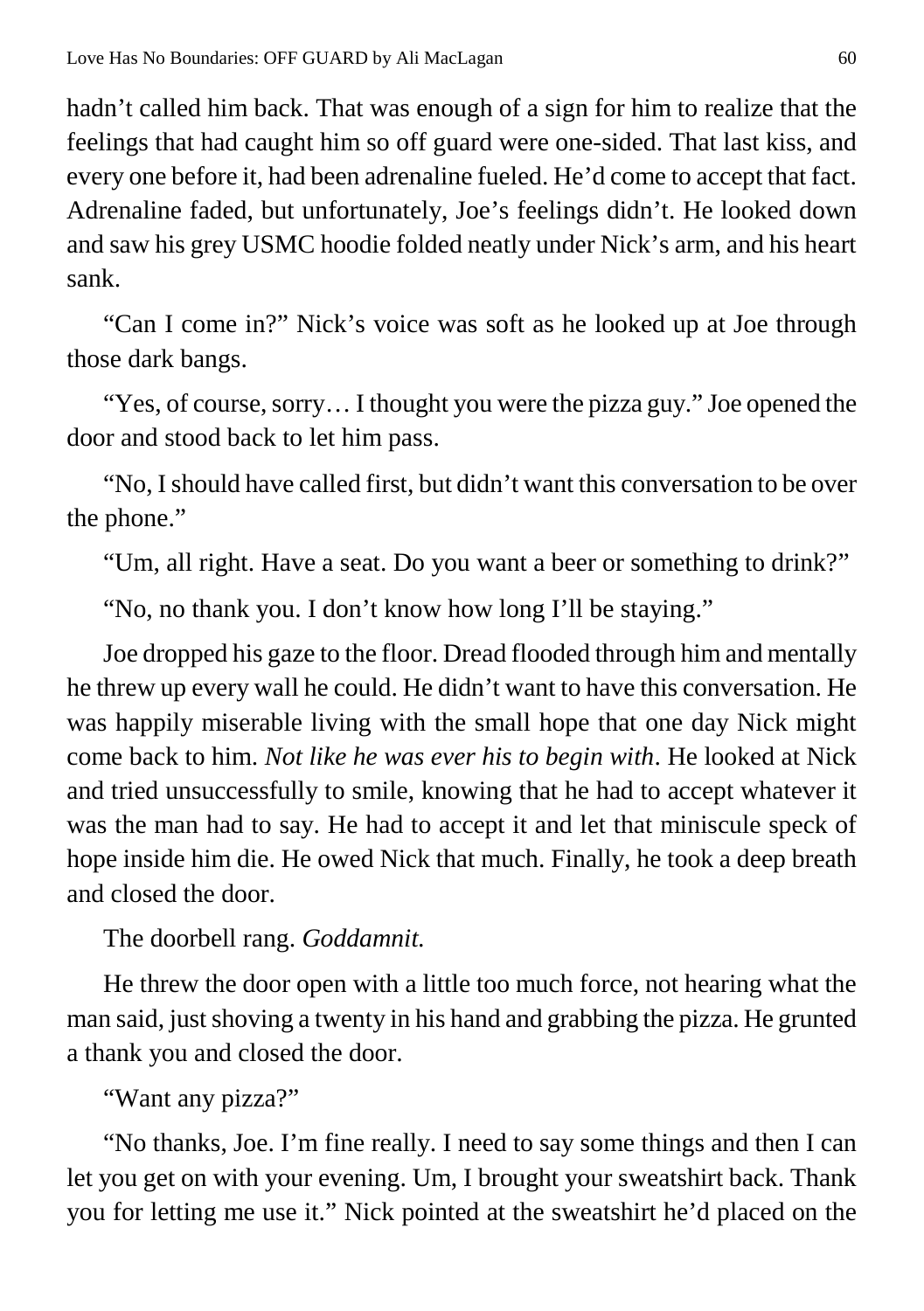coffee table. He was sitting with his back straight, and had started fidgeting with his hands.

Joe's feet were heavy as he walked to the kitchen table and tossed down the box before steeling himself and heading back to the living room. He took a seat in the armchair across from where Nick was on the sofa. He scrubbed his hands over his face and rubbed the back of his neck before resting his elbows on his knees. Then he raised his head to look at the handsome man sitting across from him.

"Okay. What do you want to talk about, Nick?"

"I just wanted to thank you. Thank you for everything you did. You saved my life that day."

"I ended Anthony Harris's life, Nick. You saved your own when you activated that tracker." Joe looked back down at his hands. There were so many other things that he wanted to talk about. Anthony Harris was not among them.

"The tracker that you gave me…" Nick's voice was soft, and he had turned his head and looked out the window. The sun was starting to set, and Nick's face was glowing in the orange light. *God, he is beautiful.*

"Nick, you don't need to thank me."

"Did you get the check from my parents?"

"Yes, Nick." The Daniels had sent a check covering his fees to the office. Another check totaling more than three times his annual salary had arrived at his home. That check remained in a drawer in his desk.

"But you didn't cash it?" Nick was looking at him, his head cocked to the side, questioning.

"I didn't want the money, Nick. It wasn't about the money." There was an edge to his voice he hadn't meant to be there.

Nick took a deep breath and closed his eyes for a few seconds. He looked like he was trying to calm himself, or working out the right words to say. Joe waited in silence.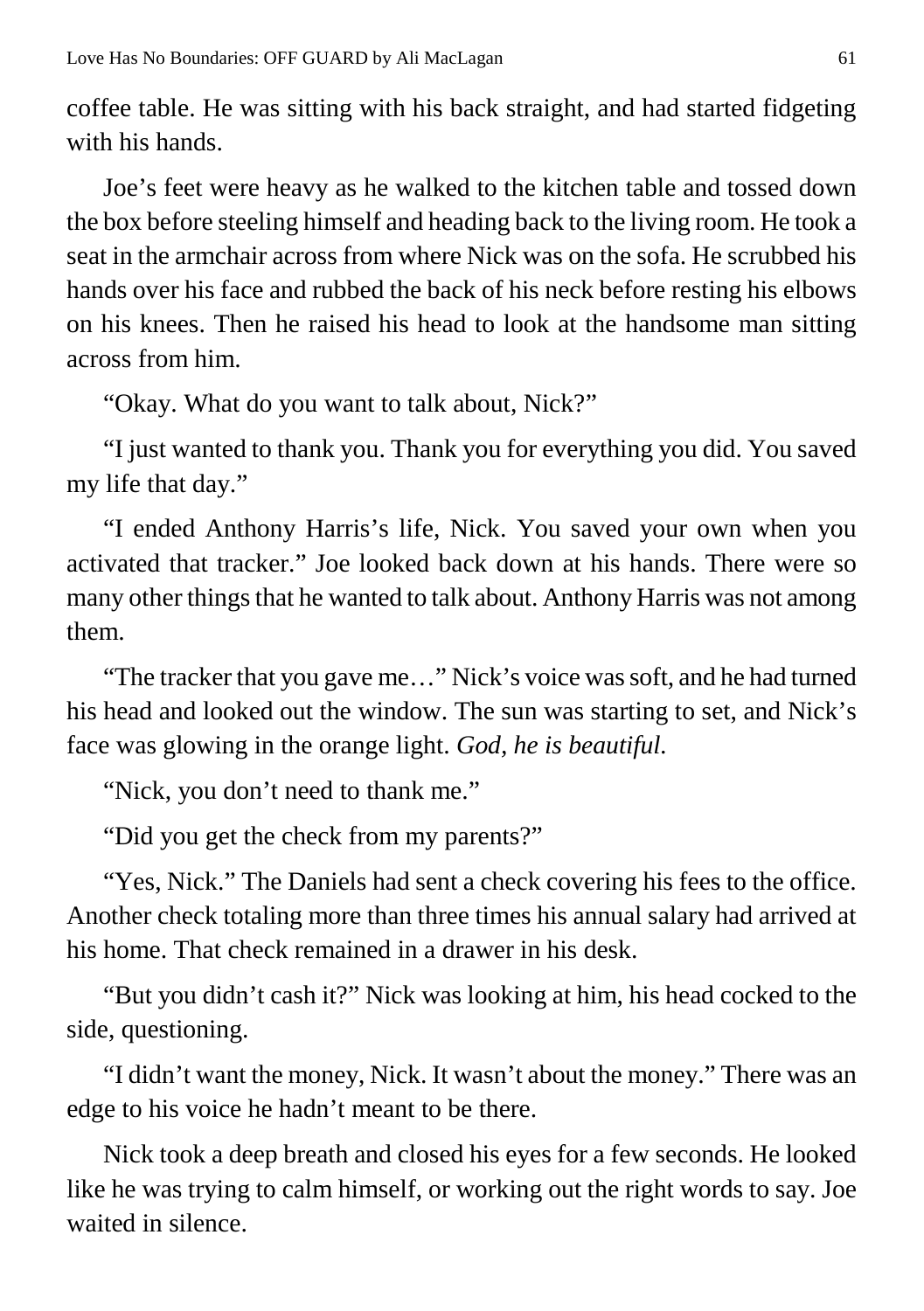Then Nick started talking.

"It's been a long two months, Joe." Nick paused, but Joe didn't think he was looking for Joe to fill the quiet. So he waited.

"After the FBI came, I was caught in a bit of a whirlwind. Doctors, agents, my parents… It was just room after room, question after question. I don't remember what I said to them. They said I was in shock. I tend to agree." Nick exhaled in a sigh. "My parents showed up, and a whole new shit storm started. I'm sure you can imagine my mother was not too happy with the FBI. She went up one side of them and down the other. It made my cow cunt speech look like praise." Joe looked over at the man who was looking at his lap and smoothing his hands over his jeans. He thought he could see a hint of a smile on Nick's mouth.

"Anyway, I'm sure you know, I was transferred to a hospital closer to home and got released about a week later. They were worried about head injuries, between the car bombing and the repeated blows to the head. But my wounds healed, and there are no long-term repercussions to my brain."

Joe just looked over at Nick and drank him in while he could. It felt awkward between them. Nick was closed off. He'd never seen him look as unsure as he did sitting on that sofa.

"I heard, Nick. Your mother wrote me a letter and sent it with the check."

"Oh, God, I'm doing this all wrong." Nick ran his hands through his hair, and his leg had started bouncing. Joe moved over and sat next to him on the couch making sure to leave plenty of room in between them.

"Nick, it's fine, you're fine. If you don't want to talk, you don't have to. It's okay." It wasn't really, but those were Joe's issues. He just wanted to comfort Nick, but stopped himself from reaching out physically.

Nick let out another sigh. "No, Joe, I need to say this. I've wanted to call for weeks, but I've been trying to deal with… I've had some anger issues." Nick turned to look at Joe. His face showed a determination that hadn't been there before. Joe didn't want to hear what he'd say. He'd already gone over all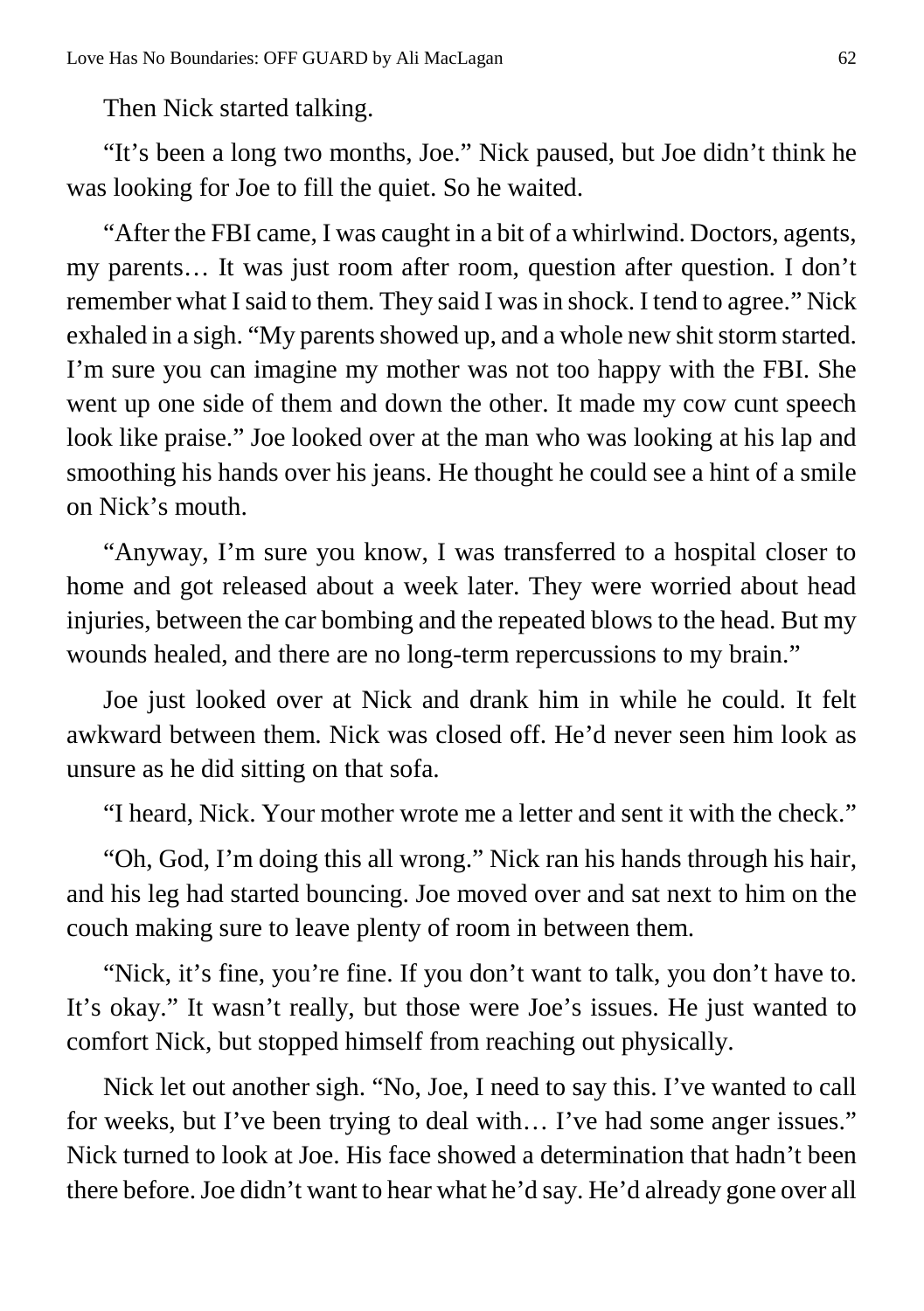the mistakes he'd made with Nick. He knew when he heard the same words come out of Nick, they would hurt twice as much.

"Nick, I'm sorry. I know I need to apologize, I couldn't figure out the right words to say how sorry I am, that I let you get hurt. That I wasn't there to stop him from taking you. I'm..."

Nick reached up and put two fingers over Joe's lips. Joe's heart raced with the contact. "No, I'm not angry with you. I've never been angry with you. You got me out of there. You never did anything wrong. I was angry with everyone else, the FBI, my parents, Harris, the world. But I've never been angry with you, Joe." He let his fingers slide down, and looked up at Joe with those swirling hazel eyes. Joe couldn't look away if he'd wanted to. "I was in a dark and ugly place for weeks after you saved me. But I'm working through it. I've been talking to some people, and they are helping me. But I wasn't ready to talk to you. Not until now.

"I didn't want you to see that ugliness. And, I wanted to make sure what I was feeling was real. Not something that sprang out of an intense situation. But the truth is that I haven't stopped thinking about you for the last seven weeks. I close my eyes and see you, and it's not you standing over Harris's body. Or you when you wrapped your arms around me and cut the ropes off. No, I'm thinking about how your laugh sounds or the look in your eyes when you're talking about your friends. The way you cursed when you forgot about the cut on your neck and rubbed it anyway. I want more of that. I want to see more of you. I know I'm younger and…"

"Shut up, Nick." Joe grabbed Nick and pulled him into his arms before crushing his lips down on that pretty mouth. Nick sat stiff for a moment before sinking into Joe and the kiss with a sigh. When his lips parted, Joe took advantage, pushing his tongue in between to explore. Nick squirmed and moved his hands up to run through Joe's hair. Joe pulled back to look into Nick's face. Nick looked at him with wide, swirling eyes. "I want you, Nick. All of you. Every outrageous, beautiful, amazing piece. I want it. Somewhere in there, I fell. I fell hard. I haven't found my way back, and I don't want to."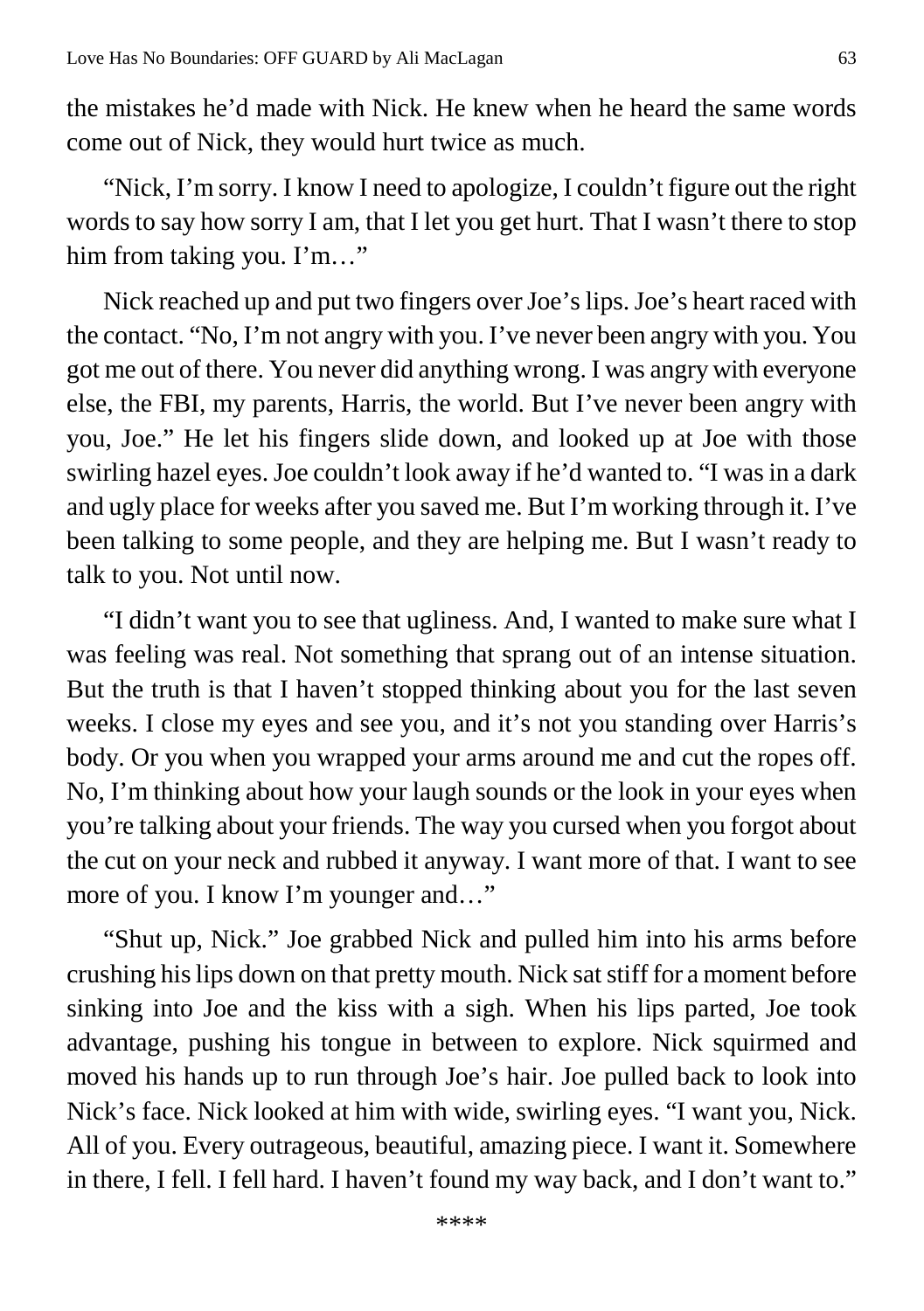Butterflies swarmed in Nick's stomach. Joe wanted him. His whole body tingled. He pulled Joe's head over to kiss him and pushed them both back so they were lying on the couch. He felt Joe's hands rubbing up over his back and finally down to squeeze his ass. Nick sighed into Joe's mouth as he broke the kiss and let his lips and tongue move down over the stubble and down to Joe's neck. He sucked at the pulsing vein and then placed a gentle kiss on Joe's prominent Adam's apple. He felt the vibration and heard a groan before he moved over to the other side, chuckling, and licked up his neck to nibble at Joe's earlobe. "Take me to bed, Joe."

Nick suddenly felt weightless, and the next thing he knew he was staring upside down at Joe's mighty fine ass. He couldn't stop himself as he leaned in and gave it a bite through the thick denim. Joe yelped, and then Nick was flipped over and onto the bed. He looked up to see Joe stalking towards him. The man's blue eyes were dark as he pulled his T-shirt over his head and threw it onto the floor. Nick stared at him, not caring that he was drooling. He felt his cock fill as Joe crawled over and laid himself down between his spread legs. Nick reveled in the weight pressing down on him and bucked his hips up as his mouth frantically searched for Joe's lips, needing to taste them. He brought his arms up to Joe's shoulders and squeezed tight before letting his nails dig their way down the man's back. Tongues tangled; Nick's hands followed the skin from Joe's back and down under the waistband of his jeans. He pulled Joe's hips towards his own, needing friction and relief.

"We've got too many clothes on." Joe's voice was breathless as he pulled back and got off Nick to stand at the side of the bed. Nick groaned at the loss but knew it was worth it when the sound of a zipper reached his ears. Joe looked into his eyes, never breaking contact as he pushed his jeans and boxers to the floor. Joe's cock was thick and cut and stood up proudly against his belly. Nick licked his lips and maneuvered to the edge of the bed. Glancing up at Joe, he stared at the hard cock in his face before leaning his head to the right and tracing a line from the man's thigh to his hip with his tongue. Nick watched as goosebumps rose all over that tanned skin. He smiled as he continued his quest, his tongue moved over to Joe's belly button and dove in.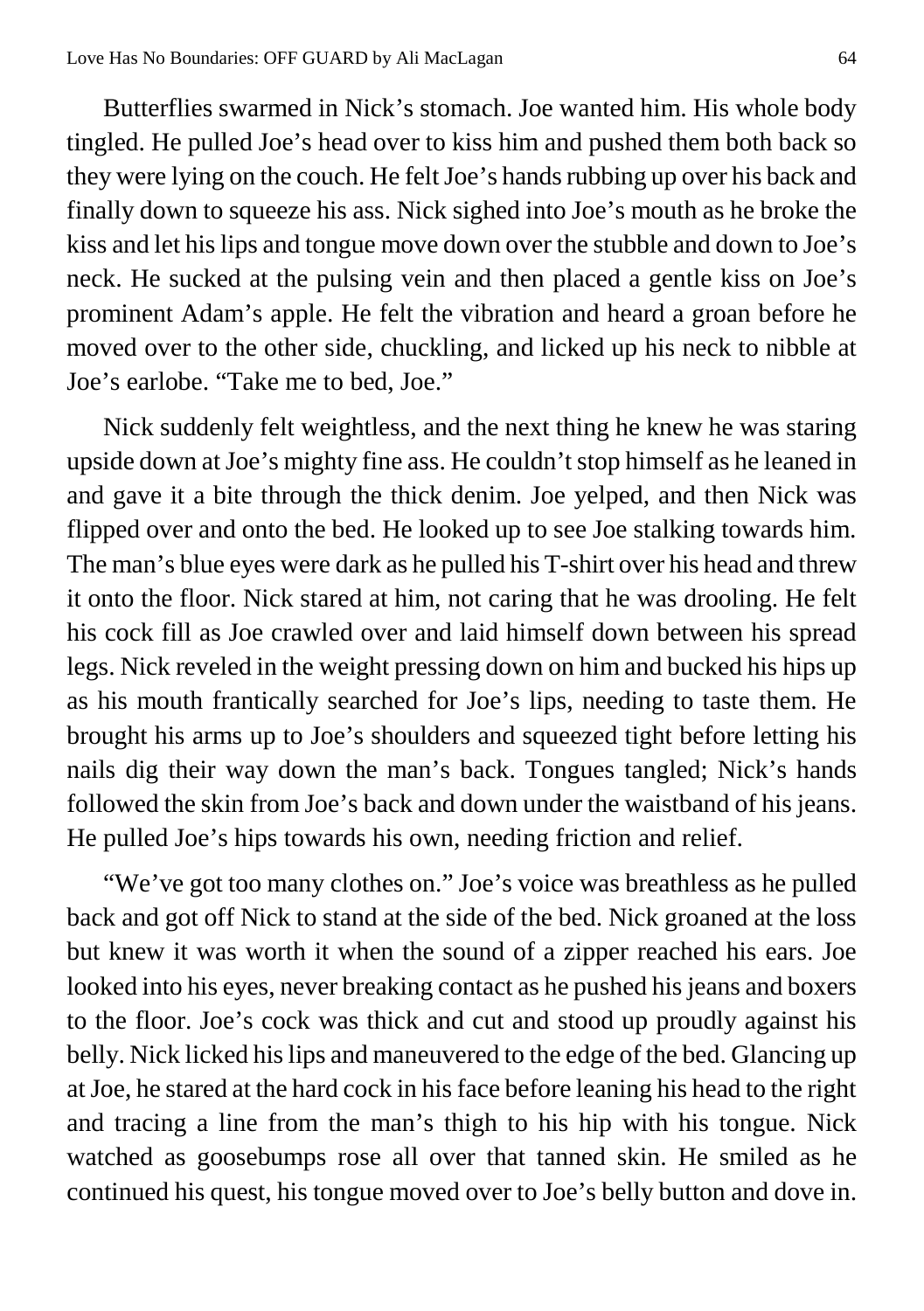"Lie down, Joe." Nick's voice was shaky and he didn't care. He got up off the bed and Joe lay down on his back, slowly stroking his cock with one hand, the other rubbing up over his ribbed abdomen to his furred chest. Nick thought he'd come just at the sight of it. "God, you're beautiful."

Joe chuckled. "I guess we can't blame the head injury this time huh?"

"I couldn't blame the head injury then." Nick watched Joe's eyes widen as he slowly unbuttoned his shirt and then let it fall off to the floor. He toed off his shoes and socks and rubbed his hands down his chest pausing to pinch at his nipples. He watched as Joe's cock got thicker, his eyes darker.

"Do you know how many times I imagined this? How many times I lay in my bed and stroked myself off imagining it was your hand or your mouth? How many different ways I've thought of having that fine cock of yours, wondering how you were going to taste?" Joe was shaking on the bed. His pupils blown, his cock dripping. Nick licked his lips. "I'm going to find out, Joe."

He brought his hands to the buttons of his jeans and flicked them open. Hooking his thumbs in his waistband he turned around and bent over to display his ass as he wiggled his pants and boxers to the floor. He slowly rolled his body back up and turned back and found his face an inch away from Joe's. One of Joe's hands grabbed the back of his head and brought it to his in a desperate kiss, the other roughly grabbed at Nick's cock. If Nick could have breathed, he would have whimpered at the contact. Nick shoved his tongue into Joe's mouth and they twisted and tangled. Hands were everywhere. Rubbing, touching, grabbing. Nick caught a breath and brought his hands up to Joe's chest. He captured a nipple between his fingers and twisted. Joe growled. It was the sexiest sound Nick had ever heard.

"I thought I told you to lie down." Nick raised an eyebrow. Joe narrowed his eyes at him, but did as he asked. Nick crawled on top of him, lining them up mouth to mouth, cock to cock. He took his tongue and traced around Joe's mouth and when the man's tongue darted from between his lips, Nick caught it with his teeth. Joe whimpered and Nick released him. He pushed up on his knees and bent his head down, tracing Joe's body with his tongue and nipping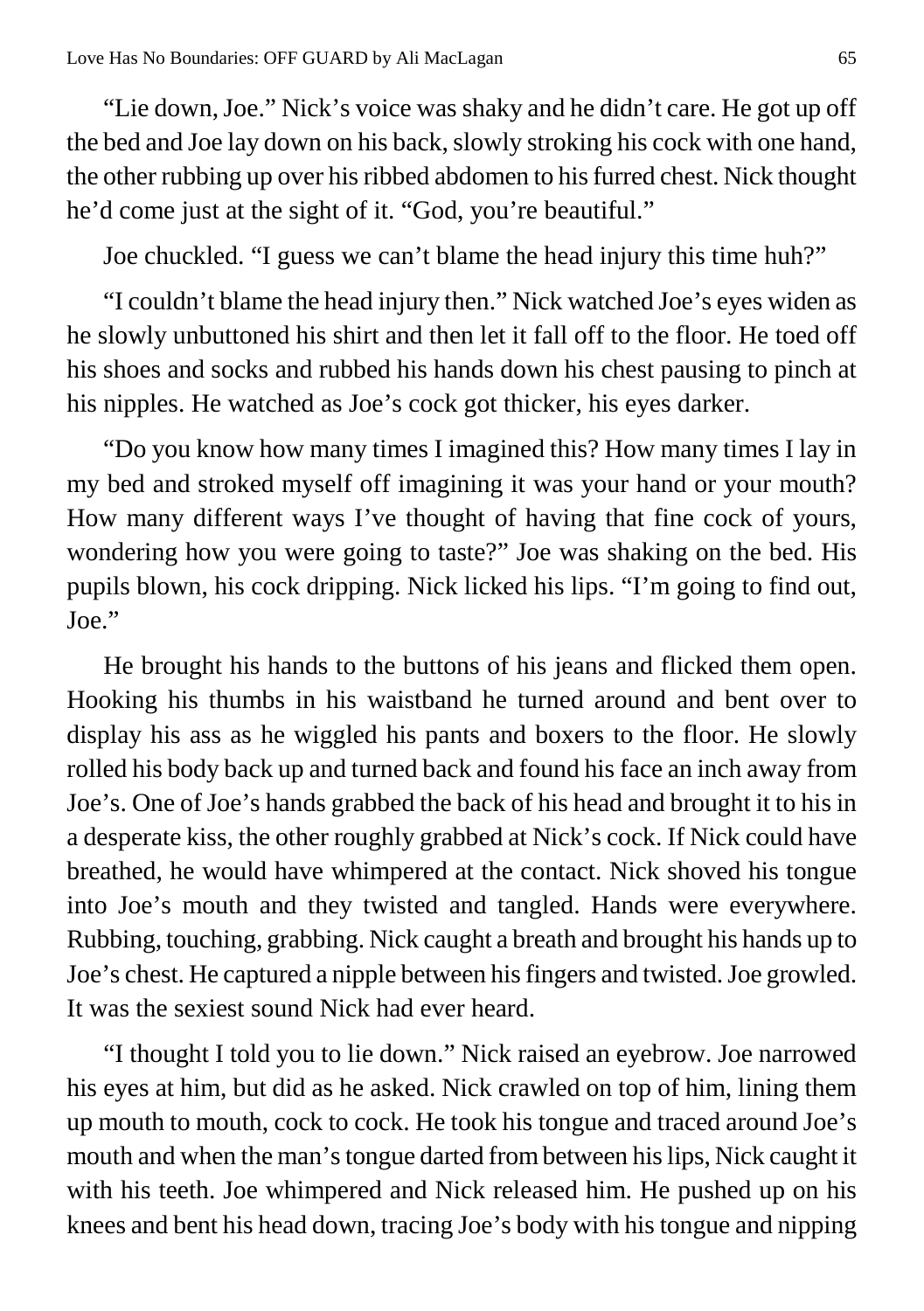with his teeth. Joe groaned when he sucked his nipples into his mouth, first one then the other. He sat up and ran his hands over Joe's chest, relishing the feel and scratch of the hair beneath his fingertips. Nick's cock was hard and twitching. He moved his hips and let it rub up against the length of Joe's.

He moved down the bed before his cock overruled his mind and finished this much too early. He bent his neck to lick at the toned muscles of Joe's abdomen. Joe's cock was trembling at his chin, and he smiled and brought his hand over to stroke it slowly from root to tip. Joe let out a long moan. "Nicky…"

Nick smiled. He released Joe's cock and bent and placed a kiss on Joe's hipbone. He laved it with his tongue and sucked at the skin, marking him before moving down between Joe's legs. Joe gasped when he took his tongue and ran it up the line separating his balls. He circled each one before drawing it into his mouth. Joe tasted salty and musty and all man. Nick loved it, as did his cock, which was raging and angry and desperate to come. Nick reached down and tugged at his sac, hoping to relieve some of the need and buy himself some more time. He traced his tongue up from Joe's balls to the tip of his cock, lapping around the crown and sucking up the precum that had pooled there before taking the whole thing down his throat.

"Holy fuck! Nick! Jesus stop. Don't stop. Nick, I'm gonna…"

Nick pulled off and clamped his hand around the base of Joe's dick. "Oh no you don't, not yet. Where's the stuff, Joe?" Joe reached a shaky hand over and fumbled in a drawer of the bedside table then threw a strip of condoms and a bottle of lube at Nick. Nick laughed. "Ready, huh?" Another growl. Nick's cock poked up at his belly.

He tore the condom wrapper open with his teeth, then quickly rolled it down over Joe's hard cock before he took a squirt of lube and reached around behind him to stretch himself. He kept his eyes on Joe's and watched as the man's eyes became impossibly large. He smiled down and wiped his hand on the sheet before moving up to position himself over Joe's cock. He closed his eyes as Joe's hands traveled up his torso and back down to settle on his thighs. He grabbed Joe's cock and held it firmly as he worked his way down onto it.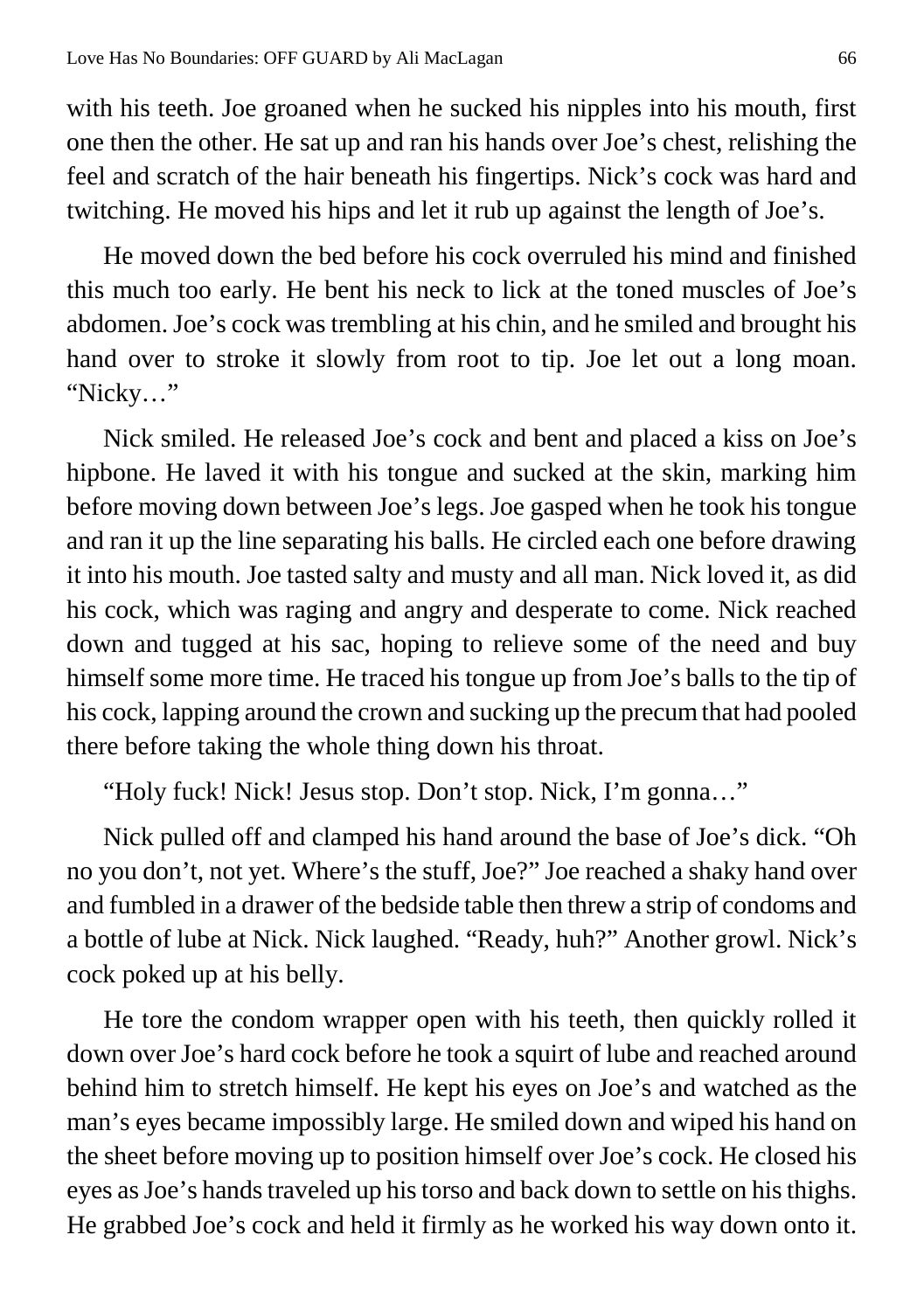He breathed in with the burn and slowly moved himself up and down, letting the tip slip in just an inch before raising himself back up and doing it all over again. Joe's breath was coming hard, and Nick looked down at the man beneath him. His neck muscles were tight and his jaw clenched. Nick felt his own need building and building within him, and he pushed himself all the way down with a feral cry.

"Oh, fuck me, baby. Fuck me. Fuck me. Hard."

Nick drew himself up to the tip again and crashed his weight down, feeling Joe's balls against his ass. He did it again. Joe moved his hips up to match the rhythm. The room was filled with the smell of sex and sweat, the sounds of slapping flesh. Nick couldn't stop the mumbled gibberish that was coming out of his mouth. He needed to come. He needed to come now. He reached his hand down to his prick and Joe batted it away. He gasped as the man stroked his length, twisting at the end. Nick felt his balls pull up tight. "Oh yeah, God, Joe. Please I need… I need…"

"Come for me, Nicky. Come for me now."

And Nick did. He came with a scream. His vision filled with white and he covered Joe's hairy chest with streams of cum. He rocked his hips once more, and Joe's deep groan filled the room, his hands grabbed at Nick's ass and held them steady as he pumped his cock up once, twice then came with a deep shudder and a shout that Nick could feel vibrating in his belly.

"Come here." Joe pushed up, pulled Nick's face to his, and kissed him long and deep. He broke the kiss and pulled back, resting his forehead against Nick's as he caught his breath. "Jesus. That was fucking amazing." His eyes were blue and soft when he looked up into Nick's eyes. He pulled his head back and stroked down Nick's hair. Nick pushed his head into the touch. He felt sated and safe.

"You are amazing." Nick's voice was almost a whisper. Joe looked at him and smiled, still combing his hands through Nick's hair.

Joe sighed and lay back, as he pulled out of Nick, then leaned over to toss the condom in the garbage can. He lay back on the bed and pulled Nick close.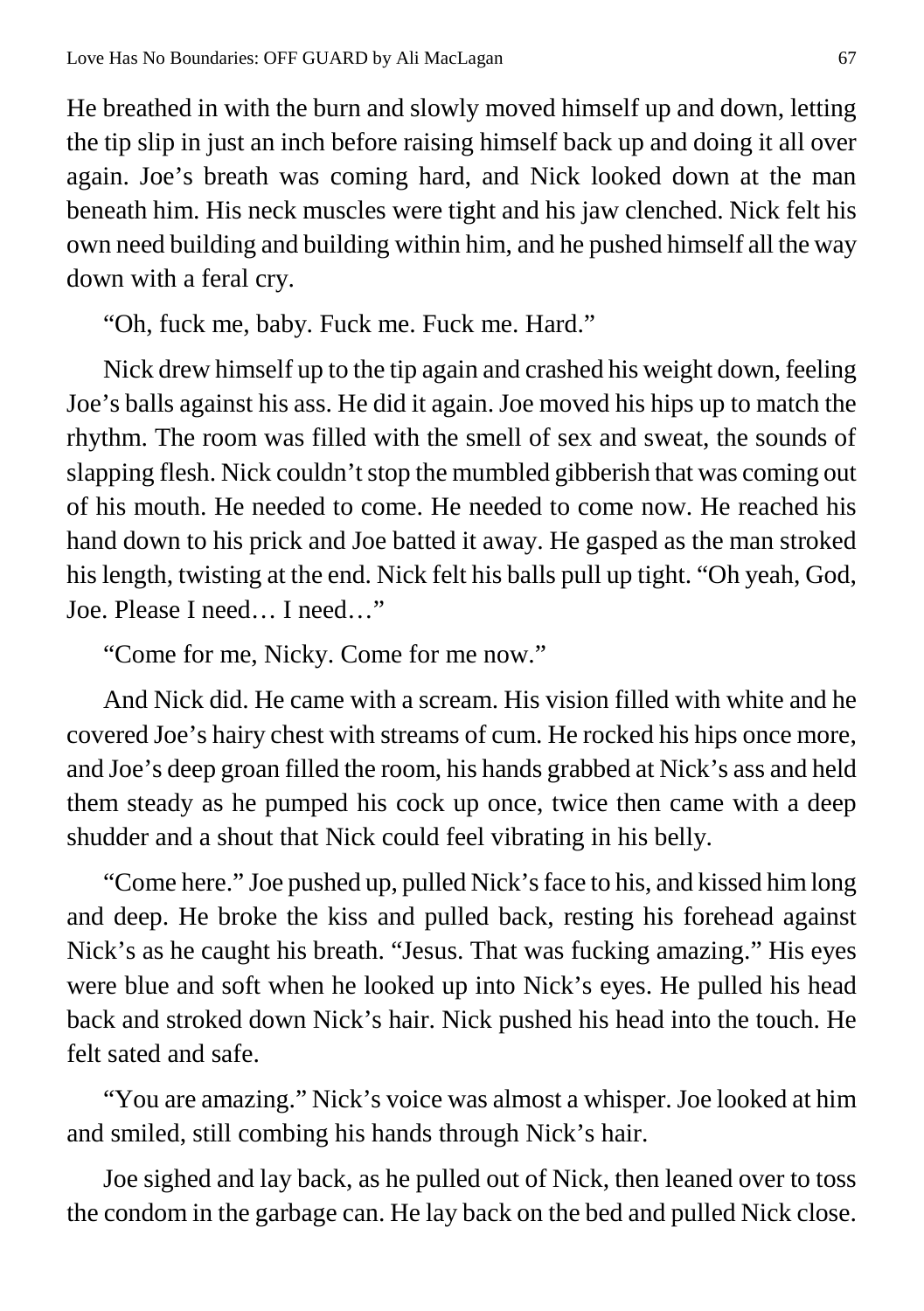Nick placed his head on Joe's chest, closed his eyes and listened to the beating of his heart and the breath moving in and out of his lungs.

"Nick?"

Nick propped his chin up on Joe's pec. "Hmm?"

Joe looked serious. His eyes were narrowed and that damned furrow was back between his brows. Nick stiffened, unsure of what Joe planned to say.

Joe's voice was stern when he spoke. Needles crept up Nick's spine. "You took me by surprise. I usually don't like teases, or teasing. You took control. You got off on it too. I gotta be up front with you, Nick..."

Nick knew his eyes were big with worry. *Oh, fuck. He didn't like it, Joe didn't like it. It was a one off. He'd come on too strong. Shit, shit, shit.*

"All that licking and sucking…" Joe leaned over and sucked Nick's bottom lip into his mouth. Nick saw a hint of a smile that grew into a bigger one when he released Nick's lip. "I'm a competitive man, Nick. I need to warn you of that, because…" He took a deep breath. Nick's breath stuck in his throat. "Payback is a bitch."

Nick was taken off guard as Joe tackled him and proceeded to show him that, along with being a bitch, payback could be mind-blowingly incredible as well.

# **THE END**